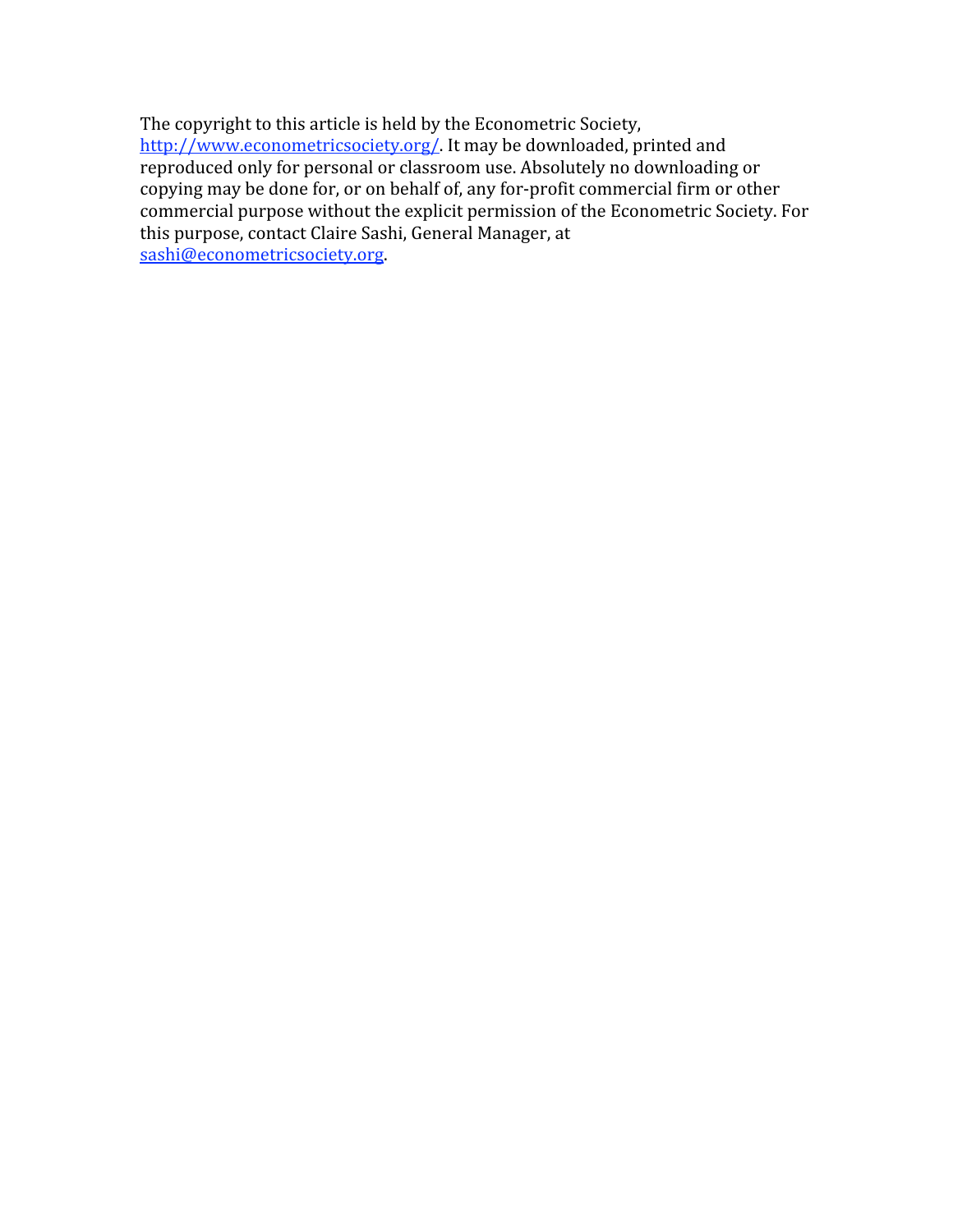# INFORMATION PERCOLATION WITH EQUILIBRIUM SEARCH DYNAMICS

# BY DARRELL DUFFIE, SEMYON MALAMUD, AND GUSTAVO MANSO<sup>1</sup>

We solve for the equilibrium dynamics of information sharing in a large population. Each agent is endowed with signals regarding the likely outcome of a random variable of common concern. Individuals choose the effort with which they search for others from whom they can gather additional information. When two agents meet, they share their information. The information gathered is further shared at subsequent meetings, and so on. Equilibria exist in which agents search maximally until they acquire sufficient information precision and then search minimally. A tax whose proceeds are used to subsidize the costs of search improves information sharing and can, in some cases, increase welfare. On the other hand, endowing agents with public signals reduces information sharing and can, in some cases, decrease welfare.

KEYWORDS: Information percolation, search, learning, equilibrium.

# 1. INTRODUCTION

WE CHARACTERIZE THE EQUILIBRIUM DYNAMICS of information sharing in a large population. An agent's optimal current effort to search for information sharing opportunities depends on that agent's current level of information and on the cross-sectional distribution of information quality and search efforts of other agents. Under stated conditions, in equilibrium, agents search maximally until their information quality reaches a trigger level and then search minimally. In general, it is not the case that raising the search-effort policies of all agents causes an improvement in information sharing. This monotonicity property does, however, apply to trigger strategies and enables a fixed-point algorithm for equilibria.

In our model, each member of the population is endowed with signals regarding the likely outcome of a Gaussian random variable Y of common concern. The ultimate utility of each agent is increasing in the agent's conditional precision of Y. Individuals therefore seek out others from whom they can gather additional information about Y. When agents meet, they share their information. The information gathered is then further shared at subsequent meetings and so on. Agents meet according to a technology for search and random matching, versions of which are common in the economics literatures covering labor markets, monetary theory, and financial asset markets. A distinction is that the search intensities in our model vary cross sectionally in a manner that depends on the endogenously chosen efforts of agents.

<sup>1</sup>We are grateful for a conversation with Alain-Sol Sznitman, and for helpful remarks and suggestions from three referees and a co-editor. Duffie acknowledges support from the Swiss Finance Institute while visiting The University of Lausanne. Malamud gratefully acknowledges financial support from the National Centre of Competence in Research program "Financial Valuation and Risk Management" (NCCR FINRISK).

© 2009 The Econometric Society DOI: 10.3982/ECTA8160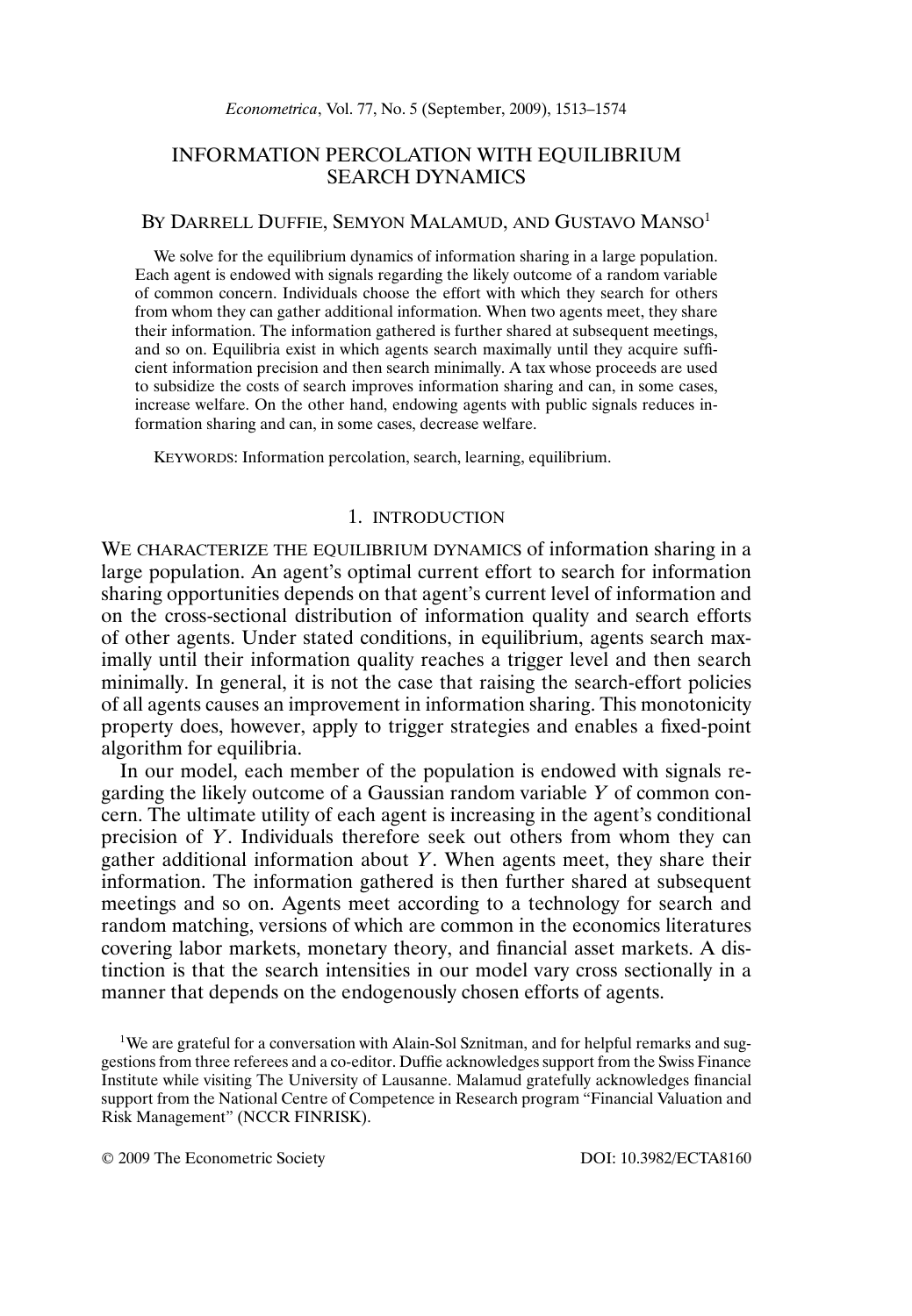Going beyond prior work in this setting, we capture implications of the incentive to search more intensively whenever there is greater expected utility to be gained from the associated improvement in the information arrival process. Of course, the amount of information that can be gained from others depends on the efforts that the others themselves have made to search in the past. Moreover, the current expected rate at which a given agent meets others depends not only on the search efforts of that agent, but also on the current search efforts of the others. We assume complementarity in search efforts. Specifically, we suppose that the intensity of arrival of matches by a given agent increases in proportion to the current search effort of that agent, given the search efforts of the other agents. Each agent is modeled as fully rational, in a subgame-perfect Bayes–Nash equilibrium.

The existence and characterization of an equilibrium involve incentive consistency conditions on the jointly determined search efforts of all members of the population simultaneously. Each agent's lifetime search intensity process is the solution of a stochastic control problem, whose rewards depend on the search intensity processes chosen by other agents. We state conditions for a stationary equilibrium in which each agent's search effort at a given time depends only on that agent's current level of precision regarding the random variable Y of common concern.

We show that if the cost of search is increasing and convex in effort, then, taking as given the cross-sectional distribution of other agents' information quality and search efforts, the optimal search effort of any given agent is declining in the current information precision of that agent. This property holds, even out of equilibrium, because the marginal valuation of additional information for each agent declines as that agent gathers additional information. With proportional search costs, this property leads to equilibria with trigger policies that reduce search efforts to a minimum once a sufficient amount of information is obtained. Our proof of existence relies on a monotonicity result: Raising the assumed trigger level at which all agents reduce their search efforts leads to a first-order-dominant cross-sectional distribution of information arrivals.

We show by counterexample, however, that for general forms of searcheffort policies, it is not generally true that the adoption of more intensive search policies leads to an improvement in population-wide information sharing. Just the opposite can occur. More intensive search at given levels of information can, in some cases, advance the onset of a reduction of the search efforts of agents who may be a rich source of information to others. This can lower access to richly informed agents in such a manner that, in some cases, information sharing is actually poorer.

We also analyze the welfare effects of some policy interventions. First, we analyze welfare gains that can be achieved with a lump-sum tax whose proceeds are used to subsidize the costs of search efforts. Under stated conditions, we show that this promotes positive search externalities that would not otherwise arise in equilibrium. Finally, we show that, with proportional search costs, additional public information leads in equilibrium to an unambiguous reduction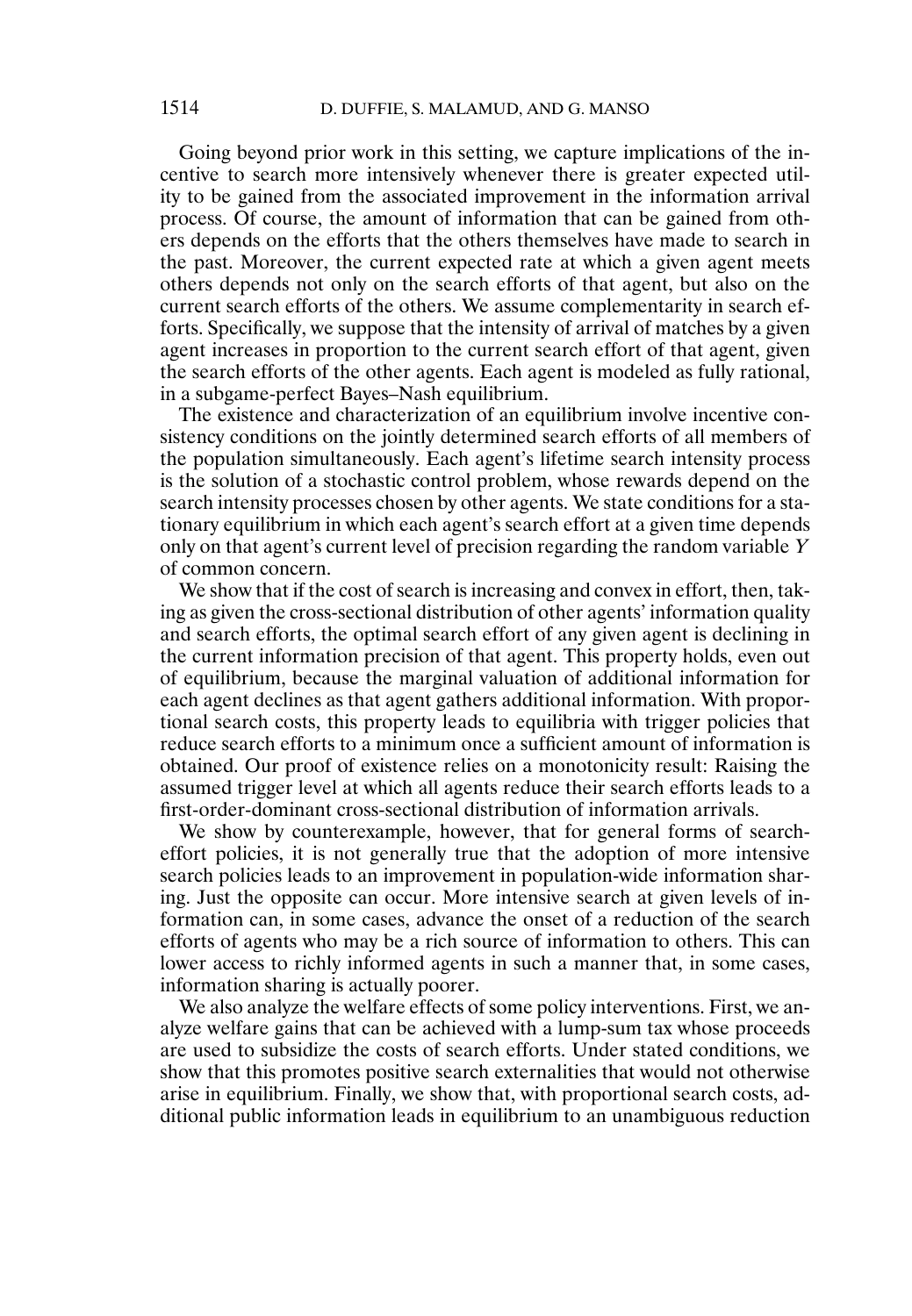in the sharing of private information to the extent that there is, in some cases, a net negative welfare effect.

### 2. RELATED LITERATURE

Previous research in economics has investigated the issue of information aggregation. A large literature has focused on the aggregation of information through prices. For example, Grossman (1981) proposed the concept of rational-expectations equilibrium to capture the idea that prices aggregate information that is initially dispersed across investors. Wilson (1977), Milgrom (1981), Pesendorfer and Swinkels (1997), and Reny and Perry (2006) provided strategic foundations for the rational-expectations equilibrium concept in centralized markets.

In many situations, however, information aggregation occurs through local interactions rather than through common observation of market prices. For example, in decentralized markets, such as those for real estate and over-thecounter securities, agents learn from the bids of other agents in private auctions or bargaining sessions. Wolinsky (1990) and Blouin and Serrano (2001) studied information percolation in decentralized markets. In the literature on social learning, agents communicate with each other and choose actions based on information received from others. Banerjee and Fudenberg (2004), for example, studied information aggregation in a social-learning context.

Previous literature has shown that some forms of information externalities may slow down or prevent information aggregation. For example, Vives (1993) showed that information aggregation may be slowed when agents base their actions on public signals (price) rather than on private signals, making inference noisier. Bikhchandani, Hirshleifer, and Welch (1992) and Banerjee (1992) showed that agents may rely on publicly observed actions, ignoring their private signals, giving rise to informational cascades that prevent social learning.

Burguet and Vives (2000) and Amador and Weill (2008) posed related questions. Burguet and Vives (2000) studied a model with endogenous private information acquisition and public revelation of a noisy statistic of agents' predictions. Improving public information reduces agents' incentives to collect private information that could potentially slow down learning and reduce social welfare. Amador and Weill (2008) studied a model in which agents learn from public information as well as from the private observation of other agents' actions. Improving public information allows agents to rely less heavily on their private signals when choosing their actions, thus slowing down the diffusion of information and potentially reducing social welfare.

Our paper studies information aggregation in a social learning context. In contrast to previous studies, we analyze the equilibria of a game in which agents seek out other agents from whom they can gather information. This introduces a new source of information externality. If an agent chooses a high search intensity, he produces an indirect benefit to other agents by increasing both the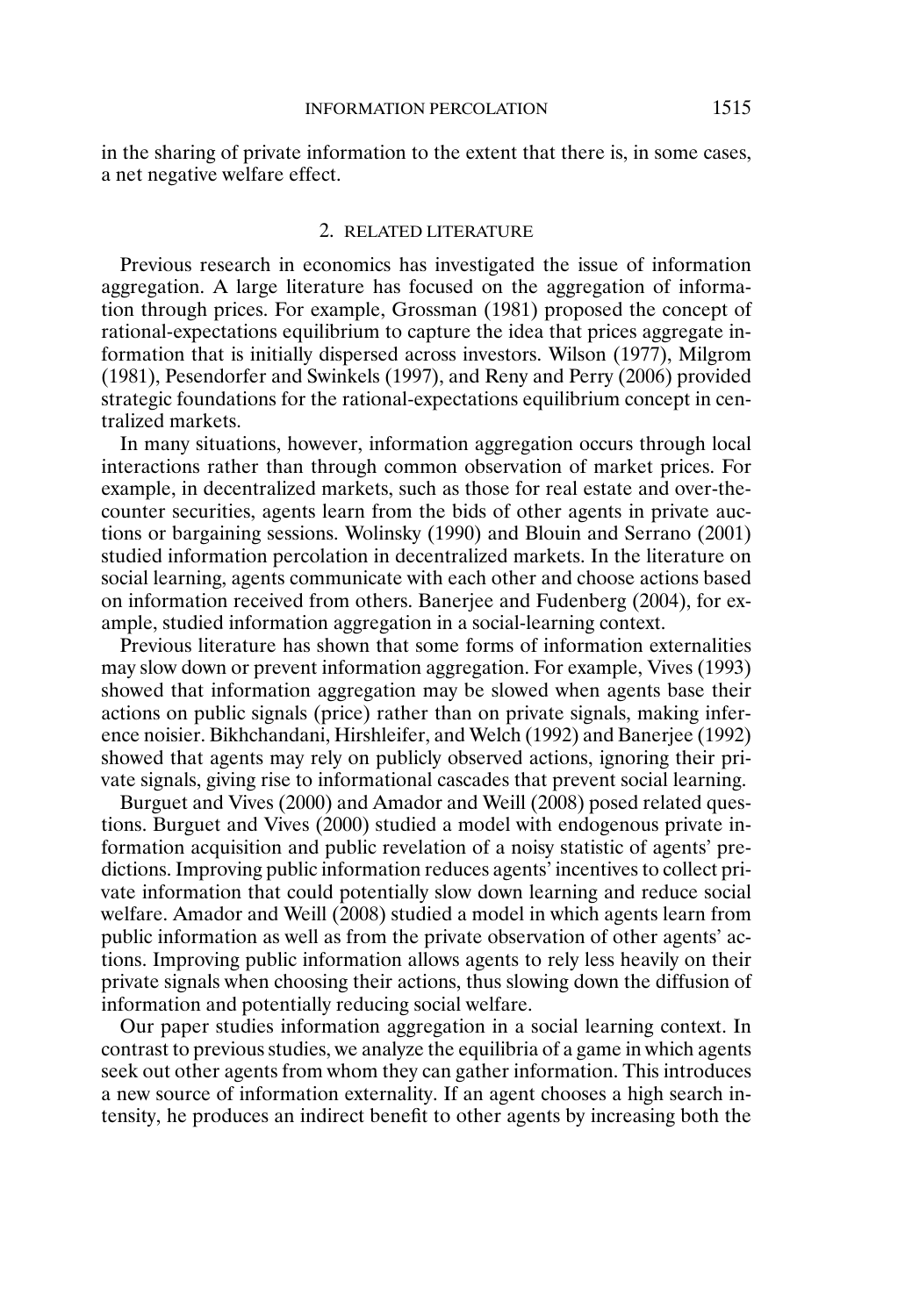mean arrival rate at which the other agents will be matched and receive additional information, as well as the amount of information that the given agent is able to share when matched. We show that because agents do not take this externality into account when choosing their search intensities, social learning may be relatively inefficient or even collapse. We also show that endowing agents with public signals reduces their effort in searching for other agents from whom they can gather information. This reduces information sharing and can, in some cases, reduce social welfare.

In addition to the information externality problem, our paper shows that coordination problems may be important in information aggregation problems. In our model, there are multiple equilibria that are Pareto-ranked in terms of the search intensities of the agents. If agents believe that other agents are searching with lower intensity, they will also search with lower intensity, producing an equilibrium with slower social learning. Pareto-dominant equilibria, in which all agents search with higher intensity, may be possible, but it is not clear how agents coordinate to achieve such equilibria.

Our technology of search and matching is similar to that used in searchtheoretic models that have provided foundations for competitive general equilibrium and for models of equilibrium in markets for labor, money, and financial assets.2 Unlike these prior studies, we allow for information asymmetry about a common-value component, with learning from matching and with endogenously chosen search efforts.

Our model is related to those of Duffie and Manso (2007) and Duffie, Giroux, and Manso (2009), who provided an explicit solution for the evolution of posterior beliefs when agents are randomly matched in groups over time, exchanging their information with each other when matched. In contrast to these prior studies, however, we model the endogenous choice of search intensities. Moreover, we deal with Gaussian uncertainty, as opposed to the case of binary uncertainty that is the focus of these prior two papers. Further, we allow for the entry and exit of agents, and analyze the resulting stationary equilibria.

## 3. MODEL PRIMITIVES

A probability space  $(\Omega, \mathcal{F}, P)$  and a nonatomic measure space  $(A, \mathcal{A}, \alpha)$  of agents are fixed. We rely throughout on applications of the exact law of large numbers (LLN) for a continuum of random variables. A suitably precise version can be found in Sun (2006), based on technical conditions on the measurable subsets of  $\Omega \times A$ . As in the related literature, we also rely formally on

<sup>2</sup>Examples of theoretical work using random matching to provide foundations for competitive equilibrium include that of Rubinstein and Wolinsky (1985) and Gale (1987). Examples in labor economics include Pissarides (1985) and Mortensen (1986); examples in monetary theory include Kiyotaki and Wright (1993) and Trejos and Wright (1995); examples in finance include Duffie, Gârleanu, and Pedersen (2005), Lagos and Rocheteau (2009), and Weill (2008).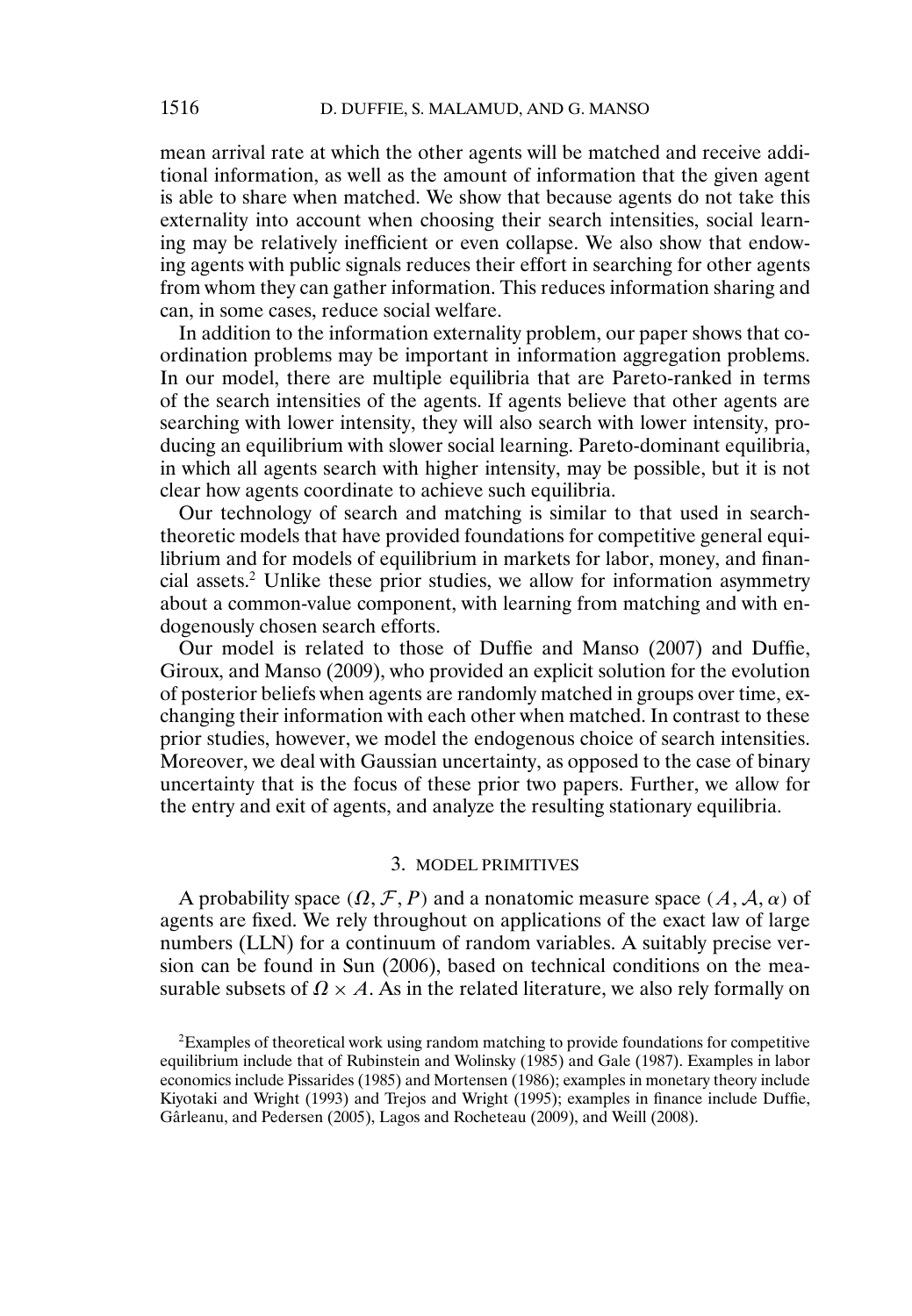a continuous-time LLN for random search and matching that has only been rigorously justified in discrete-time settings.3 An alternative, which we avoid for simplicity, would be to describe limiting results for a sequence of models with discrete-time periods or finitely many agents as the lengths of time periods shrink or as the number of agents gets large.

All agents benefit, in a manner to be explained, from information about a particular random variable Y. Agents are endowed with signals from a space S. The signals are jointly Gaussian with Y. Conditional on Y, the signals are pairwise independent. We assume that Y and all of the signals in  $S$  have zero mean and unit variance, which is without loss of generality because they play purely informational roles.

Agent *i* enters the market with a random number  $N_{i0}$  of signals that is independent of Y and S. The probability distribution  $\pi$  of  $N_{i0}$  does not depend on i. For almost every pair  $(i, j)$  of agents,  $N_{i0}$  and  $N_{i0}$  are independent, and their signal sets are disjoint.

When present in the market, agents meet other agents according to endogenous search and random matching dynamics to be described. Under these dynamics, for almost every pair  $(i, j)$  of agents, conditional on meeting at a given time  $t$ , there is zero probability that they meet at any other time and zero probability that the set of agents that  $i$  has met before  $t$  overlaps with the set of agents that j has met before t.

Whenever two agents meet, they share with each other enough information to reveal their respective current conditional distributions of Y. Although we do not model any strict incentive for matched agents to share their information, they have no reason not to do so. We could add to the model a joint production decision that would provide a strict incentive for agents to reveal their information when matched, but we have avoided this for simplicity.

By the joint Gaussian assumption and by induction in the number of prior meetings of each of a pair of currently matched agents, it is enough when sharing information relevant to  $Y$  that each of the two agents tells the other his or her immediately prior conditional mean and variance of Y. The conditional variance of  $Y$  given any  $n$  signals is

$$
v(n) = \frac{1 - \rho^2}{1 + \rho^2(n - 1)},
$$

where  $\rho$  is the correlation between Y and any signal. Thus, it is equivalent for the purpose of updating the agents' conditional distributions of Y that agent  $i$  tells his counterparty at any meeting at time  $t$  his or her current conditional mean  $X_{it}$  of Y and the total number  $N_{it}$  of signals that played a role in calculating the agent's current conditional distribution of Y. This number of signals is initially the endowed number  $N_{i0}$ , and is then incremented at each meeting

<sup>3</sup>See Duffie and Sun (2007).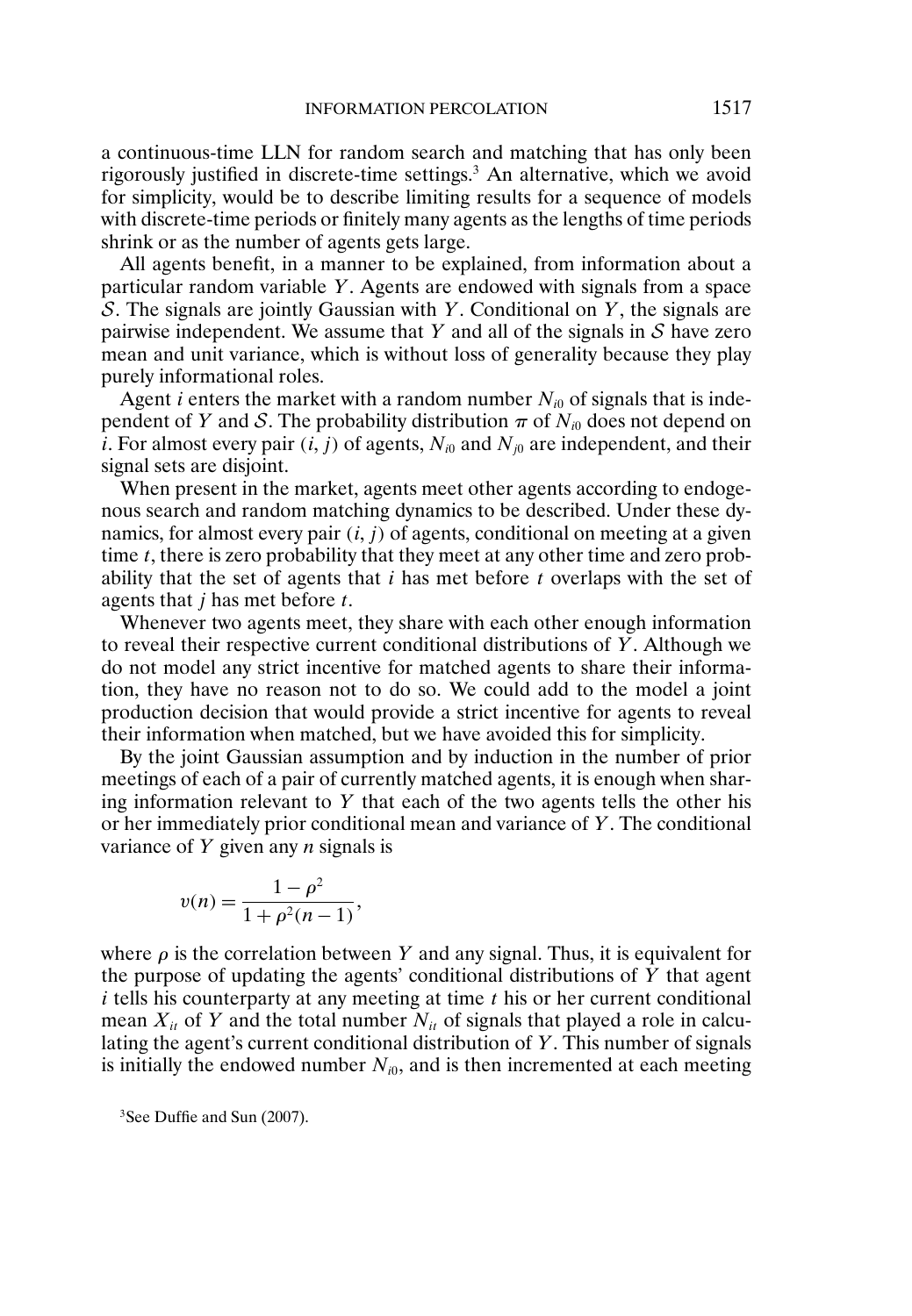by the number  $N_{it}$  of signals that similarly influenced the information about Y that had been gathered by his counterparty  $j$  by time  $t$ .

Because the precision  $1/v(N_{it})$  of the conditional distribution of Y given the information set  $\mathcal{F}_{it}$  of agent i at time t is strictly monotone in  $N_{it}$ , we speak of "precision" and  $N_{it}$  interchangeably.

Agents remain in the market for exponentially distributed times that are independent (pairwise) across agents, with parameter  $\eta'$ . If exiting at time t, agent  $i$  chooses an action  $A$ , measurable with respect to his current information  $\mathcal{F}_{it}$ , with cost  $(Y - A)^2$ . Thus, to minimize the expectation of this cost, agent *i* optimally chooses the action  $A = E(Y|\mathcal{F}_{it})$  and incurs an optimal expected exit cost equal to the  $\mathcal{F}_{it}$ -conditional variance  $\sigma^2_{it}$  of Y. Thus, while in the market, the agent has an incentive to gather information about Y in order to reduce the expected exit cost. We will shortly explain how search for other agents according to a costly effort process  $\phi$  influences the current mean rate of arrival of matches and, thus, the information filtration  $\{\mathcal{F}_{it} : t \geq 0\}$ . Given a discount rate  $r$ , the agent's lifetime utility (measuring time from the point of that agent's market entrance) is

$$
U(\phi) = E\bigg(-e^{-r\tau}\sigma_{i\tau}^2 - \int_0^{\tau}e^{-rt}K(\phi_t) dt \bigg|\mathcal{F}_{i0}\bigg),
$$

where  $\tau$  is the exit time and  $K(c)$  is the cost rate for search effort level c, which is chosen at each time from some interval  $[c_L, c_H] \subset \mathbb{R}_+$ . We take the cost function K to be bounded and measurable, so  $U(\phi)$  is bounded above and finite.

As we will show, essentially any exit utility formulation that is concave and increasing in  $\sigma_{i\tau}^{-2}$  would result in precisely the same characterization of equilibrium that we shall provide.

The agent is randomly matched at a stochastic intensity that is proportional to the current effort of the agent, given the efforts of other agents. The particular pairings of counterparties are randomly chosen, in the sense of the law of large numbers for pairwise random matching described by Duffie and Sun (2007). The proportionality of matching intensities to effort levels means that an agent who exerts search effort  $c$  at time  $t$  has a current intensity (conditional mean arrival rate) of  $cbq_b$  of being matched to some agent from the set of agents currently using effort level b at time t, where  $q<sub>b</sub>$  is the current fraction of the population using effort b. More generally, if the current crosssectional distribution of effort by other agents is given by a measure  $\epsilon$ , then the intensity of a match with agents whose current effort levels are in a set  $B$  is  $c \int_B b \, d\epsilon(b)$ . Our equilibrium analysis rests significantly on the complementarity of the search and matching technology, meaning that the more effort that an agent makes to be found, the more effective are the efforts of his counterparties to find him.

One can relax the parameterization of the search technology by rescaling the "effort" variable and making a corresponding adjustment of the effort cost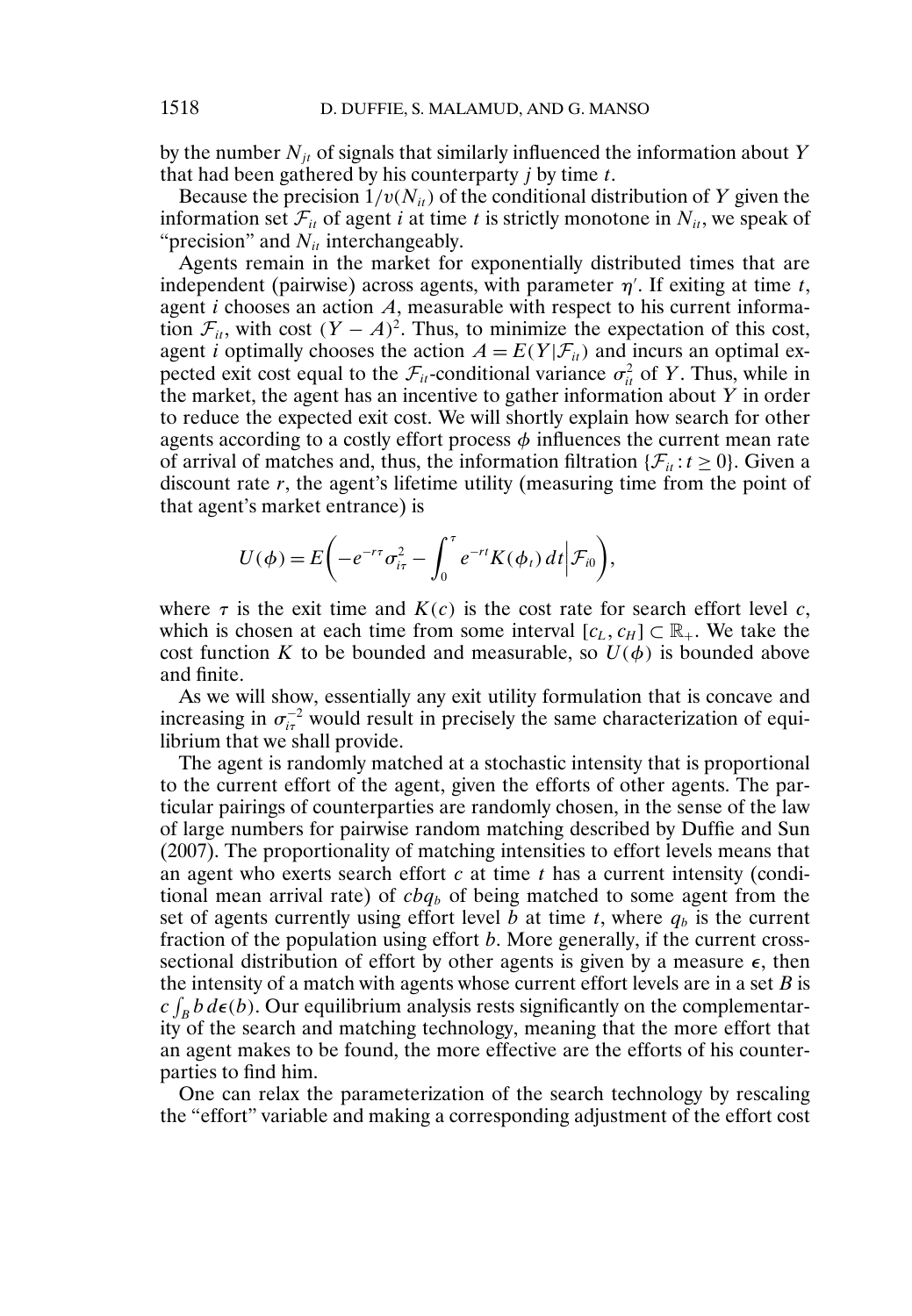function  $K(\cdot)$ . Search incentives ultimately depend only on the mapping from the search costs of two types of agents to the expected contact rate between these types per unit mass of each.<sup>4</sup>

Agents enter the market at a rate proportional to the current mass  $q_t$  of agents in the market for some proportional "birth rate"  $\eta > 0$ . Because agents exit the market pairwise independently at intensity  $\eta'$ , the law of large numbers implies that the total quantity  $q_t$  of agents in the market at time t is  $q_t = q_0 e^{(\eta - \eta')t}$  almost surely.

An advantage of the Gaussian informational setting is that the crosssectional distribution of agents' current conditional distributions of Y can be described in terms of the joint cross-sectional distribution of conditional precisions and conditional means. We now turn to a characterization of the dynamics of the cross-sectional distribution of posteriors as the solution of a particular deterministic differential equation in time.

The cross-sectional distribution  $\mu_t$  of information precision at time t is defined, at any set B of positive integers, as the fraction  $\mu_t(B) = \alpha({i : N_{it} \in$  $B$ )/ $q_t$  of agents whose precisions are currently in the set B. We sometimes abuse notation by writing  $\mu_t(n)$  for the fraction of agents with precision n.

In the equilibria that we shall demonstrate, each agent chooses an effort level at time t that depends only on that agent's current precision, according to a policy  $C : \mathbb{N} \to [c_L, c_H]$  used by all agents. Assuming that such a search effort policy  $C$  is used by all agents, the cross-sectional precision distribution satisfies (almost surely) the differential equation

(1) 
$$
\frac{d}{dt}\mu_t = \eta(\pi - \mu_t) + \mu_t^C * \mu_t^C - \mu_t^C \mu_t^C(\mathbb{N}),
$$

where  $\mu_t^C(n) = C_n \mu_t(n)$  is the effort-weighted measure,  $\mu * \nu$  denotes the convolution of two measures  $\mu$  and  $\nu$ , and

$$
\mu_t^C(\mathbb{N}) = \sum_{n=1}^{\infty} C_n \mu_t(n)
$$

is the cross-sectional average search effort. The mean exit rate  $\eta'$  plays no role in (1) because exit removes agents with a cross-sectional distribution that is the same as the current population cross-sectional distribution. The first term on the right-hand side of (1) represents the replacement of agents with newly entering agents. The convolution term  $\mu_t^C * \mu_t^C$  represents the gross rate at which new agents of a given precision are created through matching and information

<sup>&</sup>lt;sup>4</sup>For example, some of our results allow the cost function  $K(\cdot)$  to be increasing and convex, so for these results we can allow mean contact rates to have decreasing returns to scale in effort costs. For our characterization of equilibrium trigger strategies, however, we rely on the assumption that expected matching rates are linear with respect to the cost of each agent's effort.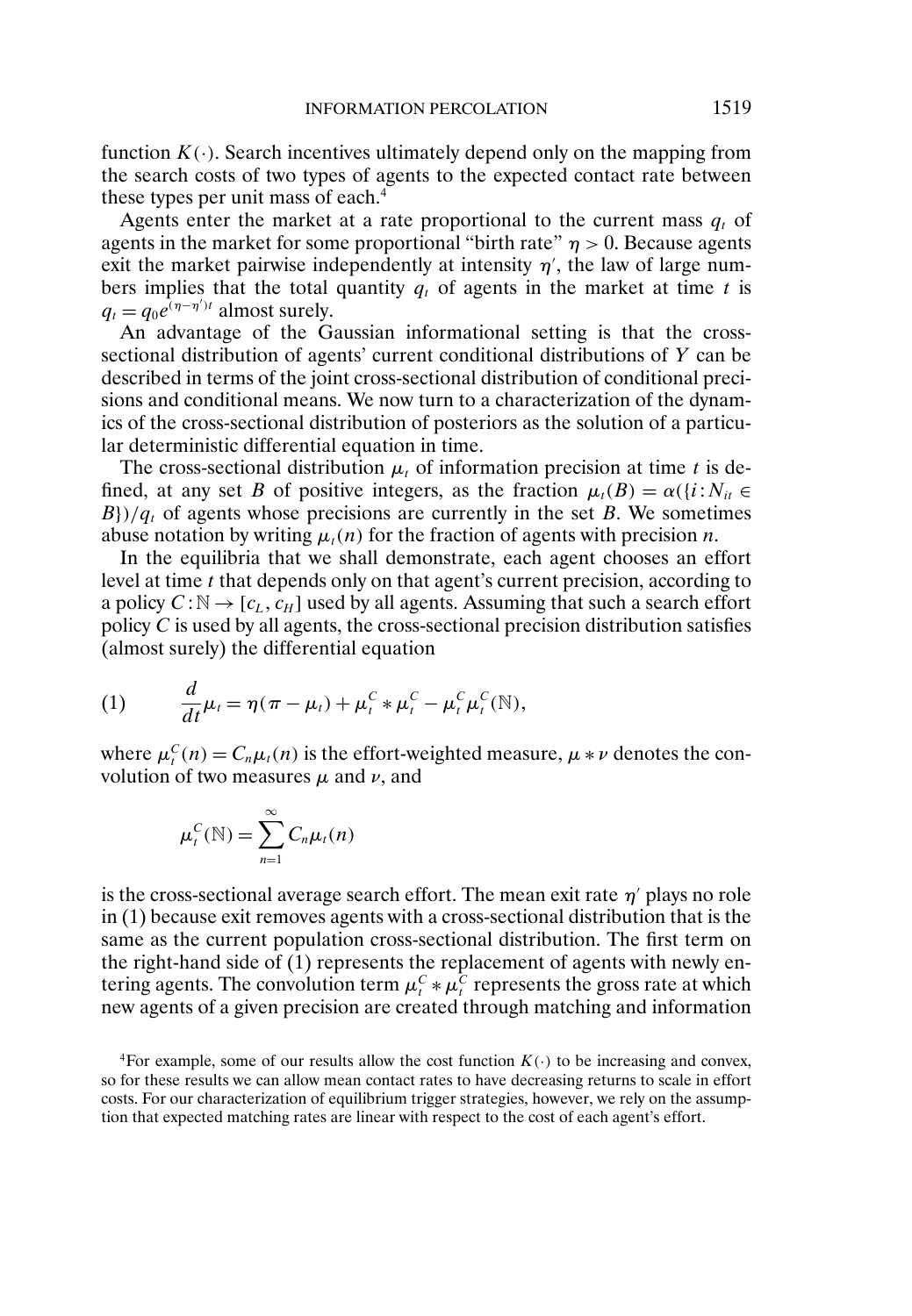sharing. For example, agents of a given posterior precision n can be created by pairing agents of prior respective precisions k and  $n - k$ , for any  $k < n$ , so the total gross rate of increase of agents with precision  $n$  from this source is

$$
(\mu_t^C * \mu_t^C)(n) = \sum_{k=1}^{n-1} \mu_t(k) C(k) C(n-k) \mu_t(n-k).
$$

The final term of (1) captures the rate  $\mu_t^C(n)\mu_t^C(\mathbb{N})$  of replacement of agents with prior precision  $n$  with those of some new posterior precision that is obtained through matching and information sharing.

We anticipate that, in each state of the world  $\omega$  and at each time t, the joint cross-sectional population distribution of precisions and posterior means of Y has a density  $f_t$  on  $\mathbb{N} \times \mathbb{R}$ , with evaluation  $f_t(n, x)$  at precision n and posterior mean  $x$  of  $Y$ . This means that the fraction of agents whose condi- $\sum_{n} \int_{-\infty}^{+\infty} f_t(n, x) 1_{\{(n, x) \in B\}} dx$ . When it is important to clarify the dependence of tional precision–mean pair  $(n, x)$  is in a given measurable set  $B \subset \mathbb{N} \times \mathbb{R}$  is this density on the state of world  $\omega \in \Omega$ , we write  $f_t(n, x, \omega)$ .

PROPOSITION 3.1: *For any search-effort policy function* C, *the cross-sectional distribution*  $f_t$  *of precisions and posterior means of the agents is almost surely given by*

(2) 
$$
f_t(n, x, \omega) = \mu_t(n) p_n(x|Y(\omega)),
$$

*where*  $\mu_t$  *is the unique solution of the differential equation* (1) *and*  $p_n(\cdot|Y)$ is the Y-conditional Gaussian density of  $E(Y|X_1, \ldots, X_n)$  for any n signals  $X_1, \ldots, X_n$ . This density has conditional mean

$$
\frac{n\rho^2Y}{1+\rho^2(n-1)}
$$

*and conditional variance*

(3) 
$$
\sigma_n^2 = \frac{n\rho^2(1-\rho^2)}{(1+\rho^2(n-1))^2}.
$$

Appendix A provides a proof based on a formal application of the law of large numbers, and an independent proof by direct solution of the differential equation for  $f_t$  that arises from matching and information sharing. As n goes to infinity, the measure with density  $p_n(\cdot|Y)$  converges,  $\omega$  by  $\omega$  (almost surely), to a Dirac measure at  $Y(\omega)$ . In other words, those agents who have collected a large number of signals have posterior means that cluster (cross sectionally) close to Y.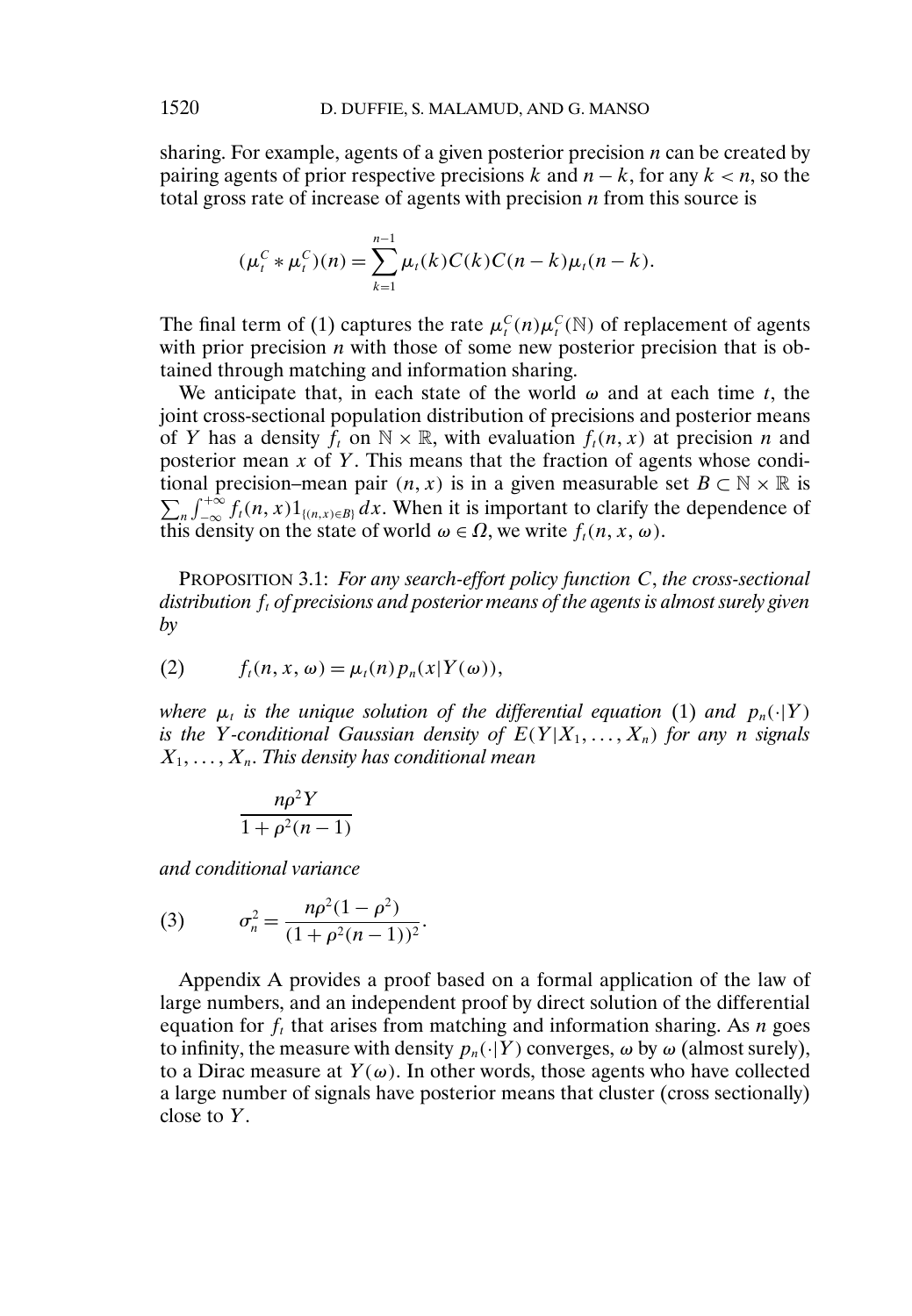# INFORMATION PERCOLATION 1521

# 4. STATIONARY MEASURE

In our eventual equilibrium, all agents adopt an optimal search-effort policy function C, taking as given the presumption that all other agents adopt the same policy  $C$  and taking as given a stationary cross-sectional distribution of posterior conditional distributions of Y. Proposition 3.1 implies that this cross-sectional distribution is determined by the cross-sectional precision distribution  $\mu_t$ . In a stationary setting, from (1), this precision distribution  $\mu$ solves

(4) 
$$
0 = \eta(\pi - \mu) + \mu^{C} * \mu^{C} - \mu^{C} \mu^{C}(\mathbb{N}),
$$

which can be viewed as a form of algebraic Riccati equation. We consider only solutions that have the correct total mass  $\mu(\mathbb{N})$  of 1. For brevity, we use the notation  $\mu_i = \mu(i)$  and  $C_i = C(i)$ .

LEMMA 4.1: *Given a policy* C, *there is a unique measure* μ *satisfying the stationary-measure equation* (4). *This measure* μ *is characterized as follows*. *For any*  $\bar{C} \in [c_L, c_H]$ , *construct a measure*  $\bar{\mu}(\bar{C})$  *by the algorithm* 

$$
\bar{\mu}_1(\bar{C}) = \frac{\eta \pi_1}{\eta + C_1 \bar{C}}
$$

*and then*, *inductively*,

$$
\bar{\mu}_{k}(\bar{C}) = \frac{\eta \pi_{k} + \sum_{l=1}^{k-1} C_{l} C_{k-l} \bar{\mu}_{l}(\bar{C}) \bar{\mu}_{k-l}(\bar{C})}{\eta + C_{k} \bar{C}}.
$$

*There is a unique solution*  $\bar{C}$  *to the equation*  $\bar{C} = \sum_{n=1}^{\infty} \bar{\mu}_n(\bar{C})\bar{C}$ . *Given such a*  $\bar{C}$ , *we have*  $\mu = \bar{\mu}(\bar{C})$ .

An important question is stability. That is, if the initial condition  $\mu_0$  is not sufficiently near the stationary measure, will the solution path  $\{\mu_t : t \geq 0\}$  converge to the stationary measure? The dynamic equation (1) is an infinitedimensional nonlinear dynamical system that could, in principle, have potentially complicated oscillatory behavior. In fact, a technical condition on the tail behavior of the effort policy function  $C(\cdot)$  implies that the stationary distribution is globally attractive: From any initial condition,  $\mu_t$  converges to the unique stationary distribution.

PROPOSITION 4.2: *Suppose that there is some integer* N *such that*  $C_n = C_N$  *for*  $n \geq N$ , and suppose that  $\eta \geq c_H C_N$ . Then the unique solution  $\mu_t$  of (1) converges *pointwise to the unique stationary measure* μ.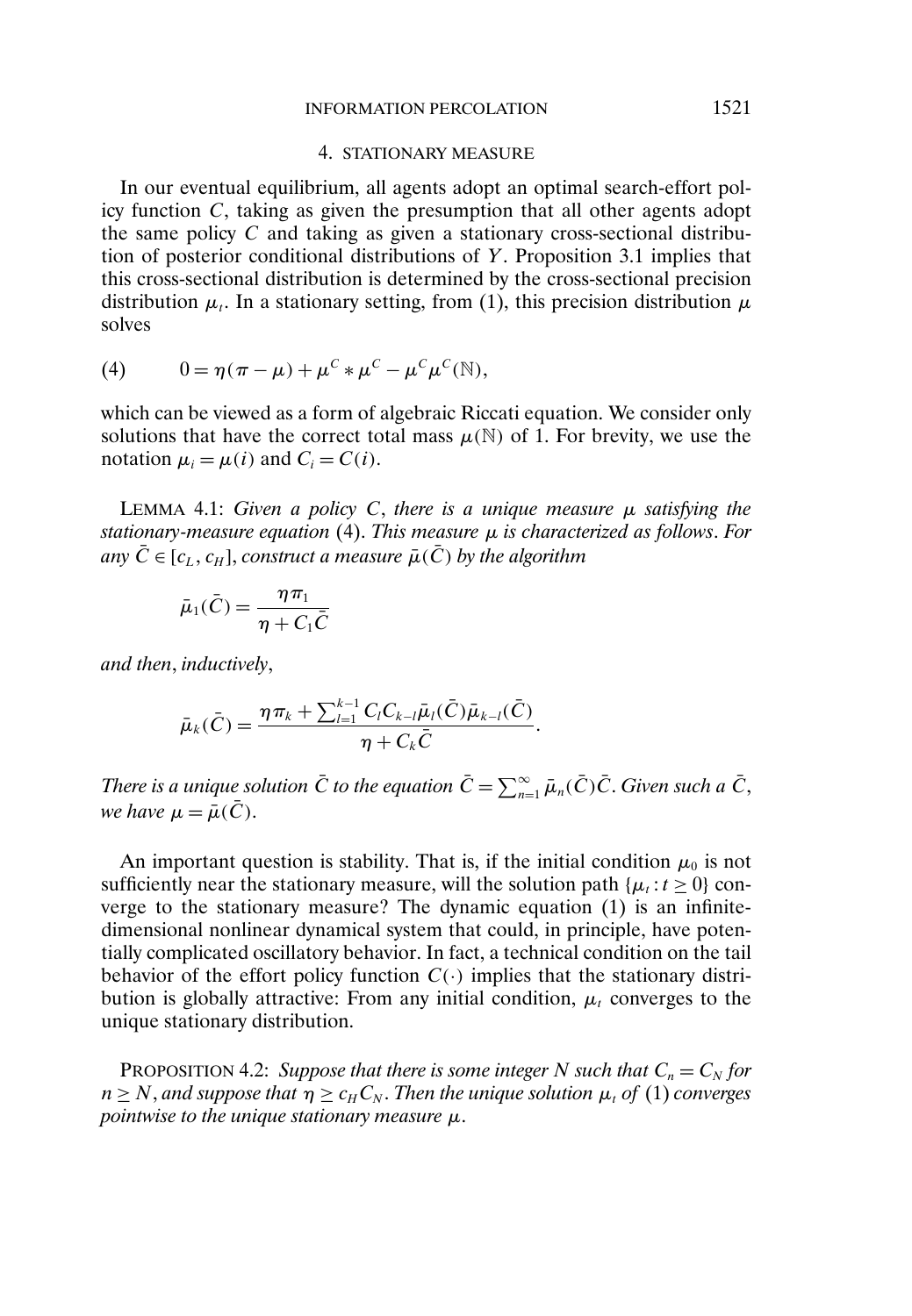The proof, given in Appendix B, is complicated by the factor  $\mu_t^C(\mathbb{N})$ , which is nonlocal and involves  $\mu_t(n)$  for each *n*. The proof takes the approach of representing the solution as a series  $\{\mu_t(1), \mu_t(2), \ldots\}$ , each term of which solves an equation similar to (1), but without the factor  $\mu_t^C(\mathbb{N})$ . Convergence is proved for each term of the series. A tail estimate completes the proof. The convergence of  $\mu_t$  does not guarantee that the limit measure is, in fact, the unique stationary measure  $\mu$ . Appendix B includes a demonstration of this, based on Proposition B.13. As we later show in Proposition 5.3, the assumption that  $C_n = C_N$  for all *n* larger than some integer N is implied merely by individual agent optimality under a mild condition on search costs.

Our eventual equilibrium will, in fact, be in the form of a trigger policy  $C^N$ , which for some integer  $N \geq 1$  is defined by

$$
C_n^N = \begin{cases} c_H, & n < N, \\ c_L, & n \ge N. \end{cases}
$$

In other words, a trigger policy exerts maximal search effort until sufficient information precision is reached and then exerts minimal search effort thereafter. A trigger policy automatically satisfies the "flat-tail" condition of Proposition 4.2.

A key issue is whether search policies that exert more effort at each precision level actually generate more information sharing. This is an interesting question in its own right and also plays a role in obtaining a fixed-point proof of the existence of equilibria. For a given agent, access to information from others is entirely determined by the weighted measure  $\mu^c$ , because if the given agent searches at some rate  $c$ , then the arrival rate of agents that offer  $n$  units of additional precision is  $cC_n\mu_n = c\mu_n^C$ . Thus, a first-order stochastically dominant shift in the measure  $\mu^C$  is an unambiguous improvement in the opportunity of any agent to gather information. (A measure  $\nu$  has first-order stochastic dominance (FOSD) relative to a measure  $\theta$  if, for any nonnegative bounded increasing sequence f, we have  $\sum_n f_n \nu_n \ge \sum_n f_n \theta_n$ .)

The next result states that, at least when comparing trigger policies, a more intensive search policy results in an improvement in information sharing opportunities.

PROPOSITION 4.3: Let  $\mu^M$  and  $\nu^N$  be the unique stationary measures corresponding to trigger policies  $C^M$  and  $C^N$ , respectively. Let  $\mu_n^{C,N} = \mu_n^N C_n^N$  denote the  $\hat{a}$ ssociated search-effort-weighted measure. If  $N > M$ , then  $\mu^{C,N}$  has the first-order *dominance property over*  $\mu^{C,M}$ .

Superficially, this result may seem obvious. It says merely that if all agents extend their high-intensity search to a higher level of precision, then there will be an unambiguous upward shift in the cross-sectional distribution of information transmission rates. Our proof, shown in Appendix B, is not simple. Indeed,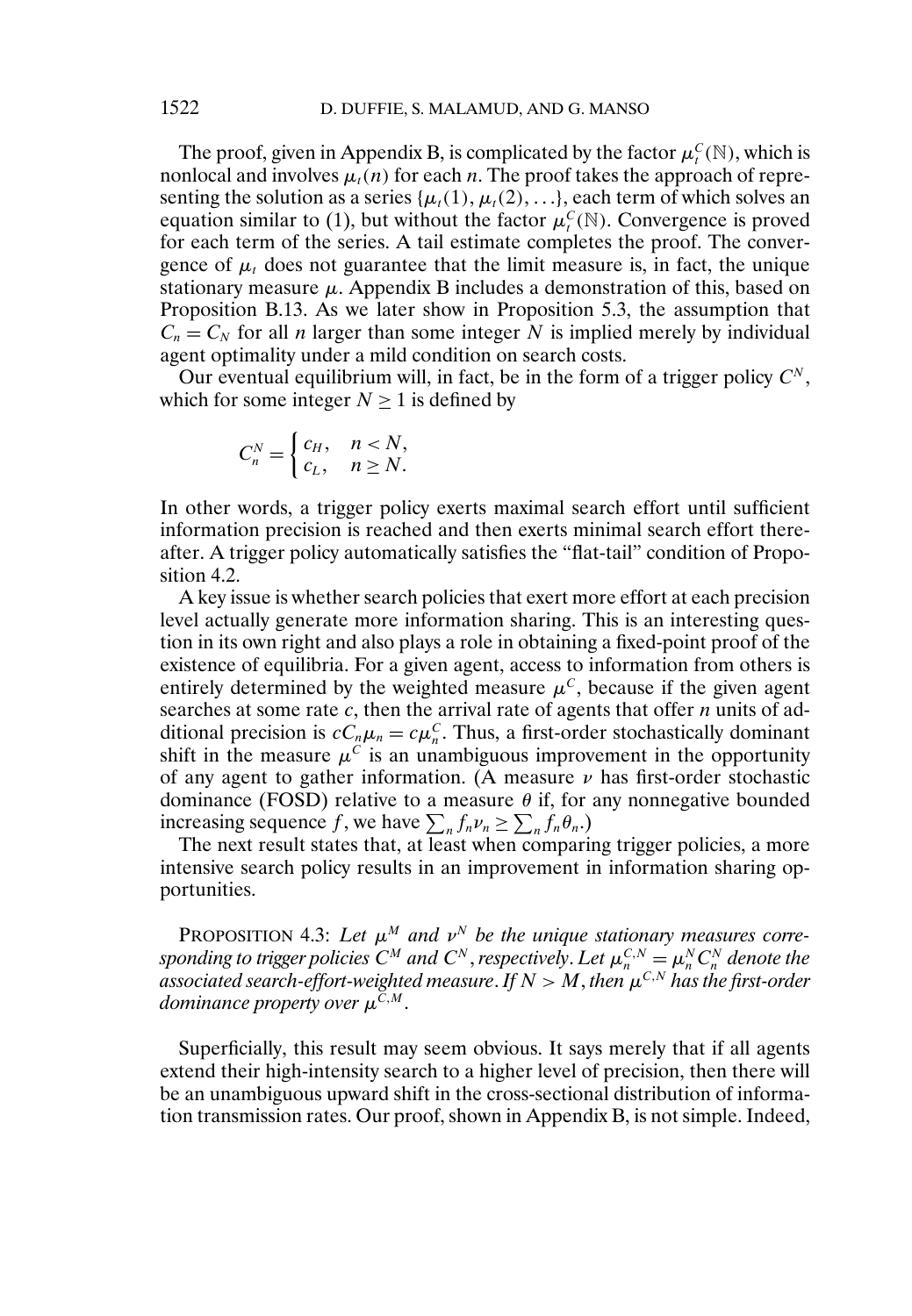we provide a counterexample below to the similarly "obvious" conjecture that any increase in the common search-effort policy function leads to a first-orderdominant improvement in information sharing.

Whether or not raising search efforts at each given level of precision improves information sharing involves two competing forces. The direct effect is that higher search efforts at a given precision increase the speed of information sharing, holding constant the precision distribution  $\mu$ . The opposing effect is that if agents search harder, then they may earlier reach a level of precision at which they reduce their search efforts, which could, in principle, cause a downward shift in the cross-sectional average rate of information arrival. To make precise these competing effects, we return to the construction of the measure  $\bar{\mu}(\bar{C})$  in Lemma 4.1 and write  $\bar{\mu}(C, \bar{C})$  to show the dependence of this candidate measure on the conjectured average search effort  $\bar{C}$ as well as the given policy C. We emphasize that  $\mu$  is the stationary measure for C provided  $\mu = \bar{\mu}(C, \bar{C})$  and  $\bar{C} = \sum_{n} C_n \mu_n$ . From the algorithm stated in Lemma 4.1,  $\bar{\mu}_k(C, \bar{C})$  is increasing in C and *decreasing* in  $\bar{C}$  for all k. (A proof, by induction in  $k$ , is given in Appendix B.) Now the relevant question is, "What effect does increasing C have on the stationary average search effort,  $\overline{C}$ , solving the equation  $\bar{C} = \sum_{n} \bar{\mu}_n(C, \bar{C}) C_n$ ?" The following proposition shows that increasing C has a positive effect on  $\overline{C}$  and, thus, through this channel has a negative effect on  $\bar{\mu}_k(C, \bar{C})$ .

PROPOSITION 4.4: *Let* μ *and* ν *be the stationary measures associated with policies* C and D. If  $D \ge C$ , then  $\sum_n D_n \nu_n \ge \sum_n C_n \mu_n$ . That is, any increase in search *policy increases the equilibrium average search effort*.

For trigger policies, the direct effect of increasing the search-effort policy C dominates the "feedback" effect on the cross-sectional average rate of effort. For other types of policies, this need not be the case, as shown by the following counterexample, whose proof is given in Appendix B.

EXAMPLE 4.5: Suppose that  $\pi_2 > 2\pi_1$ , that is, the probability of being endowed with two signals is more than double the probability of being endowed with only one signal. Consider a policy C with  $C_n = 0$  for  $n \ge 3$ . Fix  $C_2 > 0$  and consider a variation of  $C_1$ . For  $C_1$  sufficiently close to  $C_2$ , we show in Appendix B that

$$
\sum_{k=2}^{\infty} C_k \mu_k = C_2 \mu_2
$$

is monotone decreasing in  $C_1$ . Thus, if we consider the increasing sequence

$$
f_1 = 0,
$$
  
\n
$$
f_n = 1
$$
\n
$$
(n \ge 2),
$$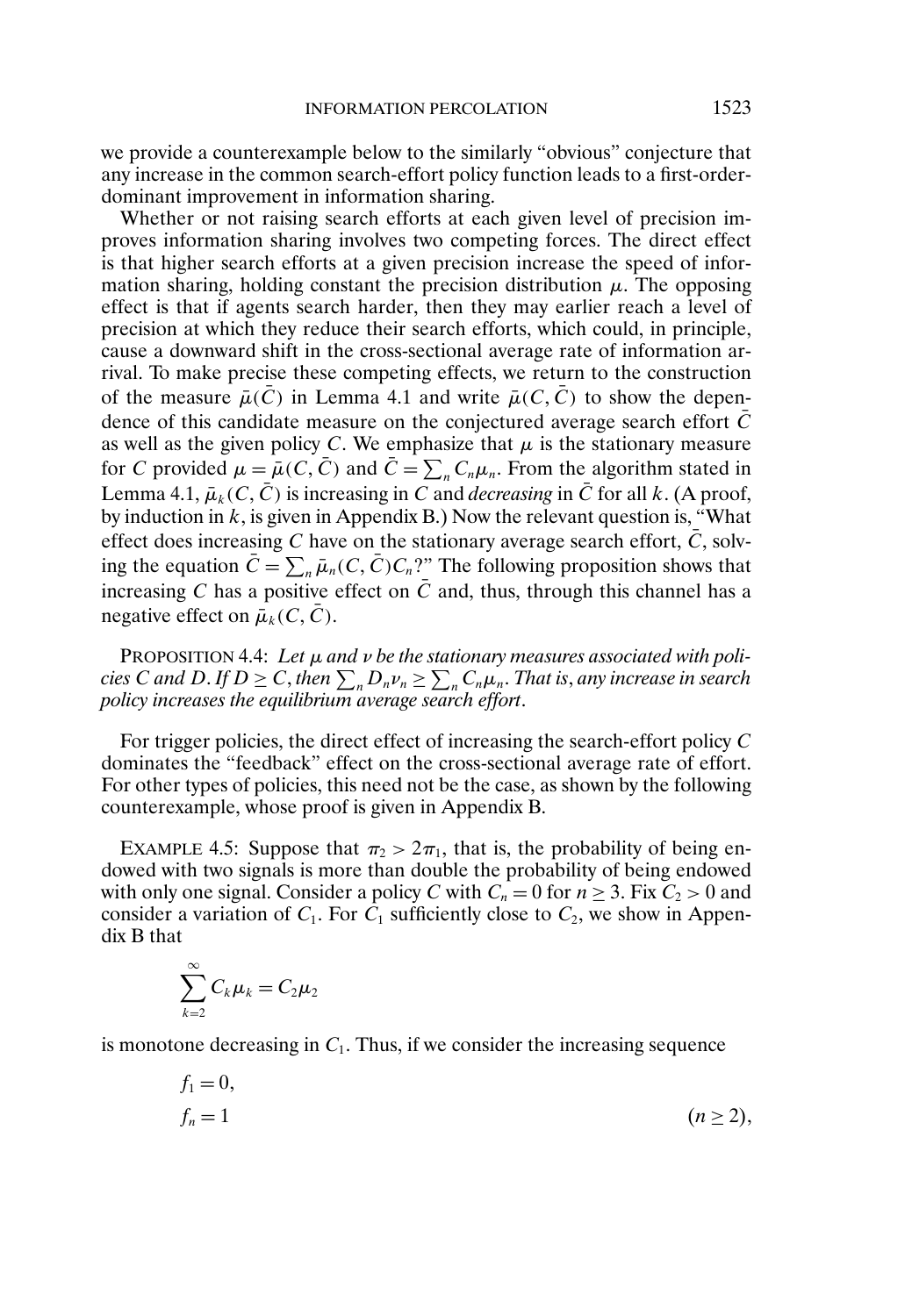we have  $f \cdot \mu^C = C_2 \mu_2$  strictly decreasing in  $C_1$  for  $C_1$  in a neighborhood of  $C_2$ , so that we do not have FOSD of  $\mu^C$  with increasing C. In fact, more search effort by those agents with precision 1 can actually lead to poorer information sharing. To see this, consider the policies  $D = (1, 1, 0, 0, ...)$  and  $C = (1 - \epsilon, 1, 0, 0, \ldots)$ . The measure  $\mu^C$  has FOSD over the measure  $\mu^D$  for any<sup>5</sup> sufficiently small  $\epsilon > 0$ .

## 5. OPTIMALITY

In this section, we study the optimal policy of a given agent who presumes that precision is distributed in the population according to some fixed measure  $\mu$  and further presumes that other agents search according to a conjectured policy function C. We let  $\bar{C} = \sum_n C_n \mu_n$  denote the average search effort.

Given the conjectured market properties  $(\mu, C)$ , each agent *i* chooses some search-effort process  $\phi : \Omega \times [0, \infty) \to [c_L, c_H]$  that is progressively measurable with respect to that agent's information filtration { $\mathcal{F}_{it} : t \ge 0$ }, meaning that  $\phi_t$ is based only on current information. The posterior distribution of Y given  $\mathcal{F}_{it}$ has conditional variance  $v(N<sub>t</sub>)$ , where N is the agent's precision process and  $v(n)$  is the variance of Y given any *n* signals.

For a discount rate r on future expected benefits and given the conjectured market properties  $(\mu, C)$ , an agent solves the problem

(5) 
$$
U(\phi) = \sup_{\phi} E\bigg(-e^{-r\tau}v(N_{\tau}^{\phi}) - \int_0^{\tau} e^{-st}K(\phi_t) dt \bigg|\mathcal{F}_{i0}\bigg),
$$

where  $\tau$  is the time of exit, exponentially distributed with parameter  $\eta'$ , and where the agent's precision process  $N^{\phi}$  is the pure-jump process with a given initial condition  $N_0$ , with jump-arrival intensity  $\phi_t\bar{C}$ , and with jump-size probability distribution  $\mu^C/\overline{C}$ , that is, with probability  $C(j)\mu(j)/\overline{C}$  of jump size j. We have abused notation by measuring calendar time for the agent from the time of that agent's market entry.

For generality, we relax from this point on the assumption that the exit disutility is the conditional variance  $v(N_\tau^{\phi})$  and we allow the exit utility to be of the more general form  $u(N_\tau^{\phi})$  for any bounded increasing concave<sup>6</sup> function  $u(\cdot)$  on the positive integers. It can be checked that  $u(n) = -v(n)$  is indeed a special case.

We say that  $\phi^*$  is an optimal search-effort process given  $(\mu, C)$  if  $\phi^*$  attains the supremum (5). We further say that a policy function  $\Gamma : \mathbb{N} \to [c_L, c_H]$  is optimal given ( $\mu$ , C) if the search-effort process { $\Gamma(N_t)$  :  $t \ge 0$ } is optimal, where the precision process N uniquely satisfies the stochastic differential equation

<sup>&</sup>lt;sup>5</sup>For this, we can without loss of generality take  $f_1 = 1$  and calculate that  $h(\epsilon) = f \cdot \mu^C$  is decreasing in  $\epsilon$  for sufficiently small  $\epsilon > 0$ .

<sup>&</sup>lt;sup>6</sup>We say that a real-valued function F on the integers is concave if  $F(j+2)+F(j) \le 2F(j+1)$ .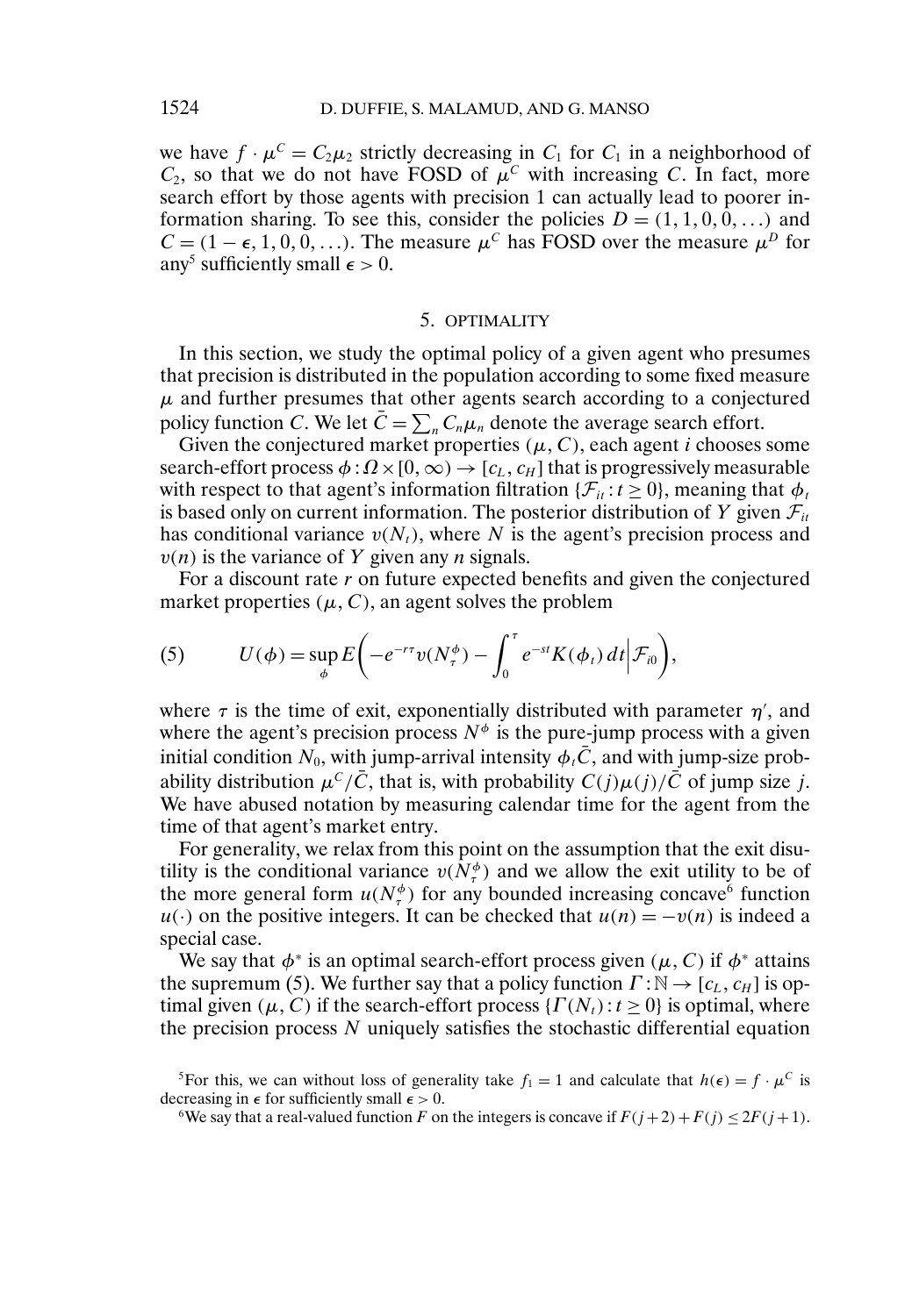with jump-arrival intensity  $\Gamma(N_t)\overline{C}$  and with jump-size distribution  $\mu^C/\overline{C}$ . (Because  $\Gamma(n)$  is bounded by  $c_H$ , there is a unique solution N to this stochastic differential equation; see Protter (2005).)

We characterize agent optimality given  $(\mu, C)$  using the principle of dynamic programming, showing that the indirect utility, or "value,"  $V_n$  for precision n satisfies the Hamilton–Jacobi–Bellman (HJB) equation for optimal search effort given by

(6) 
$$
0 = -(r + \eta')V_n + \eta'u_n + \sup_{c \in [c_L, c_H]} \left\{-K(c) + c \sum_{m=1}^{\infty} (V_{n+m} - V_n) \mu_m^c\right\}.
$$

A standard martingale-based verification proof of the following result is found in Appendix C.

LEMMA 5.1: *If* V *is a bounded solution of the Hamilton–Jacobi–Bellman equation* (6) *and* Γ *is a policy with the property that*, *for each* n, *the supremum in* (6) *is attained at*  $\Gamma_n$ , *then*  $\Gamma$  *is an optimal policy function given*  $(\mu, C)$ *, and*  $V_{N_0}$  *is the value of this policy*.

We begin to lay out some of the properties of optimal policies, based on conditions on the search-cost function  $K(\cdot)$ .

PROPOSITION 5.2: *Suppose that* K *is increasing*, *convex*, *and differentiable*. *Then*, *given* ( $\mu$ , C), *there is a policy*  $\Gamma$  *that is optimal for all agents and the optimal search effort*  $\Gamma_n$  *is monotone decreasing in the current precision n.* 

To calculate a precision threshold  $\overline{N}$ , independent of the conjectured population properties  $(\mu, C)$ , above which it is optimal to search minimally, we let  $\bar{u} = \lim_{n \to \infty} u(n)$ , which exists because  $u_n$  is increasing in n and bounded, and we let

$$
\bar{N} = \sup\{n : c_H \eta'(r + \eta')(\bar{u} - u(n)) \ge K'(c_L)\},\
$$

which is finite if  $K'(c_L) > 0$ . A proof of the following result is found in Appendix C.

PROPOSITION 5.3: Suppose that  $K(\cdot)$  is increasing, differentiable, and convex,  $\mathcal{L}(\mathcal{C}_L) > 0$ . *Then, for any optimal search-effort policy*  $\Gamma$ ,

 $\Gamma_n = c_L$  ( $n \ge \bar{N}$ ).

In the special case of proportional and nontrivial search costs, it is, in fact, optimal for all agents to adopt a trigger policy that searches at maximal effort until a trigger level of precision is reached and searches at minimal effort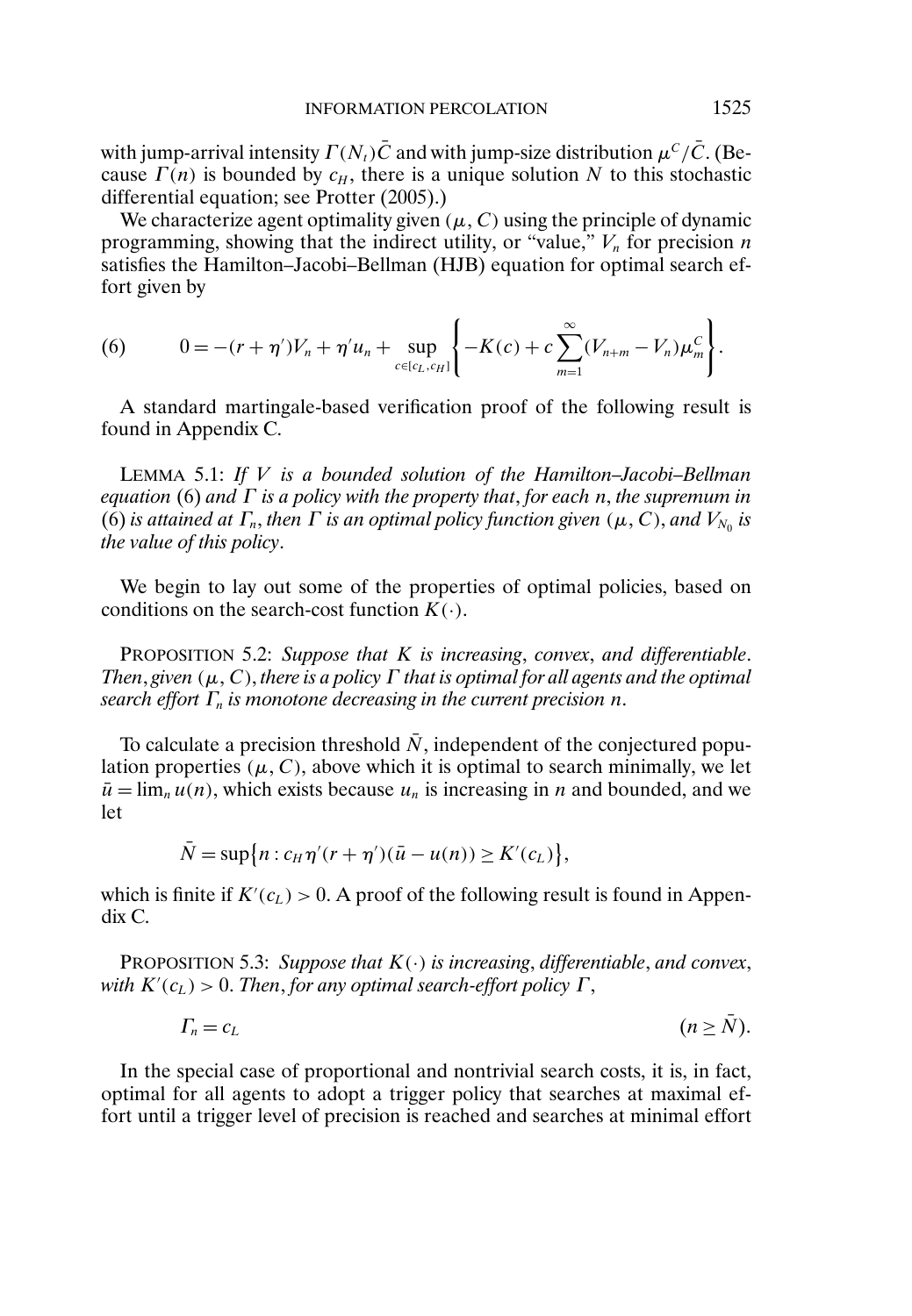thereafter. This result, stated next, is a consequence of our prior results that an optimal policy is decreasing and eventually reaches  $c<sub>L</sub>$ , and of the fact that with linear search costs, an optimal policy is "bang-bang," therefore taking the maximal effort level  $c_H$  at first and then eventually switching to the minimal effort  $c<sub>L</sub>$  at a sufficiently high precision.

PROPOSITION 5.4: *Suppose that*  $K(c) = \kappa c$  *for some scalar*  $\kappa > 0$ *. Then, given*  $(\mu, C)$ , *there is a trigger policy that is optimal for all agents.* 

# 6. EQUILIBRIUM

An equilibrium is a search-effort policy function  $C$  that satisfies the statements: (i) there is a unique stationary cross-sectional precision measure  $\mu$  satisfying the associated equation (4) and (ii) taking as given the market properties  $(\mu, C)$ , the search-effort policy function C is indeed optimal for each agent. Our main result is that with proportional search costs, there exists an equilibrium in the form of a trigger policy.

THEOREM 6.1: *Suppose that*  $K(c) = \kappa c$  *for some scalar*  $\kappa > 0$ *. Then there exists a trigger policy that is an equilibrium*.

The theorem is proved using the following Proposition 6.2 and Corollary 6.3. We let  $C^N$  be the trigger policy with trigger at precision level N and we let  $\mu^N$ denote the associated stationary measure. We let  $\mathcal{N}(N) \subset \mathbb{N}$  be the set of trigger levels that are optimal given the conjectured market properties  $(\mu^N, C^N)$ associated with a trigger level  $N$ . We can look for an equilibrium in the form of a fixed point of the optimal trigger-level correspondence  $\mathcal{N}(\cdot)$ , that is, some N such that  $N \in \mathcal{N}(N)$ . Theorem 6.1 does not rely on the stability result that from any initial condition,  $\mu_t$  converges to  $\mu$ . This stability applies, by Proposition 4.2, provided that  $\eta \geq c_H c_L$ .

PROPOSITION 6.2: *Suppose that*  $K(c) = \kappa c$  *for some scalar*  $\kappa > 0$ *. Then*  $\mathcal{N}(N)$ *is increasing in* N *in the sense that if*  $N' \ge N$  *and if*  $k \in \mathcal{N}(N)$ , *then there exists* some  $k' \geq k$  in  $\mathcal{N}(N')$ . *Further*, *there exists a uniform upper bound on*  $\mathcal{N}(N)$ , *independent of* N, *given by*

 $\bar{N} = \max\{j : c_H \eta'(r + \eta')(\bar{u} - u(j)) \geq \kappa\}.$ 

Theorem 6.1 then follows from the corollary:

COROLLARY 6.3: *The correspondence* N *has a fixed point* N. *An equilibrium is given by the associated trigger policy*  $C^N$ .

Our proof, found in Appendix D, leads to the following algorithm for computing symmetric pure strategy equilibria of the game. The algorithm finds all such equilibria in trigger strategies.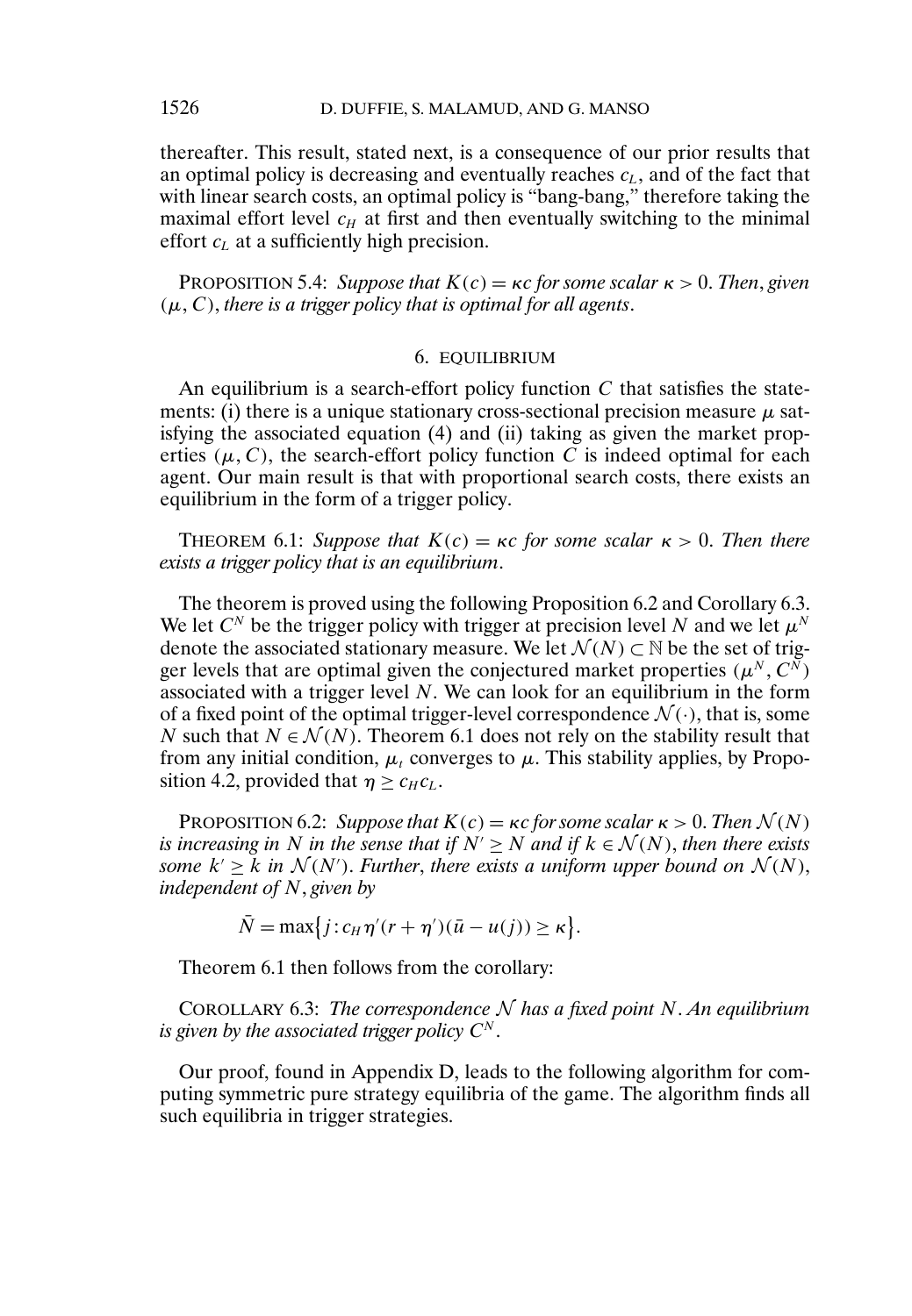ALGORITHM: *Start by letting*  $N = N$ . Step 1. *Compute*  $\mathcal{N}(N)$ . If  $N \in \mathcal{N}(N)$ , then output  $C^N$  (an equilibrium of the *game*). *Go to the next step*. Step 2. *If*  $N > 0$ , *go back to Step* 1 *with*  $N = N - 1$ ; *otherwise quit.* 

There may exist multiple equilibria of the game. The following proposition shows that the equilibria are Pareto-ranked according to their associated trigger levels and that there is never "too much" search in equilibrium.

PROPOSITION 6.4: *Suppose that*  $K(c) = \kappa c$  *for some scalar*  $\kappa > 0$ . If  $C^N$  *is an equilibrium of the game*, *then it Pareto dominates a setting in which all agents* employ a policy  $C^{\scriptscriptstyle N'}$  for a trigger level N' < N . In particular, an equilibrium asso*ciated with a trigger level* N *Pareto dominates an equilibrium with a trigger level lower than* N.

# 6.1. *Equilibria With Minimal Search*

We now consider conditions under which there are equilibria with minimal search, corresponding to the trigger precision  $N = 0$ . The idea is that such equilibria can arise because a presumption that other agents make minimal search efforts can lead to a conjecture of such poor information sharing opportunities that any given agent may not find it worthwhile to exert more than minimal search effort. We give an explicit sufficient condition for such equilibria, a special case of which is  $c_L = 0$ . Clearly, with  $c_L = 0$ , it is pointless for any agent to expend any search effort if he or she assumes that all other agents make no effort to be found.

Let  $\mu^0$  denote the stationary precision distribution associated with minimal search, so that  $\overline{C} = c_L$  is the average search effort. The value function V of any agent solves

(7) 
$$
(r + \eta' + c_L^2)V_n = \eta' u_n - K(c_L) + c_L^2 \sum_{m=1}^{\infty} V_{n+m} \mu_m^0.
$$

Consider the bounded increasing sequence f given by

$$
f_n = (r + \eta' + c_L^2)^{-1}(\eta' u_n - K(c_L)).
$$

Define the operator  $\vec{A}$  on the space of bounded sequences by

$$
(A(g))_n = \frac{c_L^2}{r + \eta' + c_L^2} \sum_{m=1}^{\infty} g_{n+m} \mu_m^0.
$$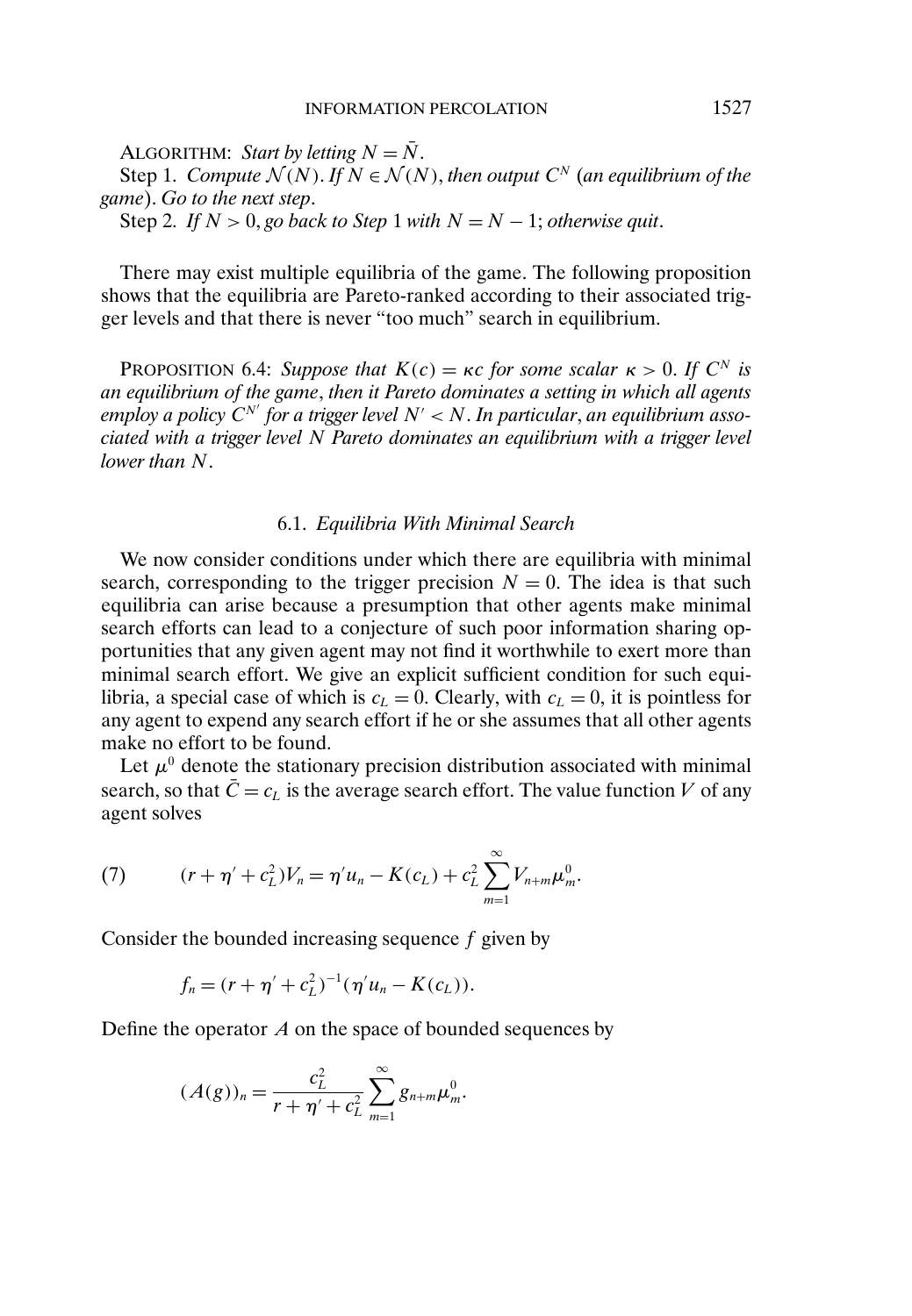LEMMA 6.5: *The unique*, *bounded solution* V *to* (7) *is given by*

$$
V = (I - A)^{-1}(f) = \sum_{j=0}^{\infty} A^{j}(f),
$$

*which is concave and monotone increasing*.

To provide simple conditions for minimal-search equilibria, let

(8) 
$$
B = c_L \sum_{m=1}^{\infty} (V_{1+m} - V_1) \mu_m^0 \ge 0.
$$

THEOREM 6.6: *Suppose that* K(·) *is convex*, *increasing*, *and differentiable*. *Then the minimal-search policy C, that with*  $C(n) = c_L$  *for all n, is an equilibrium if and only if*  $K'(c_L) \geq B$ . In particular, if  $c_L = 0$ , then  $B = 0$  and minimal *search is always an equilibrium*.

Intuitively, when the cost of search is small, there should exist equilibria with active search.

PROPOSITION 6.7: *Suppose that*  $K(c) = \kappa c$  *and*  $c_L = 0$ . If  $\pi_1 > 0$  *and* 

(9) 
$$
\kappa - \frac{\eta'(u(2) - u(1))c_H\mu_1^1}{r + \eta'} < 0,
$$

*then there exists an equilibrium trigger policy*  $C^N$  *with*  $N \geq 1$ *. This equilibrium strictly Pareto dominates the no-search equilibrium*.

#### 7. POLICY INTERVENTIONS

In this section, we discuss the potential welfare implications of policy interventions. First, we analyze the potential to improve welfare by a tax whose proceeds are used to subsidize the costs of search efforts. This has the potential benefit of positive search externalities that may not otherwise arise in equilibrium because each agent does not search unless others are searching, even though there are feasible search efforts that would make all agents better off.

Then, we study the potentially adverse implications of providing all entrants with some additional common information. Although there is some direct benefit of the additional information, we show that with proportional search costs, additional public information leads to an unambiguous reduction in the sharing of private information, to the extent that there is, in some cases, a net negative welfare effect.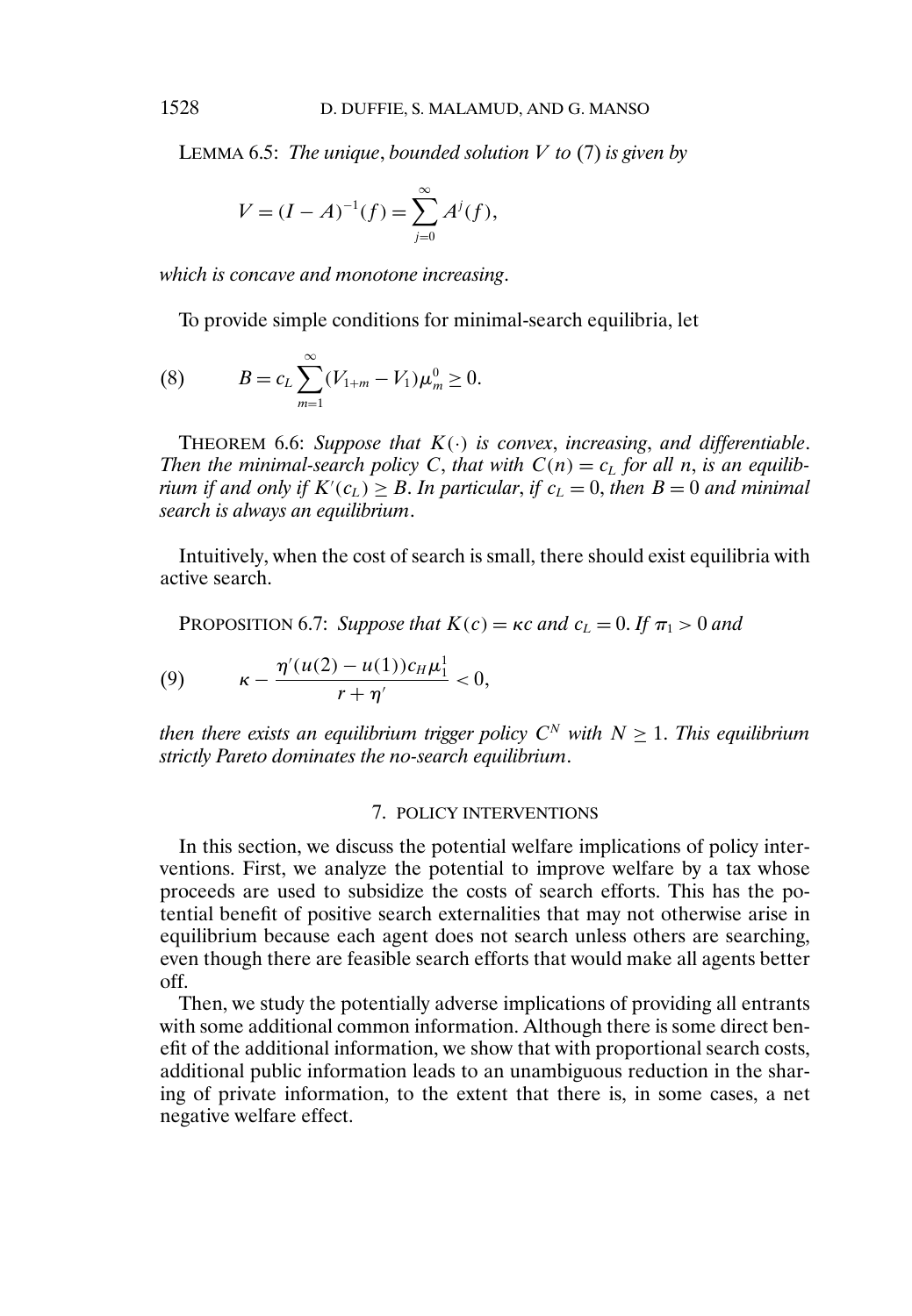In both cases, welfare implications are judged in terms of the utilities of agents as they enter the market. In this sense, the welfare effect of an intervention is said to be positive if it improves the utility of every agent at the point in time that the agent enters and to be negative if it causes a reduction in the utilities of all entering agents.

#### 7.1. *Subsidizing Search*

The adverse welfare implications of low information sharing may be attenuated by a tax whose proceeds are used to subsidize search costs. An example could be research subsidies aimed at the development of technologies that reduce communication costs. Another example is a subsidy that defrays some of the cost of using existing communication technologies.

We assume in this subsection that each agent pays a lump-sum tax  $\tau$  at entry. Search costs are assumed to be proportional, at rate  $\kappa c$  for some  $\kappa > 0$ . Each agent is also offered a proportional reduction  $\delta$  in search costs, so that the after-subsidy search-cost function of each agent is  $K_\delta(c) = (\kappa - \delta)c$ . The lumpsum tax has no effect on equilibrium search behavior, so we can solve for an equilibrium policy  $C$ , as before, based on an after-subsidy proportional search cost of  $\kappa - \delta$ . Because of the law of large numbers, the total per capita rate  $\tau \eta$ of tax proceeds can then be equated to the total per capita rate of subsidy by setting

$$
\tau = \frac{1}{\eta} \delta \sum_{n} \mu_{n} C_{n}.
$$

The search subsidy can potentially improve welfare by addressing the failure, in a low-search equilibrium, to exploit positive search externalities. As Proposition 6.4 shows, there is never too much search in equilibrium. The following Lemma 7.1 and Proposition 7.2 show that, indeed, equilibrium search effort is increasing in the search subsidy rate  $\delta$ .

LEMMA 7.1: *Suppose that*  $K(c) = \kappa c$  *for some*  $\kappa > 0$ *. For given market conditions*  $(\mu, C)$ , *the trigger precision level* N *of an optimal search-effort policy is increasing in the search subsidy rate* δ. *That is*, *if* N *is an optimal trigger level*  $given a$  subsidy  $\delta$ , *then for any search subsidy*  $\delta' \geq \delta$ , *there exists a higher optimal* trigger  $N' \geq N$ .

Coupled with Proposition 4.3, Lemma 7.1 implies that an increase in the subsidy allows an increase (in the sense of first-order dominance) in information sharing. A direct consequence of this lemma is the following proposition.

PROPOSITION 7.2: Suppose that  $K(c) = \kappa c$  for some  $\kappa > 0$ . If  $C^N$  is an equi- $$  $N' \ge N$  such that  $C^{N'}$  is an equilibrium with proportional search subsidy  $\delta'$ .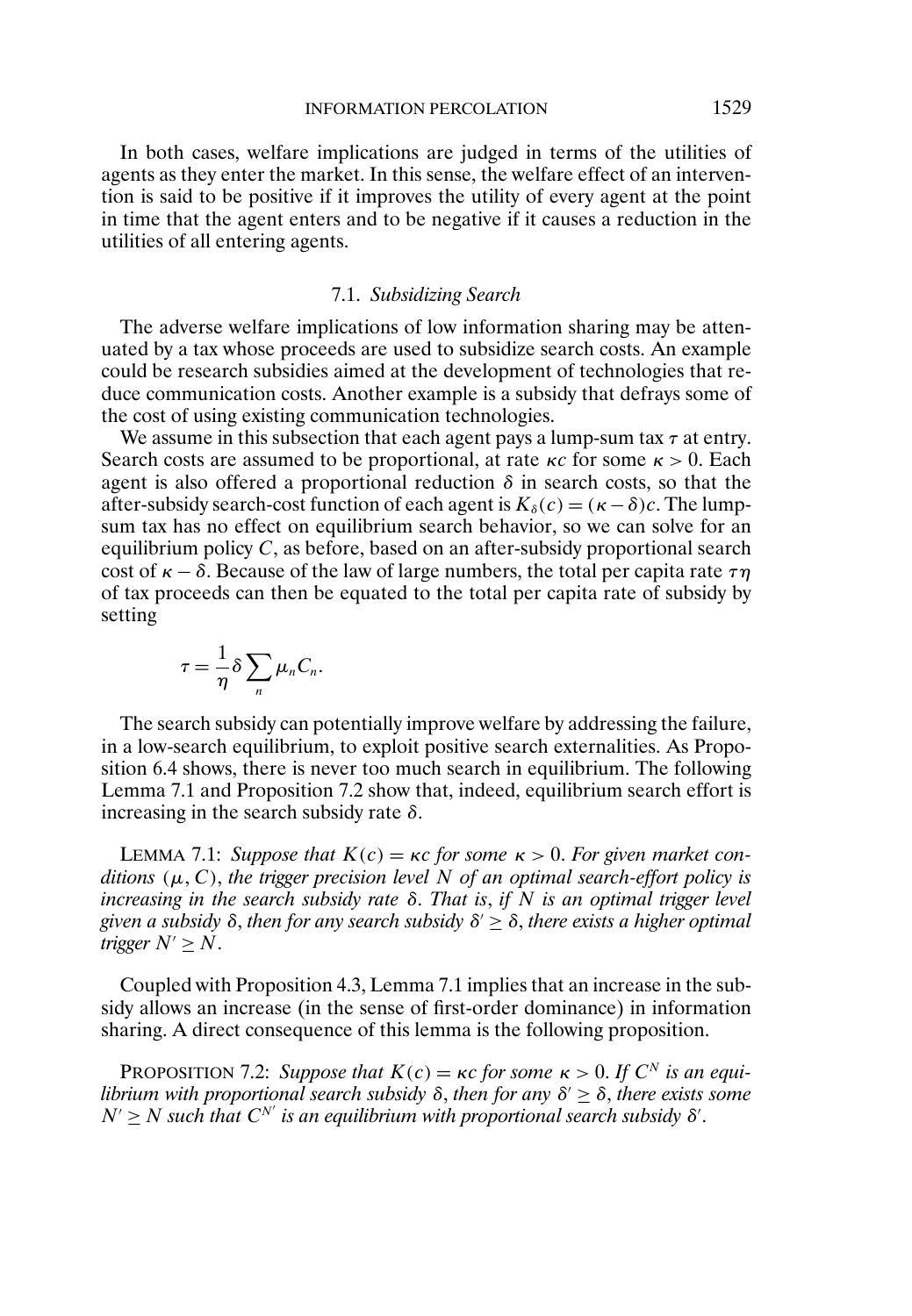EXAMPLE: Suppose, for some integer  $N > 1$ , that  $\pi_0 = 1/2$ ,  $\pi_N = 1/2$ , and  $c<sub>L</sub> = 0$ . This setting is equivalent to that of Proposition 6.7, after noting that every information transfer is in blocks of  $N$  signals each, resulting in a model isomorphic to one in which each agent is endowed with one private signal of a particular higher correlation. Recalling that inequality (9) determines whether zero search is optimal, we can exploit continuity of the left-hand side of this inequality to choose parameters so that, given market conditions  $(\mu^N, C^N)$ , agents have a strictly positive but arbitrarily small increase in utility when choosing search policy  $C^0$  over policy  $C^N$ . With this,  $C^0$  is the unique equilibrium. This is before considering a search subsidy. We now consider a model that is identical with the exception that each agent is taxed at entry and given search subsidies at the proportional rate  $\delta$ . We can choose  $\delta$  so that all agents strictly prefer  $C^N$  to  $C^0$  (the nonzero search condition (9) is satisfied) and  $C^N$  is an equilibrium. For sufficiently large  $N$ , all agents have strictly higher indirect utility in the equilibrium with the search subsidy than they do in the equilibrium with the same private-signal endowments and no subsidy.

# 7.2. *Educating Agents at Birth*

A policy that might superficially appear to mitigate the adverse welfare implications of low information sharing is to "educate" all agents by giving all agents additional public signals at entry. We assume for simplicity that the  $M \ge 1$  additional public signals are drawn from the same signal set S. When two agents meet and share information, they take into account that the information reported by the other agent contains the effect of the additional public signals. (The implications of the reported conditional mean and variance for the conditional mean and variance associated with a counterparty's nonpublic information can be inferred from the public signals by using Lemma A.1.) Because of this, our prior analysis of information sharing dynamics can be applied without alteration merely by treating the precision level of a given agent as the total precision less the public precision and by treating the exit utility of each agent for *n* nonpublic signals as  $\hat{u}(n) = u(n + M)$ .

The public signals influence optimal search efforts. Given the market conditions  $(\mu, C)$ , the indirect utility  $V_n$  for nonpublic precision *n* satisfies the Hamilton–Jacobi–Bellman equation for optimal search effort given by

(10) 
$$
0 = -(r + \eta')V_n + \eta' u_{M+n} + \sup_{c \in [c_L, c_H]} \left\{-K(c) + c \sum_{m=1}^{\infty} (V_{n+m} - V_n) \mu_m^c \right\}.
$$

Educating agents at entry with public signals has two effects. On one hand, when agents enter the market they are better informed than if they had not received the extra signals. On the other hand, this extra information may reduce agents' incentives to search for more information, slowing down information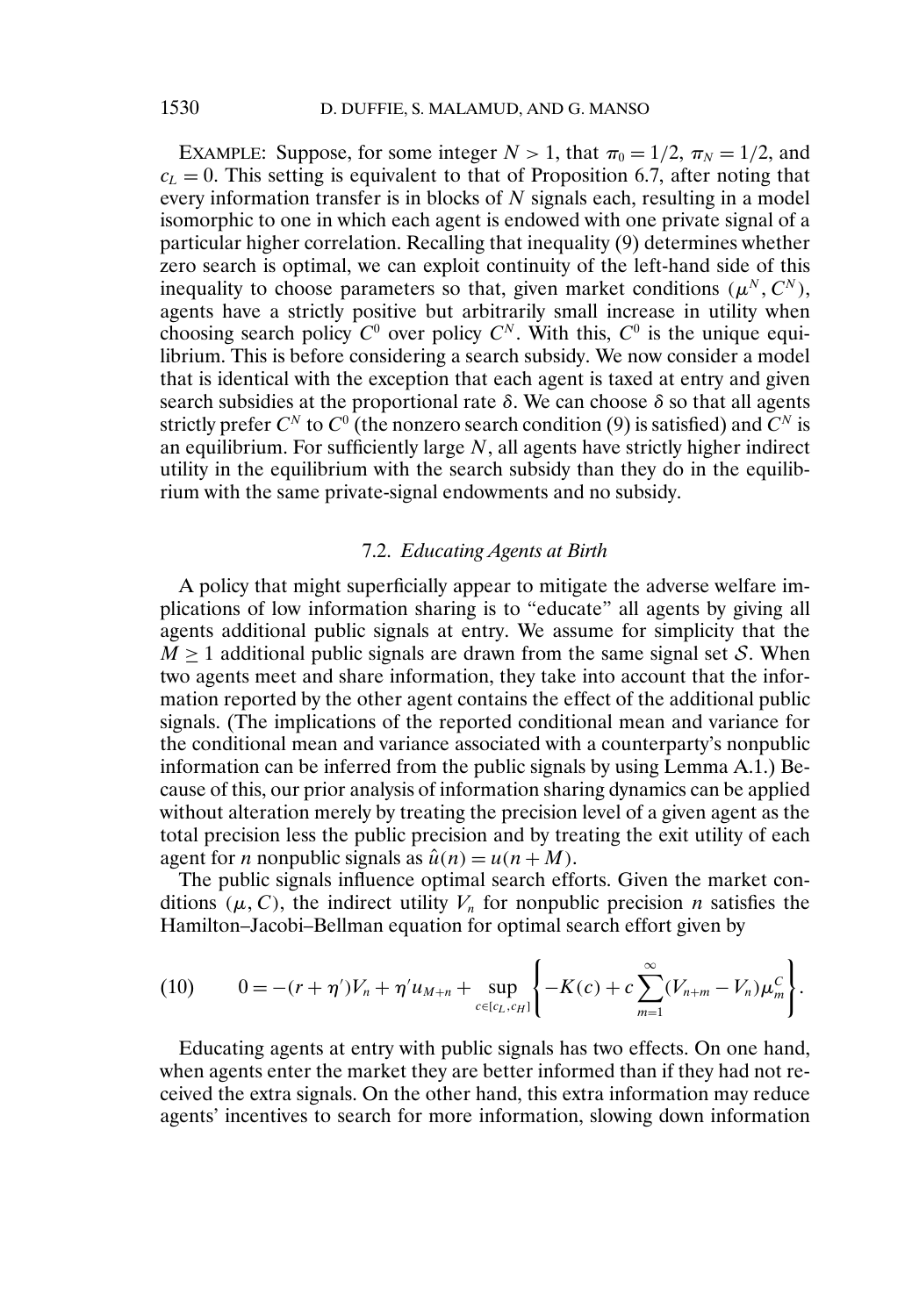percolation. Below, we show an example in which the net effect is a strict welfare loss. First, however, we establish that adding public information causes an unambiguous reduction in the sharing of private information.

LEMMA 7.3: *Suppose that*  $K(c) = \kappa c$  *for some*  $\kappa > 0$ *. For given market conditions*  $(\mu, C)$ , *the trigger level N in nonpublic precision of an optimal policy*  $C^N$ *is decreasing in the precision* M *of the public signals*. (*That is*, *if* N *is an optimal trigger level of precision given public-signal precision* M, *then for any higher public precision*  $M' \geq M$ , *there exists a lower optimal trigger*  $N' \leq N$ .)

Coupled with Proposition 4.3, Lemma 7.3 implies that adding public information leads to a reduction (in the sense of first-order dominance) in information sharing. A direct consequence of Lemma 7.3 is the following result.

PROPOSITION 7.4: *Suppose that*  $K(c) = \kappa c$  *for some*  $\kappa > 0$ . If  $C^N$  *is an equilibrium with* M *public signals, then for any*  $M' \leq M$ *, there exists some*  $N' \geq N$ such that  $C^{N'}$  is an equilibrium with M' public signals.

In particular, by removing all public signals, as in the following example, we can get strictly superior information sharing and, in some cases, a strict welfare improvement.

EXAMPLE: As in the previous example, suppose, for some integer  $N > 1$ , that  $\pi_0 = 1/2$ ,  $\pi_N = 1/2$ , and  $c_L = 0$ . This setting is equivalent to that of Proposition 6.7, after noting that every information transfer is in blocks of  $N$  signals each, resulting in a model isomorphic to one in which each agent is endowed with one private signal of a particular higher correlation. Analogously with the previous example, we can exploit continuity in the model parameters of the left-hand side of inequality (9), determining whether zero search is optimal, to choose the parameters so that, given market conditions ( $\mu^N$ ,  $C^N$ ), agents have a strict but arbitrarily small preference of policy  $C^N$  over  $C^0$ . We now consider a model that is identical with the exception that each agent is given  $M = 1$  public signal at entry. With this public signal, again using continuity, we can choose parameters so that all agents strictly prefer  $C^0$  to  $\check{C}^N$  (the nonzero search condition (9) fails) and  $C^0$  is the only equilibrium. For sufficiently large N or, equivalently, for any  $N > 2$  and sufficiently small signal correlation  $\rho$ , all agents have strictly lower indirect utility in the equilibrium with the public signal at entry than they do in the equilibrium with the same private-signal endowments and no public signal.

## 8. COMPARATIVE STATICS

We conclude with a brief selection of comparative statics. We say that the set of equilibrium trigger levels is increasing in a parameter  $\alpha$  if for any  $\alpha_1 \geq \alpha$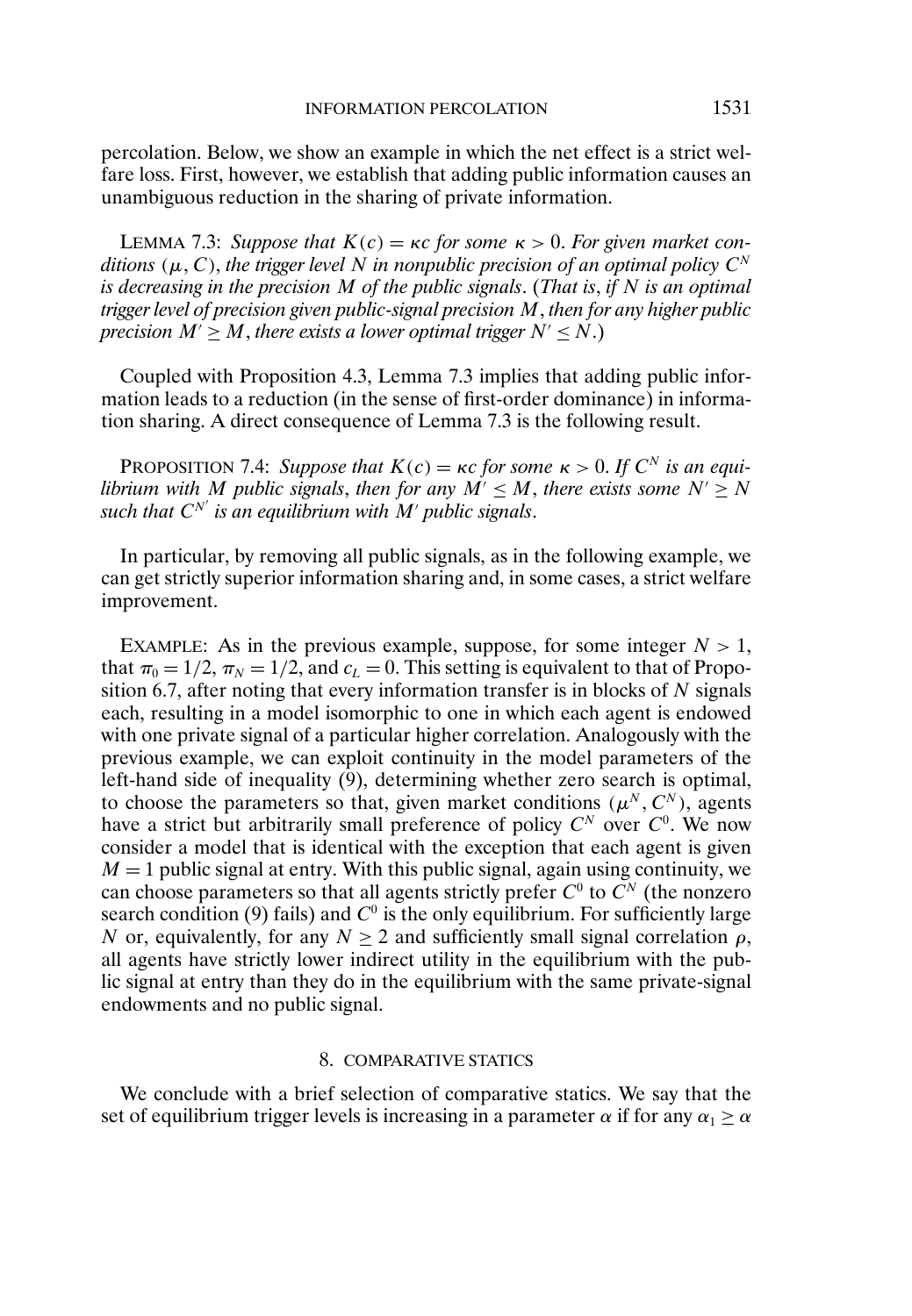and any equilibrium trigger level N for  $\alpha$ , there exists an equilibrium trigger level  $N_1 \ge N$  corresponding to  $\alpha_1$ . For simplicity, we take the specific exit disutility given by conditional variance, rather than allowing an arbitrary bounded concave increasing exit utility.

PROPOSITION 8.1: *Suppose that the exit disutility is conditional variance*; *that*  $is, -u_n = v_n$ . *Then the set of equilibrium trigger levels* 

- Is increasing in the exit intensity  $\eta'$ .
- *Is decreasing in the discount rate* r.
- *Is decreasing in the alscount rate r*.<br>• Is decreasing in the signal "quality"  $\rho^2$  provided that  $\rho^2 \geq \sqrt{2}-1 \approx 0.414$ .

A proof is given in the final Appendix F. The first two results, regarding  $\eta'$ and r, would apply for an arbitrary bounded concave increasing exit utility.

Roughly speaking, scaling up the number of primitively endowed signals by a given integer multiple has the same effect as increasing the signal quality  $\rho^2$ by a particular amount, so one can provide a corresponding comparative static concerning the distribution  $\pi$  of the number of endowed signals. For sufficoncerning the distribution  $\pi$  of the number of endowed signals. For sufficiently small  $\rho^2 < \sqrt{2} - 1$ , we suspect that nothing general can be said about the monotonicity of equilibrium search efforts with respect to signal quality.

#### APPENDIX A: PROOFS FOR SECTION 3: INFORMATION SHARING MODEL

LEMMA A.1: Suppose that  $Y, X_1, \ldots, X_n, Z_1, \ldots, Z_m$  are joint Gaussian, and *that*  $X_1, \ldots, X_n$  *and*  $Z_1, \ldots, Z_m$  *all have correlation*  $\rho$  *with* Y *and are* Y*conditionally independent and identically distributed* (*i*.*i*.*d*.). *Then*

$$
E(Y|X_1,\ldots,X_n,Z_1,\ldots,Z_m)
$$
  
= 
$$
\frac{\gamma_n}{\gamma_{n+m}}E(Y|X_1,\ldots,X_n)+\frac{\gamma_m}{\gamma_{m+n}}E(Y|Z_1,\ldots,Z_m),
$$

*where*  $\gamma_k = 1 + \rho^2(k-1)$ .

PROOF: The proof is by calculation. If  $(Y, W)$  are joint mean-zero Gaussian and  $W$  has an invertible covariance matrix, then by a well known result,

$$
E(Y|W) = W^{\top} \text{cov}(W)^{-1} \text{cov}(Y, W).
$$

It follows by calculation that

(A.1)  $E(Y|X_1,\ldots,X_n) = \beta_n(X_1+\cdots+X_n),$ 

where

$$
\beta_n=\frac{\rho}{1+\rho^2(n-1)}.
$$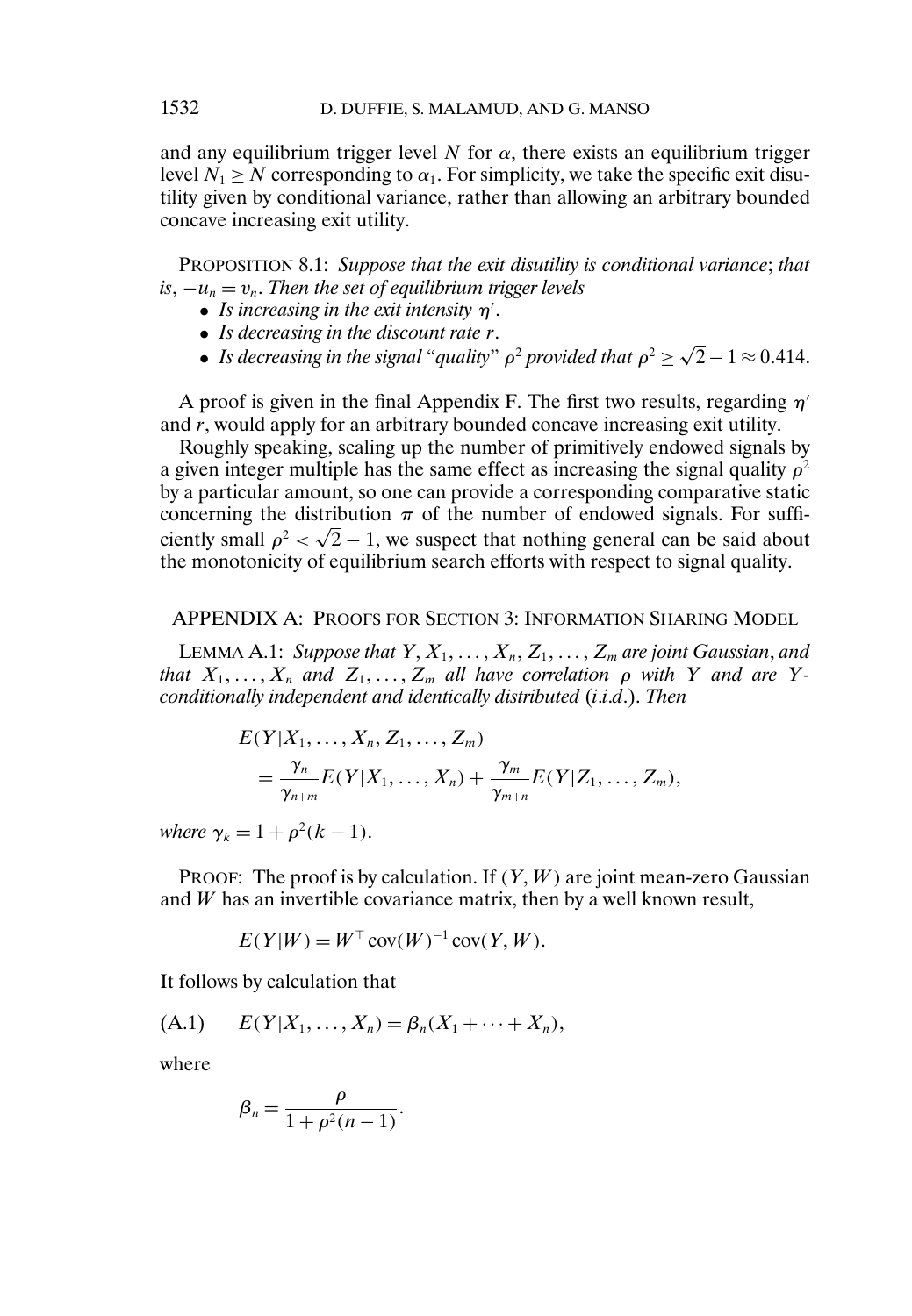Likewise,

$$
E(Y|X_1, ..., X_n, Z_1, ..., Z_m)
$$
  
=  $\beta_{n+m}(X_1 + ... + X_n + Z_1 + ... + Z_m)$   
=  $\beta_{n+m}\left(\frac{E(Y|X_1, ..., X_n)}{\beta_n} + \frac{E(Y|Z_1, ..., Z_m)}{\beta_m}\right).$ 

The result follows from the fact that  $\beta_{n+m}/\beta_n = \gamma_n/\gamma_{n+m}$ . *Q.E.D.* 

COROLLARY A.2: *The conditional probability density*  $p_n(\cdot|Y)$  of  $E(Y|X_1, \ldots, Y_n)$ Xn) *given* Y *is almost surely Gaussian with conditional mean*

$$
\frac{n\rho^2 Y}{1 + \rho^2 (n-1)}
$$

*and with conditional variance*

$$
(A.2) \qquad \sigma_n^2 = \frac{n\rho^2(1-\rho^2)}{(1+\rho^2(n-1))^2}.
$$

PROOF OF PROPOSITION 3.1: We use the conditional law of large numbers (LLN) to calculate the cross-sectional population density  $f_t$ . Later, we independently calculate  $f_t$ , given the appropriate boundary condition  $f_0$ , by a direct solution of the particular dynamic equation that arises from updating beliefs at matching times.

Taking the first, more abstract, approach, we fix a time  $t$  and state of the world  $\omega$ , and let  $W_n(\omega)$  denote the set of all agents whose current precision is *n*. We note that  $W_n(\omega)$  depends nontrivially on  $\omega$ . This set  $W_n(\omega)$  has an infinite number of agents whenever  $\mu_t(n)$  is nonzero, because the space of agents is nonatomic. In particular, the restriction of the measure on agents to  $W_n(\omega)$ is nonatomic. Agent *i* from this set  $W_n(\omega)$  has a current conditional mean of Y that is denoted  $U_i(\omega)$ . Now consider the cross-sectional distribution  $q_n(\omega)$ —a measure on the real line—of  $\{U_i(\omega): i \in W_n(\omega)\}\)$ . Note that the random variables  $U_i$  and  $U_j$  are Y-conditionally independent for almost every distinct pair  $(i, j)$ , by the random matching model, which implies by induction in the number of their finitely many prior meetings that they have conditioned on distinct subsets of signals, and that the only source of correlation in  $U_i$  and  $U_j$  is the fact that each of these posteriors is a linear combination of Y and of other pairwise-independent variables that are also jointly independent of Y.

Conditional on the event  $\{N_{it} = n\}$  that agent *i* is in the set  $W_n(\omega)$  and conditional on Y,  $U_i$  has the Gaussian conditional density  $p_n(\cdot|Y)$  recorded in Corollary A.2. This conditional density function does not depend on i. Thus, by a formal application of the law of large numbers, in almost every state of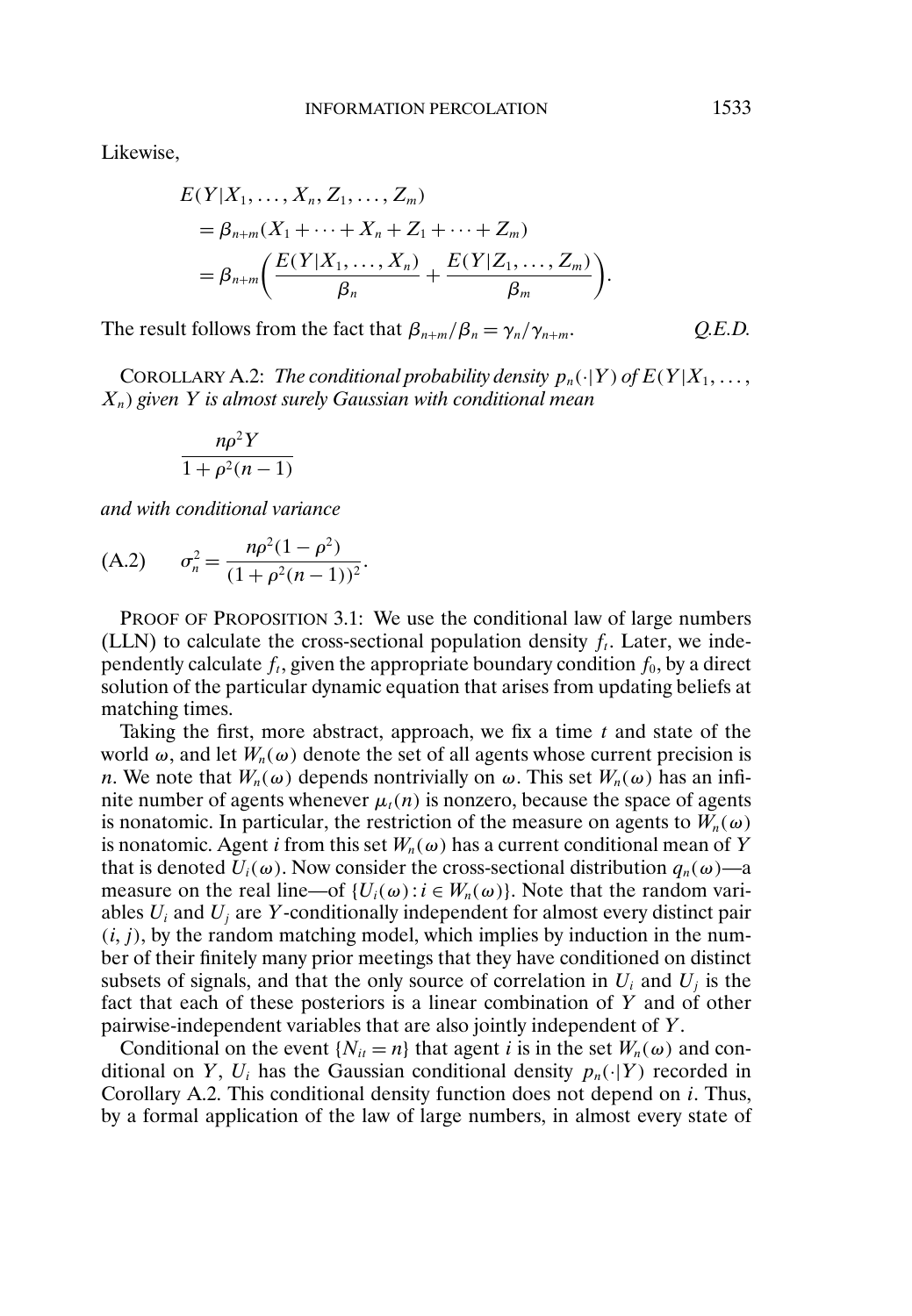the world  $\omega$ ,  $q_n(\omega)$  has the same distribution as the  $(W_n, Y)$ -conditional distribution of  $U_i$  for any i. Thus, for almost every  $\omega$ , the cross-sectional distribution  $q_n(\omega)$  of posteriors over the subset  $W_n(\omega)$  of agents has the density  $p_n(\cdot|Y(\omega))$ . In summary, for almost every state of the world, the fraction  $\mu_t(n)$  of the population that has received *n* signals has a cross-sectional density  $p_n(\cdot|Y(\omega))$  over their posteriors for Y.

We found it instructive to consider a more concrete proof based on a computation of the solution of the appropriate differential equation for  $f_t$ , using the LLN to set the initial condition  $f_0$ . Lemma A.1 implies that when an agent with joint type  $(n, x)$  exchanges all information with an agent whose type is  $(m, y)$ , both agents achieve posterior type

$$
\bigg(m+n,\frac{\gamma_n}{\gamma_{m+n}}x+\frac{\gamma_m}{\gamma_{m+n}}y\bigg).
$$

We therefore have the dynamic equation

(A.3) 
$$
\frac{d}{dt} f_t(n, x) = \eta(\Pi(n, x) - f_t(n, x)) + (f_t \circ f_t)(n, x) - C_n f_t(n, x) \sum_{m=1}^{\infty} C_m \int_{\mathbb{R}} f_t(m, x) dx,
$$

where  $\Pi(n, x) = \pi(n) p_n(x|Y(\omega))$  and

$$
(f_t \circ f_t)(n, x) = \sum_{m=1}^{n-1} \frac{\gamma_n}{\gamma_{n-m}} C_{n-m} C_m
$$
  
 
$$
\times \int_{-\infty}^{+\infty} f_t \left( n - m, \frac{\gamma_n x - \gamma_m y}{\gamma_{n-m}} \right) f_t(m, y) dy.
$$

It remains to solve this ordinary differential equation (ODE) for  $f_t$ . We will use the following calculation.

LEMMA A.3: Let  $q_1(x)$  and  $q_2(x)$  be the Gaussian densities with respective *means*  $M_1$ ,  $M_2$  and variances  $\sigma_1^2$ ,  $\sigma_2^2$ . Then,

$$
\frac{\gamma_n}{\gamma_{n-m}}\int_{-\infty}^{+\infty}q_1\bigg(\frac{\gamma_nx-\gamma_my}{\gamma_{n-m}}\bigg)q_2(y)\,dy=q(x),
$$

*where* q(x) *is the density of a Gaussian with mean*

$$
M=\frac{\gamma_{n-m}}{\gamma_n}\mu_1+\frac{\gamma_m}{\gamma_n}\mu_2
$$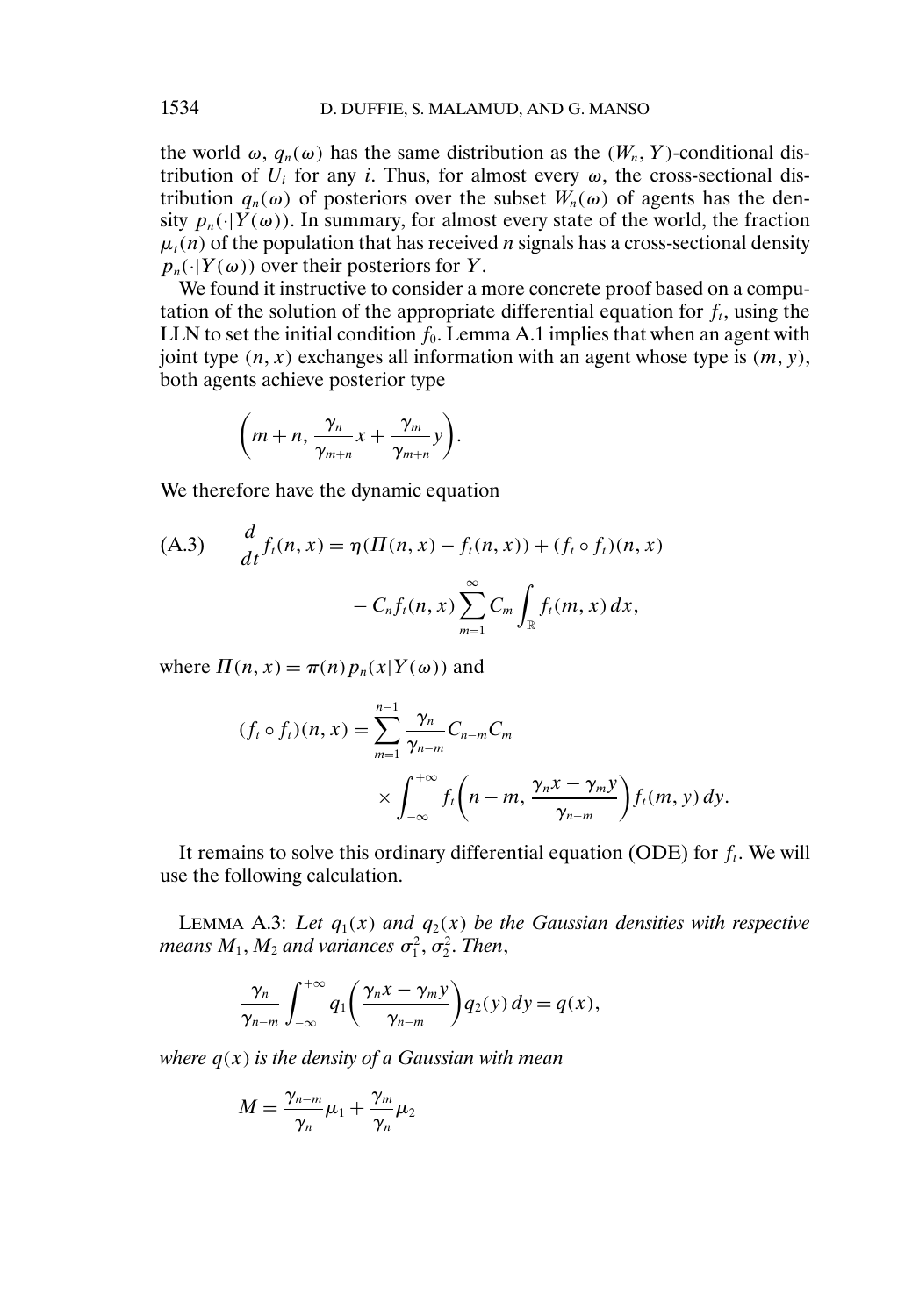*and variance*

$$
\sigma^2 = \frac{\gamma_{n-m}^2}{\gamma_n^2} \sigma_1^2 + \frac{\gamma_m^2}{\gamma_n^2} \sigma_2^2.
$$

PROOF: Let X be a random variable with density  $q_1(x)$  and let Y be an independent variable with density  $q_2(x)$ . Then

$$
Z=\gamma_n^{-1}(\gamma_{n-m}X+\gamma_mY)
$$

is also normal with mean M and variance  $\sigma^2$ . On the other hand,  $\gamma_n^{-1}\gamma_{n-m}X$ and  $\gamma_n^{-1} \gamma_m Y$  are independent with densities

$$
\frac{\gamma_n}{\gamma_{n-m}}q_1\bigg(\frac{\gamma_n}{\gamma_{n-m}}x\bigg)
$$

and

$$
\frac{\gamma_n}{\gamma_m}q_2\bigg(\frac{\gamma_n}{\gamma_m}x\bigg),\,
$$

respectively. Consequently, the density of  $Z$  is the convolution

(A.4) 
$$
\frac{\gamma_n^2}{\gamma_{n-m}\gamma_m} \int_{\mathbb{R}} q_1 \left( \frac{\gamma_n}{\gamma_{n-m}} (x - y) \right) q_2 \left( \frac{\gamma_n}{\gamma_m} y \right) dy
$$
  
= 
$$
\frac{\gamma_n}{\gamma_{n-m}} \int_{-\infty}^{+\infty} q_1 \left( \frac{\gamma_n x - \gamma_m y}{\gamma_{n-m}}, \sigma_{n-m} \right) q_2(z) dz,
$$

where we have made the transformation  $z = \gamma_n \gamma_m^{-1} y$ . <sup>m</sup> y. *Q.E.D.*

LEMMA A.4: *The density*

 $f_t(n, x, \omega) = \mu_t(n) p_n(x|Y(\omega))$ 

*solves the evolution equation* (A.3) *if and only if the distribution*  $\mu_t$  *of precisions solves the evolution equation* (1).

PROOF: By Lemma A.3 and Corollary A.2,

$$
\frac{\gamma_n}{\gamma_{n-m}}\int_{-\infty}^{+\infty}p_{n-m}\bigg(\frac{\gamma_nx-\gamma_my}{\gamma_{n-m}}\bigg|Y(\omega)\bigg)p_m(y|Y(\omega))\,dy
$$

is conditionally Gaussian with mean

$$
\frac{\gamma_{n-m}}{\gamma_n} \frac{(n-m)\rho^2 Y}{1+\rho^2(n-m-1)} + \frac{\gamma_m}{\gamma_n} \frac{m\rho^2 Y}{1+\rho^2(m-1)} = \frac{n\rho^2 Y}{1+\rho^2(n-1)}
$$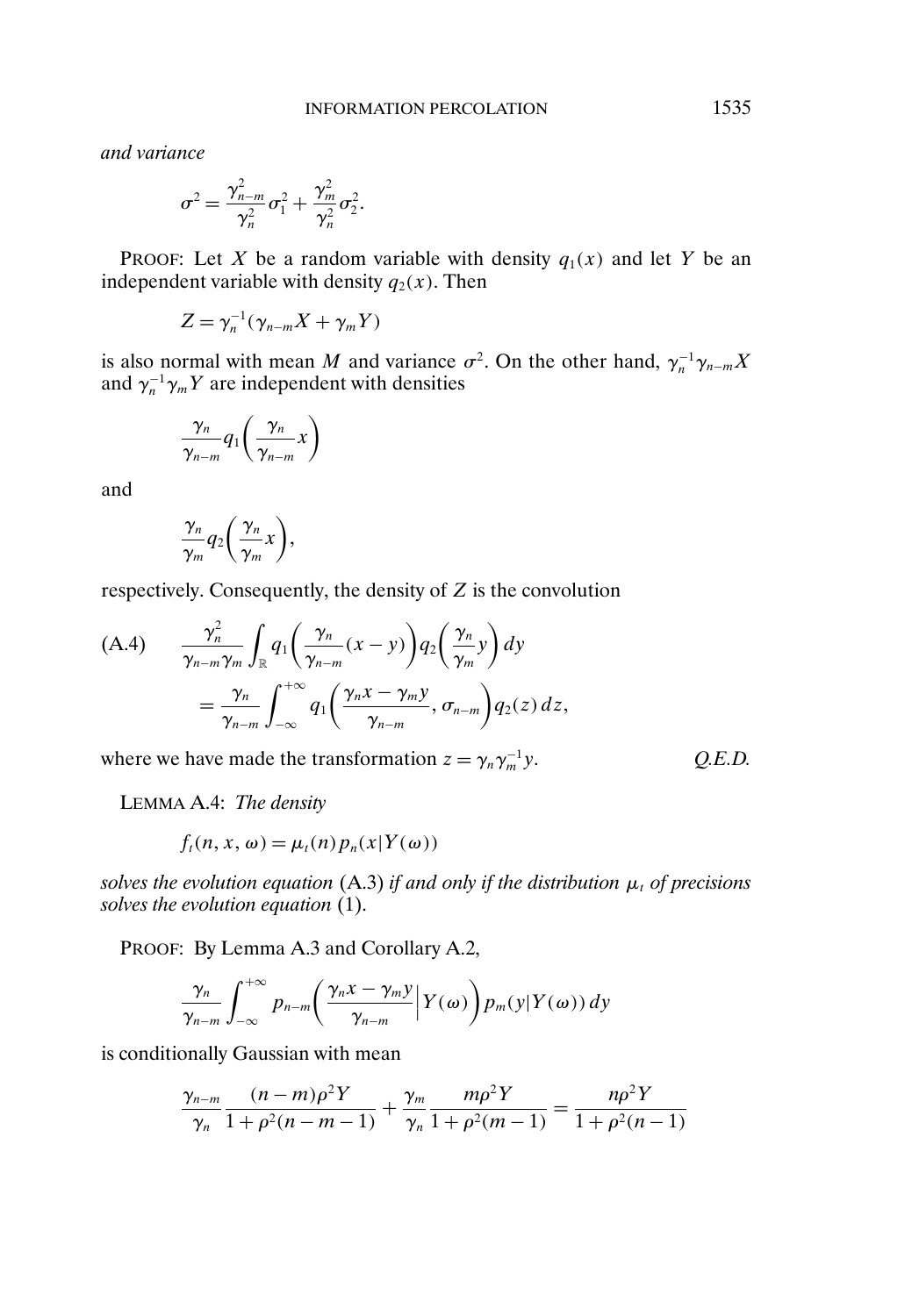and conditional variance

$$
\sigma^2 = \frac{\gamma_{n-m}^2}{\gamma_n^2} \frac{(n-m)\rho^2(1-\rho^2)}{(1+\rho^2(n-m-1))^2} + \frac{\gamma_m^2}{\gamma_n^2} \sigma_2^2 \frac{m\rho^2(1-\rho^2)}{(1+\rho^2(m-1))^2}
$$

$$
= \frac{n\rho^2(1-\rho^2)}{(1+\rho^2(n-1))^2}.
$$

Therefore,

$$
(f_t \circ f_t)(n, x)
$$
  
= 
$$
\sum_{m=1}^{n-1} \frac{\gamma_n}{\gamma_{n-m}} C_{n-m} C_m \int_{-\infty}^{+\infty} f_t \left(n-m, \frac{\gamma_n x - \gamma_m y}{\gamma_{n-m}}\right) f_t(m, y) dy
$$
  
= 
$$
\sum_{m=1}^{n-1} C_{n-m} C_m \mu_t (n-m) \mu_t(m) \frac{\gamma_n}{\gamma_{n-m}}
$$
  

$$
\times \int_{-\infty}^{+\infty} p_{n-m} \left(\frac{\gamma_n x - \gamma_m y}{\gamma_{n-m}} \Big| Y(\omega) \right) p_m(y|Y(\omega)) dy
$$
  
= 
$$
\sum_{m=1}^{n-1} C_{n-m} C_m \mu_t (n-m) \mu_t(m) p_n(x|Y(\omega)).
$$

Substituting the last identity into (A.3), we get the required result. *Q.E.D.*

# APPENDIX B: PROOFS FOR SECTION 4: STATIONARY DISTRIBUTIONS

This appendix provides proofs of the results on the existence, stability, and monotonicity properties of the stationary cross-sectional precision measure  $\mu$ .

# B.1. *Existence of the Stationary Measure*

PROOF OF LEMMA 4.1: If a positive, summable sequence  $\{\mu_n\}$  indeed solves (4), then, adding up the equations over *n*, we get that  $\mu(\mathbb{N}) = 1$ , that is,  $\mu$  is indeed a probability measure. Thus, it remains to show that the equation

$$
\bar{C} = \sum_{n=1}^{\infty} \bar{\mu}_n(\bar{C}) C_n
$$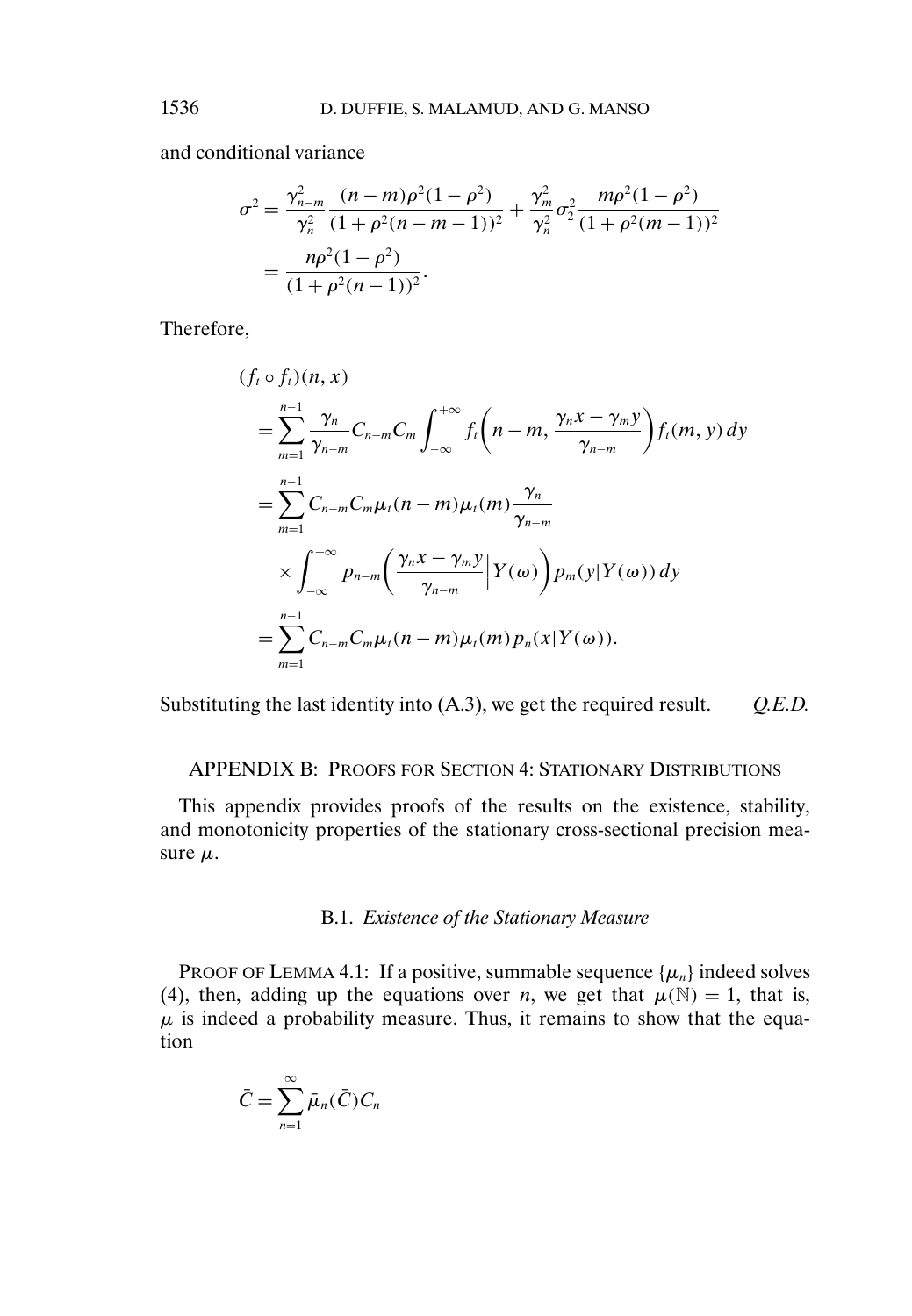has a unique solution. By construction, the function  $\bar{\mu}_k(\bar{C})$  is monotone decreasing in  $\overline{C}$  and

$$
\eta \bar{\mu}_k(\bar{C}) = \eta \pi_k + \sum_{l=1}^{k-1} C_l C_{k-l} \bar{\mu}_l(\bar{C}) \bar{\mu}_{k-l}(\bar{C}) - C_k \bar{\mu}_k(\bar{C}) \bar{C}.
$$

Clearly,  $\bar{\mu}_1(\bar{C}) < \pi_1 \leq 1$ . Suppose that  $\bar{C} \geq c_H$ . Then, adding up the above identities, we get

$$
\eta \sum_{k=1}^n \mu_k(\bar{C}) \leq \eta + c_H \sum_{l=1}^{k-1} C_l \bar{\mu}_l - \bar{C} \sum_{l=1}^{k-1} C_l \bar{\mu}_l \leq \eta.
$$

Hence, for  $\overline{C} \geq c_H$  we have that

$$
\sum_{k=1}^{\infty} \mu_k(\bar{C}) \le 1.
$$

Consequently, the function

$$
f(\bar{C}) = \sum_{k=1}^{\infty} C_k \bar{\mu}_k(\bar{C})
$$

is strictly monotone decreasing in  $\overline{C}$  and satisfies

$$
f(\bar{C}) \leq \bar{C}, \quad \bar{C} \geq c_H.
$$

It may happen that  $f(x) = +\infty$  for some  $C_{\min} \in (0, \bar{C})$ ; otherwise, we set  $C_{\text{min}} = 0$ . The function

$$
g(\bar{C}) = \bar{C} - f(\bar{C})
$$

is continuous (by the monotone convergence theorem for infinite series (see, e.g., Yeh (2006, p. 168)) and strictly monotone increasing, and satisfies  $g(C_{\min}) \le 0$  and  $g(c_H) \ge 0$ . Hence, it has a unique zero.  $Q.E.D.$ 

# B.2. *Stability of the Stationary Measure*

PROOF OF PROPOSITION 4.2: The ordinary differential equation for  $\mu_k(t)$ can be written as

k−1

(B.1) 
$$
\mu'_{k} = \eta \pi_{k} - \eta \mu_{k} - C_{k} \mu_{k} \sum_{i=1}^{\infty} C_{i} \mu_{i} + \sum_{l=1}^{k-1} C_{l} \mu_{l} C_{k-l} \mu_{k-l}.
$$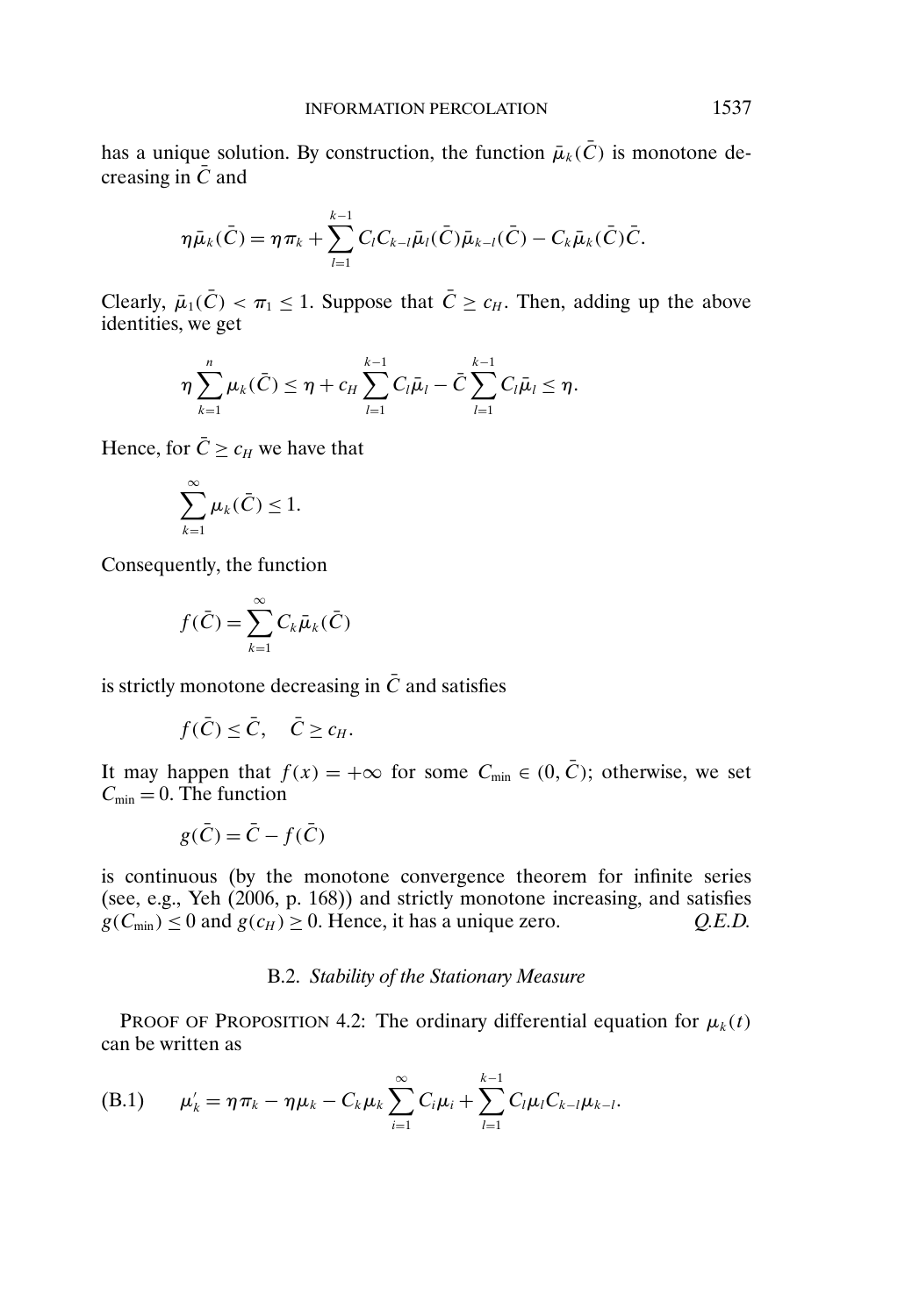We will need to establish the right to interchange infinite summation and differentiation. We will use the following known lemma:

LEMMA B.1: Let  $g_k(t)$  be  $C^1$  functions such that

$$
\sum_{k} g'_{k}(t) \quad \text{and} \quad \sum_{k} g_{k}(0)
$$

*converge for all* t *and*

$$
\sum_k |g'_k(t)|
$$

*is locally bounded (in t). Then*  $\sum_k g_k(t)$  *is differentiable and* 

$$
\left(\sum_{k} g_{k}(t)\right)' = \sum_{k} g'_{k}(t).
$$

We will also need the next lemma:

LEMMA B.2: *Suppose that* f *solves*

$$
f' = -a(t)f + b(t),
$$

*where*  $a(t) \ge \varepsilon > 0$  *and* 

$$
\lim_{t\to\infty}\frac{b(t)}{a(t)}=c.
$$

*Then*

$$
f(t) = e^{-\int_0^t a(s) ds} \int_0^t e^{\int_0^s a(u) du} b(s) ds + f_0 e^{-\int_0^t a(s) ds}
$$

*and*  $\lim_{t\to\infty} f(t) = c$ .

PROOF: The formula for the solution is well known. By l'Hôpital's rule,

$$
\lim_{t \to \infty} \frac{\int_0^t e^{\int_0^s a(u) du} b(s) ds}{e^{\int_0^t a(s) ds}} = \lim_{t \to \infty} \frac{e^{\int_0^t a(s) ds} b(t)}{a(t) e^{\int_0^t a(s) ds}} = c.
$$
 Q.E.D.

The following proposition shows existence and uniqueness of the solution.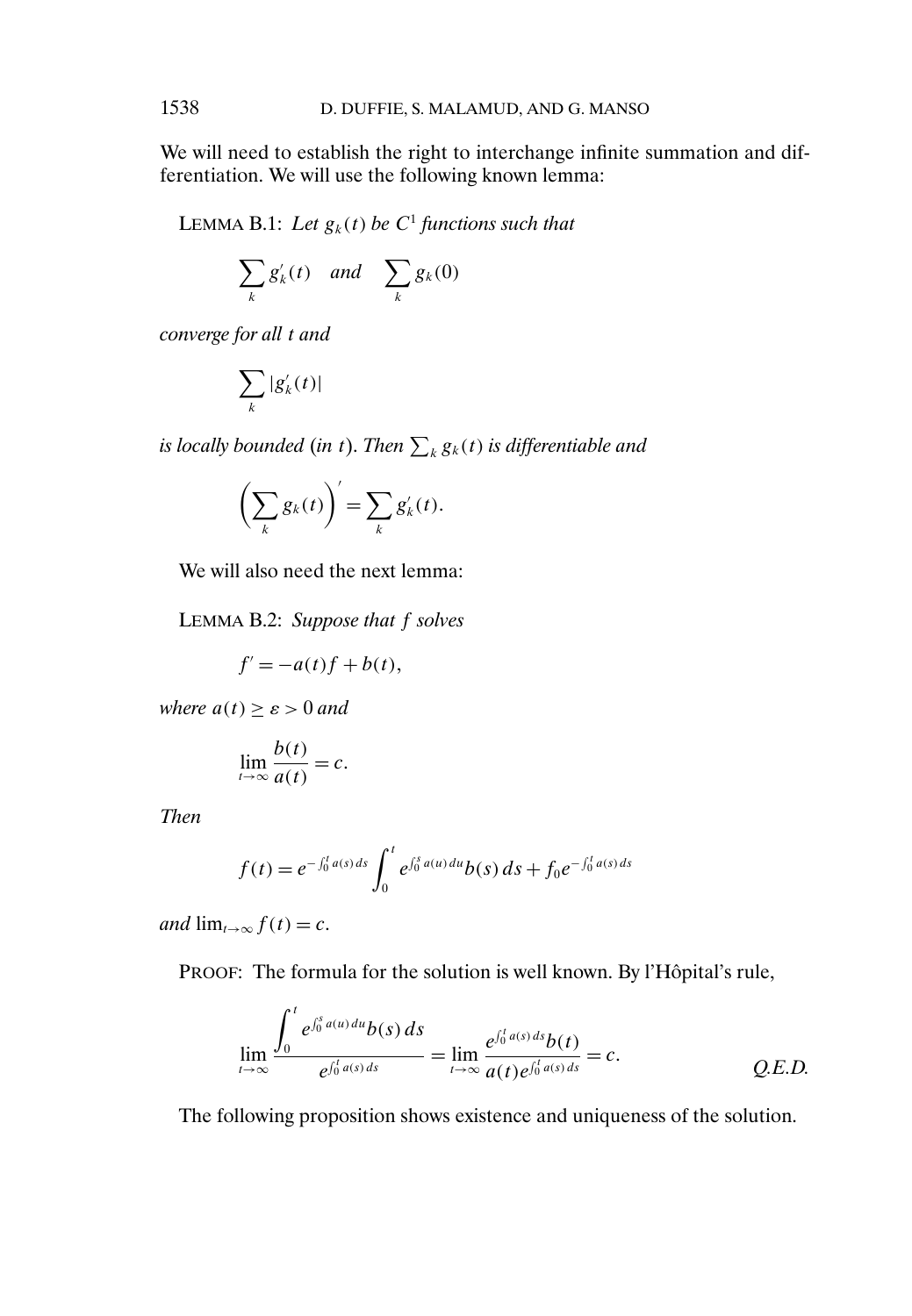**PROPOSITION B.3:** *There exists a unique solution*  $\{\mu_k(t)\}\$  *to* (B.1) *and this solution satisfies*

(B.2) 
$$
\sum_{k=1}^{\infty} \mu_k(t) = 1
$$

*for all*  $t \geq 0$ .

PROOF: Let  $l_1(\mathbb{N})$  be the space of absolutely summable sequences  $\{\mu_k\}$  with

$$
\|\{\mu_k\}\|_{l_1(\mathbb{N})}=\sum_{k=1}^{\infty}|\mu_k|.
$$

Consider the mapping  $F: l_1(\mathbb{N}) \to l_1(\mathbb{N})$  defined by

$$
(F({\{\mu_i\}}))_k = \eta \pi_k - \eta \mu_k - C_k \mu_k \sum_{i=1}^{\infty} C_i \mu_i + \sum_{l=1}^{k-1} C_l \mu_l C_{k-l} \mu_{k-l}.
$$

Then (B.1) takes the form  $({\mu_k})' = F({\mu_k})$ . A direct calculation shows that

(B.3) 
$$
\sum_{k=1}^{\infty} \left| \sum_{l=1}^{k-1} (C_l a_l C_{k-l} a_{k-l} - C_l b_l C_{k-l} b_{k-l}) \right|
$$
  
\n
$$
\leq c_H^2 \sum_{k=1}^{\infty} \sum_{l=1}^{k-1} (|a_l - b_l| |a_{k-l}| + |a_{k-l} - b_{k-l}| |b_l|)
$$
  
\n
$$
= c_H^2 \left( ||\{a_k\}\|_{l_1(\mathbb{N})} + ||\{b_k\}\|_{l_1(\mathbb{N})} \right) ||\{a_k - b_k\}\|_{l_1(\mathbb{N})}.
$$

Thus,

$$
\begin{aligned} &\left\|F(\{a_k\})-F(\{b_k\})\right\|_{l_1(\mathbb{N})} \\ &\leq \left(\eta+2c_H^2\left(\|\{a_k\}\|_{l_1(\mathbb{N})}+\|\{b_k\}\|_{l_1(\mathbb{N})}\right)\right)\|\{a_k-b_k\}\|_{l_1(\mathbb{N})}, \end{aligned}
$$

so  $F$  is locally Lipschitz continuous. By a standard existence result (Dieudonné (1960, Theorem 10.4.5)), there exists a unique solution to (B.1) for  $t \in [0, T_0)$ for some  $T_0 > 0$  and this solution is locally bounded. Furthermore, [0,  $T_0$ ) can be chosen to be the maximal existence interval, such that the solution  $\{\mu_k\}$ cannot be continued further. It remains to show that  $T_0 = +\infty$ . Because, for any  $t \in [0, T_0)$ ,

$$
\left\|(\{\mu_k\})'\right\|_{l_1(\mathbb{N})}=\left\|F(\{\mu_k\})\right\|_{l_1(\mathbb{N})}\leq \eta+\eta \|\{\mu_k\}\|_{l_1(\mathbb{N})}+2c_H^2\|\{\mu_k\}\|_{l_1(\mathbb{N})}^2
$$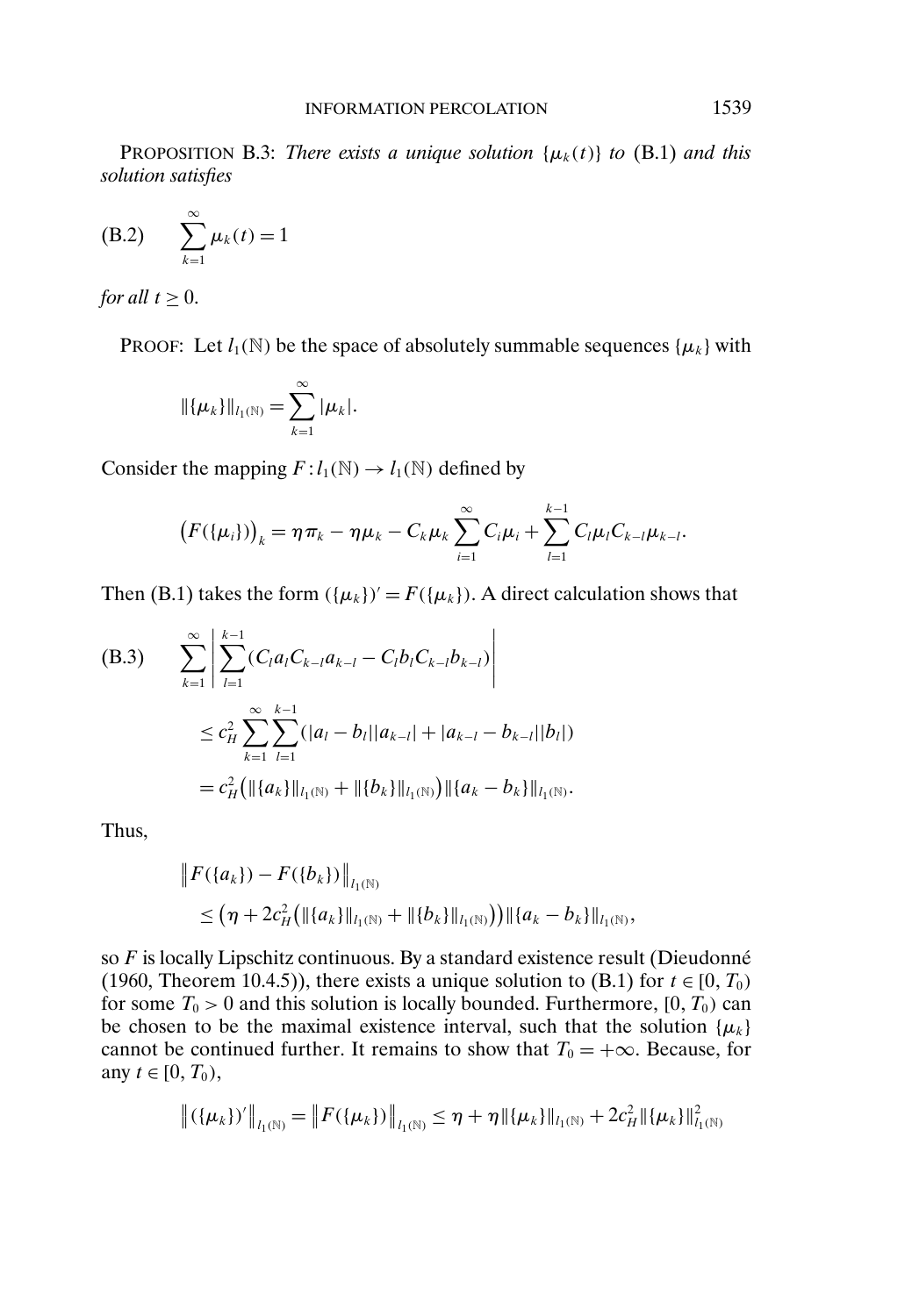is locally bounded, Lemma B.1 implies that

$$
\left(\sum_{k=1}^{\infty}\mu_k\right)^{'}=\sum_{k=1}^{\infty}\left(\eta\pi_k-\eta\mu_k-C_k\mu_k\sum_{i=1}^{\infty}C_i\mu_i+\sum_{l=1}^{k-1}C_l\mu_lC_{k-l}\mu_{k-l}\right)\\=0,
$$

and hence (B.2) holds. We will now show that  $\mu_k(t) \ge 0$  for all  $t \in [0, T_0]$ . For  $k = 1$ , we have

$$
\mu'_1 = \eta \pi_1 - \eta \mu_1 - C_1 \mu_1 \sum_{i=1}^{\infty} C_i \mu_i.
$$

Denote  $a_1(t) = -\eta - C_1 \sum_{i=1}^{\infty} C_i \mu_i$ . Then we have

$$
\mu_1' = \eta \pi_1 + a_1(t) \mu_1.
$$

Lemma B.2 implies that  $\mu_1 \geq 0$  for all  $t \in [0, T_0)$ . Suppose we know that  $\mu_l \geq 0$ for  $l \leq k - 1$ . Then

$$
\mu'_{k} = z_{k}(t) + a_{k}(t)\mu_{k}(t),
$$

where

$$
a_k(t) = -\eta - C_k \sum_{i=1}^{\infty} C_i \mu_i,
$$
  

$$
z_k(t) = \eta \pi_k + \sum_{l=1}^{k-1} C_l \mu_l C_{k-l} \mu_{k-l}.
$$

By the induction hypothesis,  $z_k(t) \ge 0$  and Lemma B.2 implies that  $\mu_k \ge 0$ . Thus,

$$
\|\{\mu_k\}\|_{l_1(\mathbb{N})}=\sum_{k=1}^{\infty}\mu_k=1,
$$

so the solution to (B.1) is uniformly bounded on  $[0, T_0)$ , and can, therefore, be continued beyond  $T_0$  (Dieudonné (1960, Theorem 10.5.6)). Since [0,  $T_0$ ) is, by assumption, the maximal existence interval, we have  $T_0 = +\infty$ . *Q.E.D.* 

We now expand the solution  $\mu$  in a special manner. Namely, denote

$$
c_H-C_i=f_i\geq 0.
$$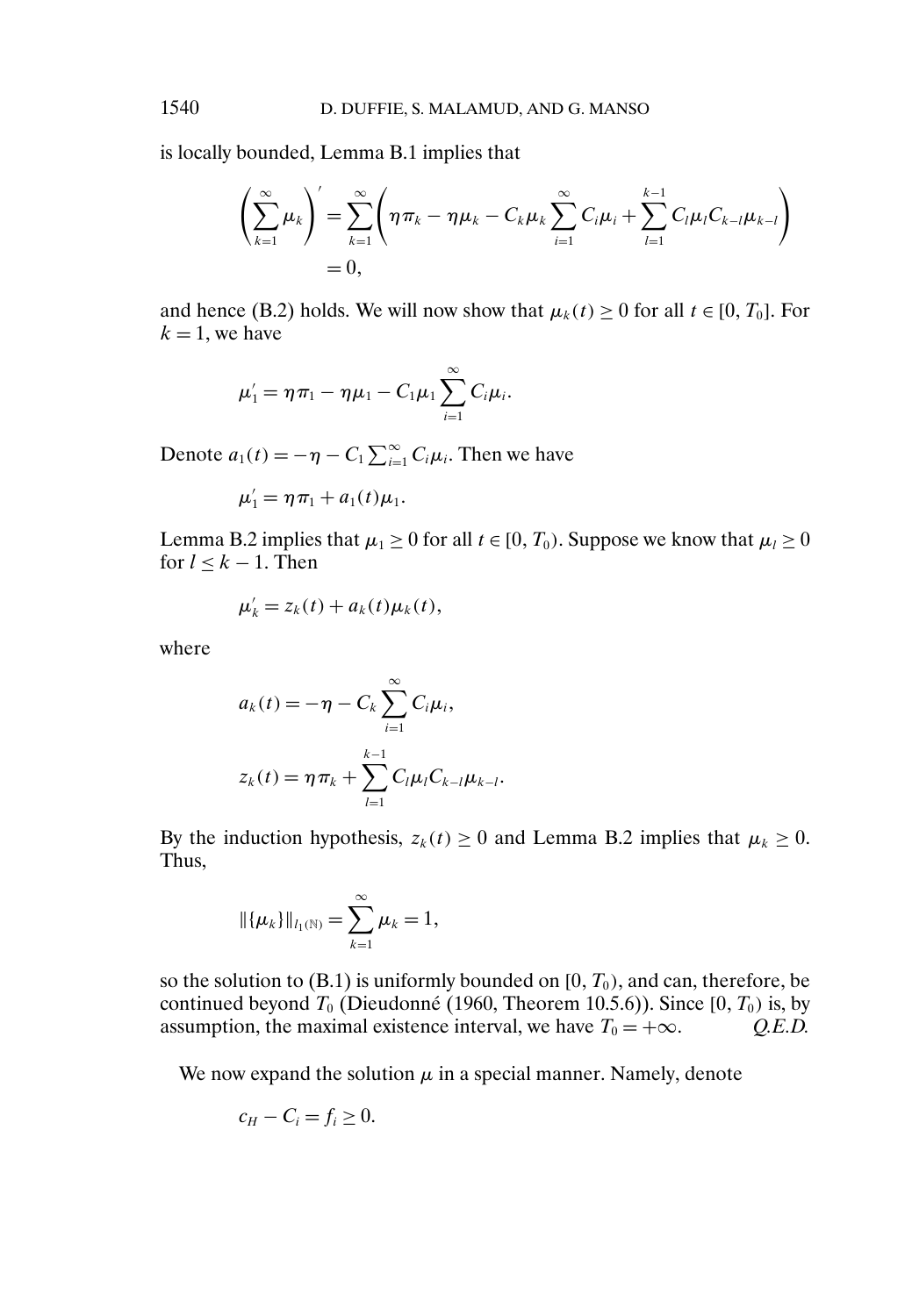We can then rewrite the equation as

(B.4) 
$$
\mu'_{k} = \eta \pi_{k} - (\eta + c_{H}^{2})\mu_{k} + c_{H}f_{k}\mu_{k} + C_{k}\mu_{k} \sum_{i=1}^{\infty} f_{i}\mu_{i} + \sum_{l=1}^{k-1} C_{l}\mu_{l}C_{k-l}\mu_{k-l}.
$$

Now, we will (formally) expand

$$
\mu_k = \sum_{j=0}^{\infty} \mu_{kj}(t),
$$

where  $\mu_{k0}$  does not depend on (the whole sequence)  $(f_i)$ ,  $\mu_{k1}$  is linear in (the whole sequence)  $(f_i)$ ,  $\mu_{k2}$  is quadratic in  $(f_i)$ , and so on. The main idea is to expand so that all terms of the expansion are nonnegative.

Later, we will prove that the expansion indeed converges and coincides with the unique solution to the evolution equation.

Substituting the expansion into the equation, we get

(B.5) 
$$
\mu'_{k0} = \eta \pi_k - (\eta + c_H^2) \mu_{k0} + \sum_{l=1}^{k-1} C_l \mu_{l0} C_{k-l} \mu_{k-l,0}
$$

with the given initial conditions  $\mu_{k0}(0) = \mu_k(0)$  for all k. Furthermore,

(B.6) 
$$
\mu'_{k1} = -(\eta + c_H^2)\mu_{k1} + c_H f_k \mu_{k0} + C_k \mu_{k0} \sum_{i=1}^{\infty} f_i \mu_{i0} + 2 \sum_{l=1}^{k-1} C_l \mu_{l0} C_{k-l} \mu_{k-l,1}
$$

and then

(B.7) 
$$
\mu'_{kj} = -(\eta + c_H^2)\mu_{kj} + c_H f_k \mu_{kj-1} + 2C_k \sum_{m=0}^{j-1} \mu_{km} \sum_{i=1}^{\infty} f_i \mu_{i,j-1-m} + 2 \sum_{l=1}^{k-1} \sum_{m=0}^{j-1} C_l \mu_{lm} C_{k-l} \mu_{k-l,j-m}
$$

with initial conditions  $\mu_{ki}(0) = 0$ . Equations (B.6) and (B.7) are only well defined if  $\mu_{i0}$  exists for all t and the infinite series

$$
\sum_{i=1}^{\infty} \mu_{ij}(t)
$$

converges for all  $t$  and all  $j$ .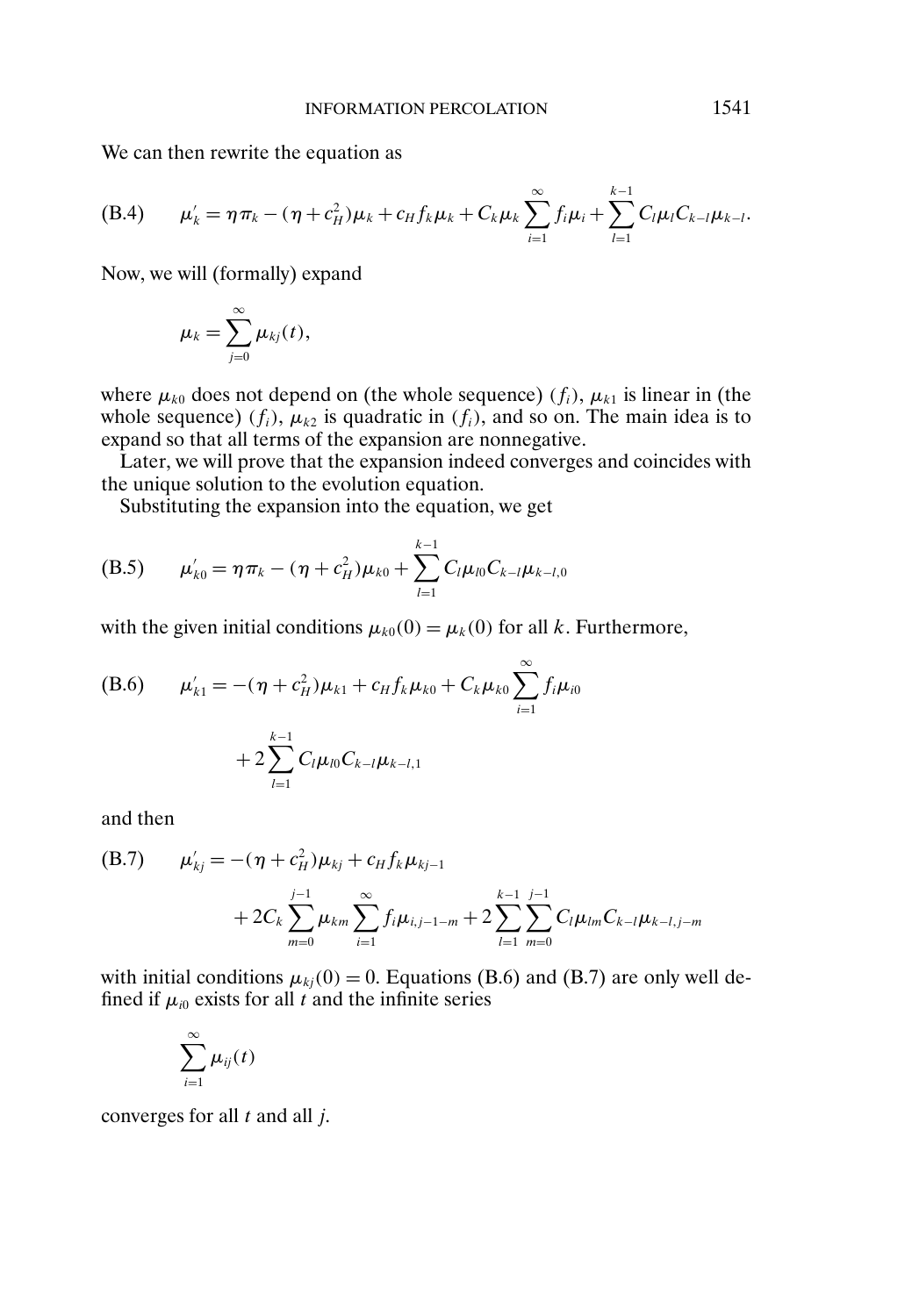Thus, we can solve these linear ODEs with the help of Lemma B.2. This is done through a recursive procedure. Namely, the equation for  $\mu_{10}$  is linear and we have

$$
\mu'_{10} = \eta \pi_1 - (\eta + c_H^2) \mu_{1,0}
$$
  
\n
$$
\leq \eta \pi_k - (\eta + c_H^2) \mu_{10} + c_H f_1 \mu_1 + C_1 \mu_1 \sum_{i=1}^{\infty} f_i \mu_i.
$$

A comparison theorem for ODEs (Hartman (1982, Theorem 4.1, p. 26)) immediately implies that  $\mu_{10} \leq \mu_1$  for all t. By definition,  $\mu_{k0}$  solves

$$
\mu'_{k0} = \eta \pi_k - (\eta + c_H^2) \mu_{k0} + z_{k0}
$$

with

$$
z_{k0} = \sum_{l=1}^{k-1} C_l \mu_{l0} C_{k-l} \mu_{k-l,0}
$$

depending on only those  $\mu_{l0}$  with  $l < k$ . Since  $\mu_{10}$  is nonnegative, it follows by induction that all equations for  $\mu_{k0}$  have nonnegative inhomogeneities and hence  $\mu_{k0}$  is nonnegative for each k. Suppose now that  $\mu_{l0} \leq \mu_l$  for all  $l \leq k-1$ . Then

$$
z_{k0} = \sum_{l=1}^{k-1} C_l \mu_{l0} C_{k-l} \mu_{k-l,0} \leq \sum_{l=1}^{k-1} C_l \mu_l C_{k-l} \mu_{k-l},
$$

and (B.4) and the same comparison theorem imply  $\mu_{k0} \le \mu_k$ . Thus,  $\mu_{k0} \le \mu_k$ for all  $k$ . It follows that the series

$$
\sum_k \mu_{k0} \leq 1
$$

converges and, therefore, equations (B.6) are well defined. Let now

$$
\boldsymbol{\mu}_k^{(N)} = \sum_{j=0}^N \boldsymbol{\mu}_{kj}.
$$

Suppose that we have shown that  $\mu_{ki} \ge 0$  for all k, and all  $j \le N - 1$ , and that

$$
(B.8) \qquad \mu_k^{(N-1)} \leq \mu_k
$$

for all  $k$ . Equations (B.6) and (B.7) are again linear inhomogeneous and can be solved using Lemma B.2 and the nonnegativity of  $\mu_{kN}$  follows. By adding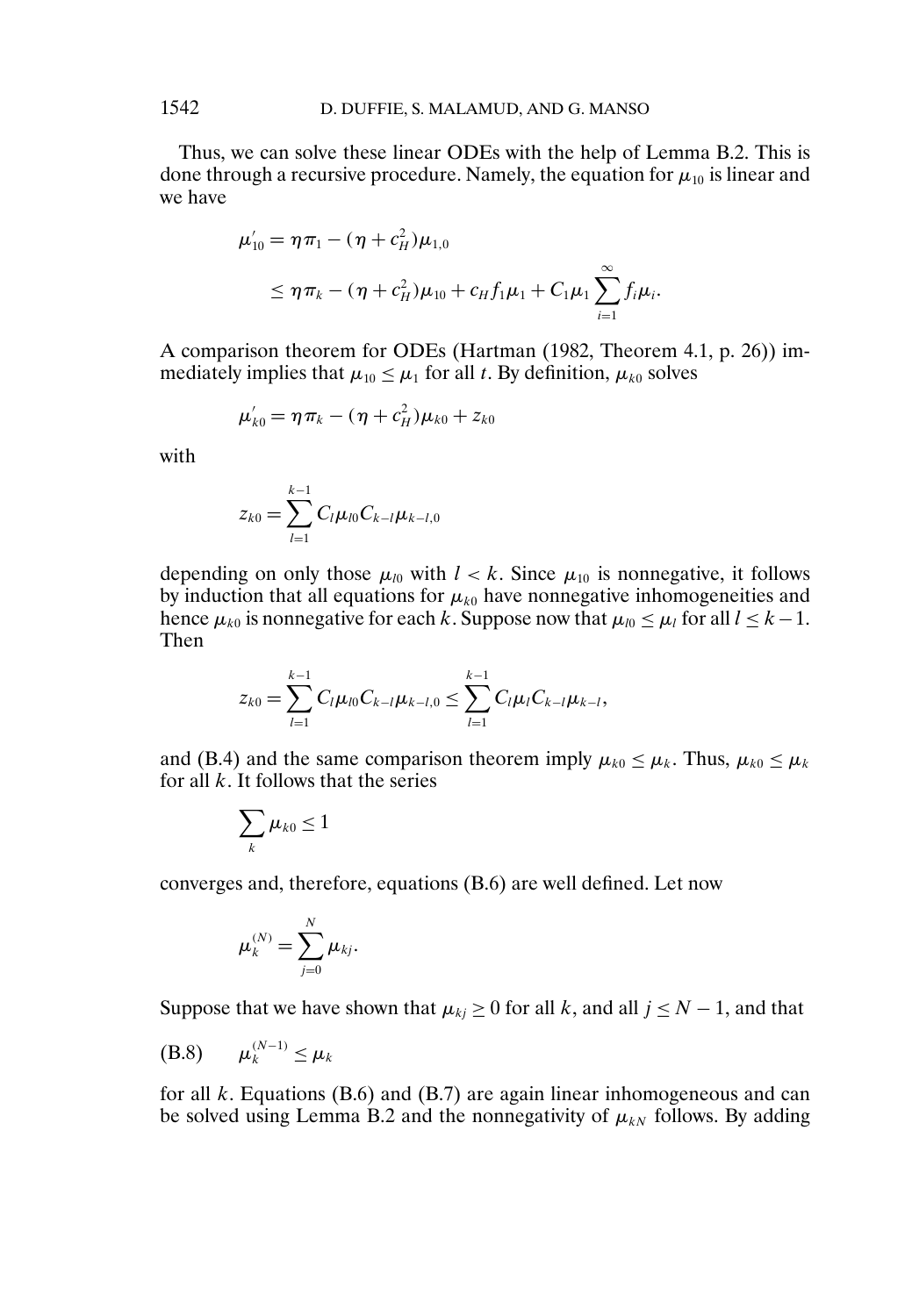(B.5), (B.6), and (B.7), and using the induction hypothesis (B.8), we get

(B.9) 
$$
(\mu_k^{(N)})' \leq \eta \pi_k - (\eta + c_H^2) \mu_k^{(N)} + c_H f_k \mu_k^{(N)}
$$

$$
+ C_k \mu_k^{(N)} \sum_{i=1}^{\infty} f_i \mu_i \sum_{l=1}^{k-1} C_l \mu_l C_{k-l} \mu_{k-l}.
$$

The comparison theorem applied to (B.9) and (B.4) implies that  $\mu_k^{(N)} \leq \mu_k$ . Thus, we have shown by induction that  $\mu_{ki} \geq 0$  and

$$
\sum_{j=0}^N \mu_{kj} \leq \mu_k
$$

for any  $N \ge 0$ . The infinite series  $\sum_{j=0}^{\infty} \mu_{kj}(t)$  consists of nonnegative terms and is uniformly bounded from above. Therefore, it converges to a function  $\tilde{\mu}_{k}(t)$ . Using Lemma B.1 and adding up (B.5), (B.6), and (B.7), we get that the sequence { $\tilde{\mu}_k(t)$ } is continuously differentiable and satisfies (B.4) and  $\tilde{\mu}_k(0) =$  $\mu_k(0)$ . Since, by Proposition B.3, the solution to (B.4) is unique, we get  $\tilde{\mu}_k = \mu_k$ for all  $k$ . Thus, we have proved the following statement:

THEOREM B.4: *We have*

$$
\mu_k=\sum_{j=0}^\infty \mu_{kj}.
$$

It remains to prove that  $\lim_{t\to\infty} \mu_k(t)$  exists. The strategy for this consists of two steps:

*Step 1*. Prove that  $\lim_{t\to\infty} \mu_{kj}(t) = \mu_{kj}(\infty)$  exists.

*Step 2.* Prove that

$$
\lim_{t\to\infty}\sum_{j=0}^{\infty}\mu_{kj}=\sum_{j=0}^{\infty}\lim_{t\to\infty}\mu_{kj}.
$$

Equation (D.1) and Lemma B.2 directly imply the convergence of  $\mu_{k0}$ . But, the next step is tricky because of the appearance of the infinite sums of the form

$$
\sum_{i=0}^{\infty} f_i \mu_{ij}(t)
$$

in equations (B.6) and (B.7). If we prove convergence of these infinite sums a subsequent application of Lemma B.2 to (B.6) and (B.7) will imply convergence of  $\mu_{i,i+1}$ . Unfortunately, convergence of  $\mu_{ii}(t)$  for each i, j is not enough for convergence of these infinite sums.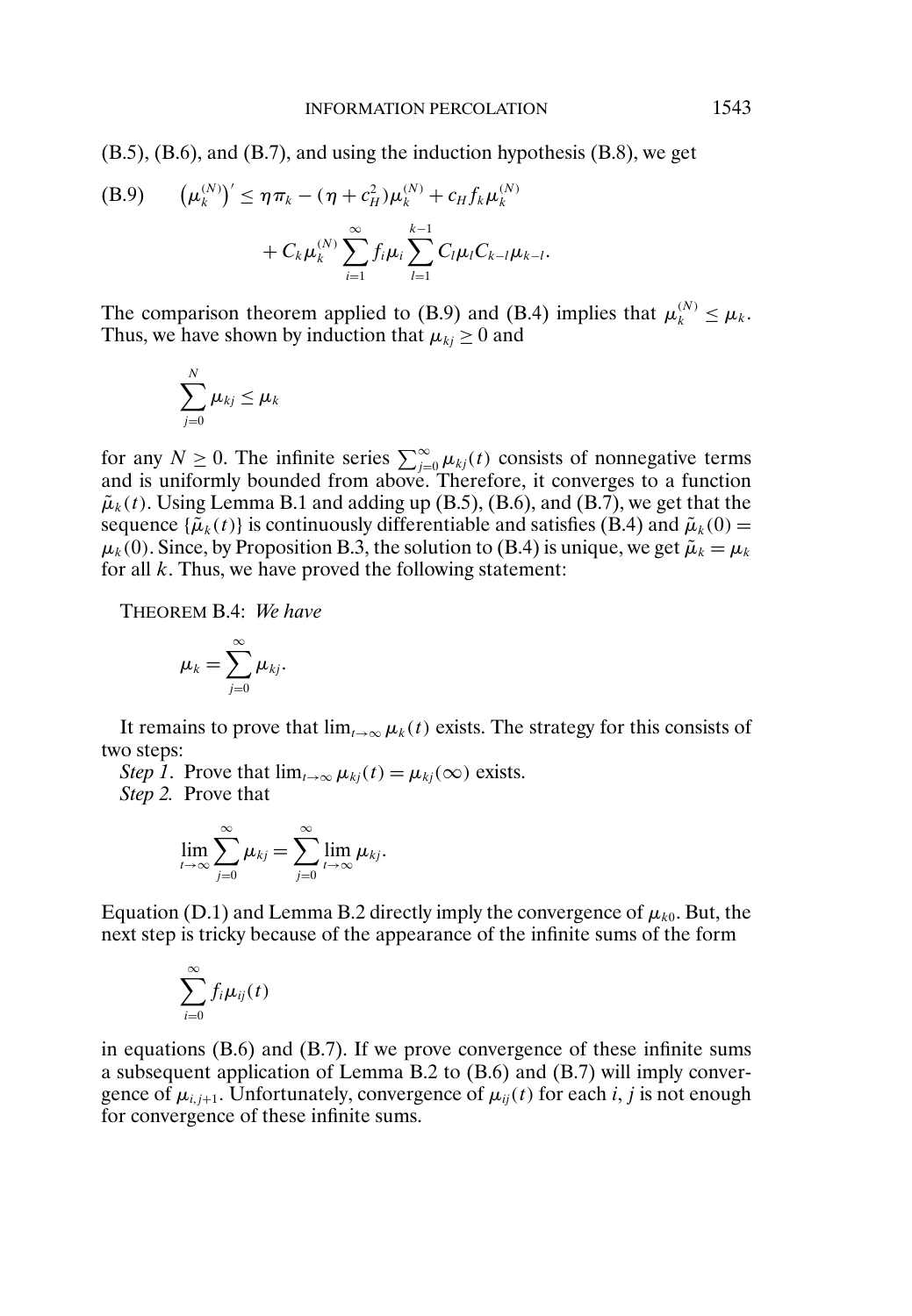Recall that, by assumption, there exists an N such that  $C_i = C_N$  for all  $i \geq N$ . Thus, we need only show that

$$
M_j(t) = \sum_{i=N}^{\infty} \mu_{ij}(t)
$$

converges for each j.

We will start with the case  $j = 0$ . Then, adding up (B.5), (B.6), and (B.7) and using Lemma B.1, we get

$$
M'_{0}(t) + \sum_{i=1}^{N-1} \mu'_{i0} = \eta - (\eta + c_{H}^{2}) \left( M_{0}(t) + \sum_{i=1}^{N-1} \mu_{i0} \right) + \left( \sum_{i=1}^{N-1} C_{i} \mu_{i0} + C_{N} M_{0}(t) \right)^{2}.
$$

Opening the brackets, we can rewrite this equation as a Riccati equation for  $M_0$ :

$$
M'_0(t) = a_0(t) + b_0(t)M_0(t) + C_N^2M_0(t)^2.
$$

A priori, we know that  $M_0$  stays bounded and, by (B.5) and Lemma B.2, the coefficients  $a_0$  and  $b_0$  converge to finite limits.

LEMMA B.5:  $M_0(t)$  *converges to a finite limit at*  $t \to \infty$ .

To prove Lemma B.5, we will need an auxiliary lemma:

LEMMA B.6: Let  $N(t)$  be the solution, for  $c > 0$ , to

$$
N'(t) = a + bN(t) + cN^2(t), \quad N(0) = N_0.
$$

*If the characteristic polynomial*  $q(\lambda) = a + b\lambda + c\lambda^2$  *has real zeros*  $\lambda_1 \geq \lambda_2$ *, then two situations can occur*:

(i) *If*  $N_0 < \lambda_1$ , *then*  $\lim_{t\to\infty} N(t) = \lambda_2$ .

(ii) *If*  $N_0 > \lambda_1$ , *then*  $\lim_{t\to\infty} N(t) = +\infty$ .

*If*  $q(\lambda)$  *does not have real zeros, then*  $\lim_{t\to\infty} N(t) = +\infty$  *for any*  $N_0$ *.* 

PROOF: The stationary solutions are  $N = \lambda_{1,2}$ . If  $N_0 < \lambda_2$ , then  $N(t) < \lambda_2$ for all t by uniqueness. Hence,  $N'(t) = a + bN(t) + cN^2(t) > 0$ , and  $N(t)$ increases and converges to a limit  $N(\infty) \leq \lambda_2$ . This limit should be a stationary solution, that is,  $N(\infty) = \lambda_2$ . If  $N_0 \in (\lambda_2, \lambda_1)$ , then  $N(t) \in (\lambda_2, \lambda_1)$  for all t by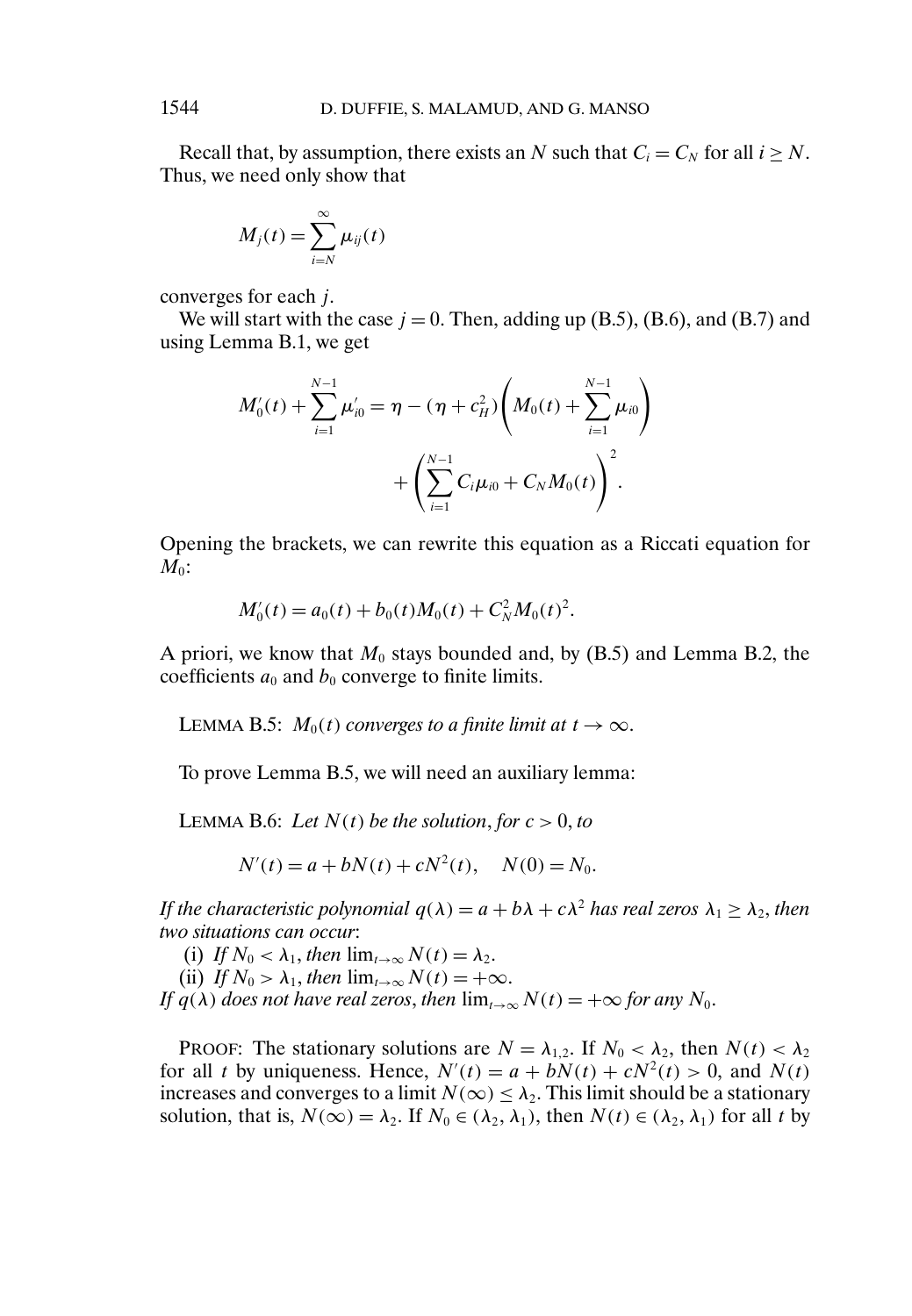uniqueness, and, therefore,  $N'(t) < 0$  and  $N(t)$  decreases to  $N(\infty) \ge \lambda_2$ , and we again should have  $N(\infty) = \lambda_2$ . If  $N_0 > \lambda_1$ ,  $N' > 0$  and hence

$$
N'(t) = a + bN(t) + cN^2(t) > a + bN_0 + cN_0^2 > 0
$$

for all t and the claim follows. If  $q(\lambda)$  has no real zeros, its minimum  $\min_{\lambda \in \mathbb{R}} q(\lambda) = \delta$  is strictly positive. Hence,  $N'(t) > \delta > 0$  and the claim follows. *Q.E.D.*

PROOF OF LEMMA B.5: Consider the quadratic polynomial

$$
q_{\infty}(\lambda) = a_0(\infty) + b_0(\infty)\lambda + C_N^2\lambda^2 = 0.
$$

We will consider three cases:

CASE 1:  $q_{\infty}(\lambda)$  does not have real zeros, that is,  $\min_{\lambda \in \mathbb{R}} q_{\infty}(\lambda) = \delta > 0$ . Then, for all sufficiently large  $t$ ,

(B.10) 
$$
M'_0(t) = a_0(t) + b_0(t)M_0(t) + C_N^2M_0(t)^2
$$

$$
\geq \delta/2 > 0,
$$

so  $M_0(t)$  will converge to  $+\infty$ , which is impossible.

CASE 2:  $q_{\infty}(\lambda)$  has a double zero  $\lambda_{\infty}$ . Then we claim that  $\lim_{t\to\infty} M(t) =$  $\lambda_{\infty}$ . Indeed, suppose it is not true. Then there exists an  $\varepsilon > 0$  such that either  $\sup_{t>T} (M(t) - \lambda_{\infty}) > \varepsilon$  for any  $T > 0$  or  $\sup_{t>T} (\lambda_{\infty} - M(t)) > \varepsilon$  for any  $T > 0$ . Suppose that the first case takes place. Pick a  $\delta > 0$  and choose  $T > 0$  so large that

$$
a_0(t) \ge a_0(\infty) - \delta
$$
,  $b_0(t) \ge b_0(\infty) - \delta$ 

for all  $t \geq T$ . The quadratic polynomial

$$
a_0(\infty) - \delta + (b_0(\infty) - \delta)\lambda + C_N^2\lambda^2
$$

has two real zeros  $\lambda_1(\delta) > \lambda_2(\delta)$  and, for sufficiently small  $\delta$ ,  $|\lambda_{1,2}(\delta) - \lambda_{\infty}|$  $\varepsilon/2$ . Let  $T_0 > T$  be such that  $M_0(T_0) > \lambda_\infty + \varepsilon$ . Consider the solution  $N(t)$  to

$$
N'(t) = a_0(\infty) - \delta + (b_0(\infty) - \delta)N(t) + C_N^2 N(t)^2,
$$
  
 
$$
N(T_0) = M(T_0) > \lambda_1(\delta).
$$

By the comparison theorem for ODEs,  $M_0(t) \ge N(t)$  for all  $t \ge T_0$  and Lemma B.6 implies that  $N(t) \rightarrow \infty$ , which is impossible. Suppose now  $\sup_{t>T} (\lambda_\infty - M(t)) > \varepsilon$  for any  $T > 0$ . Consider the same  $N(t)$  as above and choose  $\delta$  so small that  $M(T_0) < \lambda_2(\delta)$ . Then  $M(t) \ge N(t)$  and, by Lemma B.6,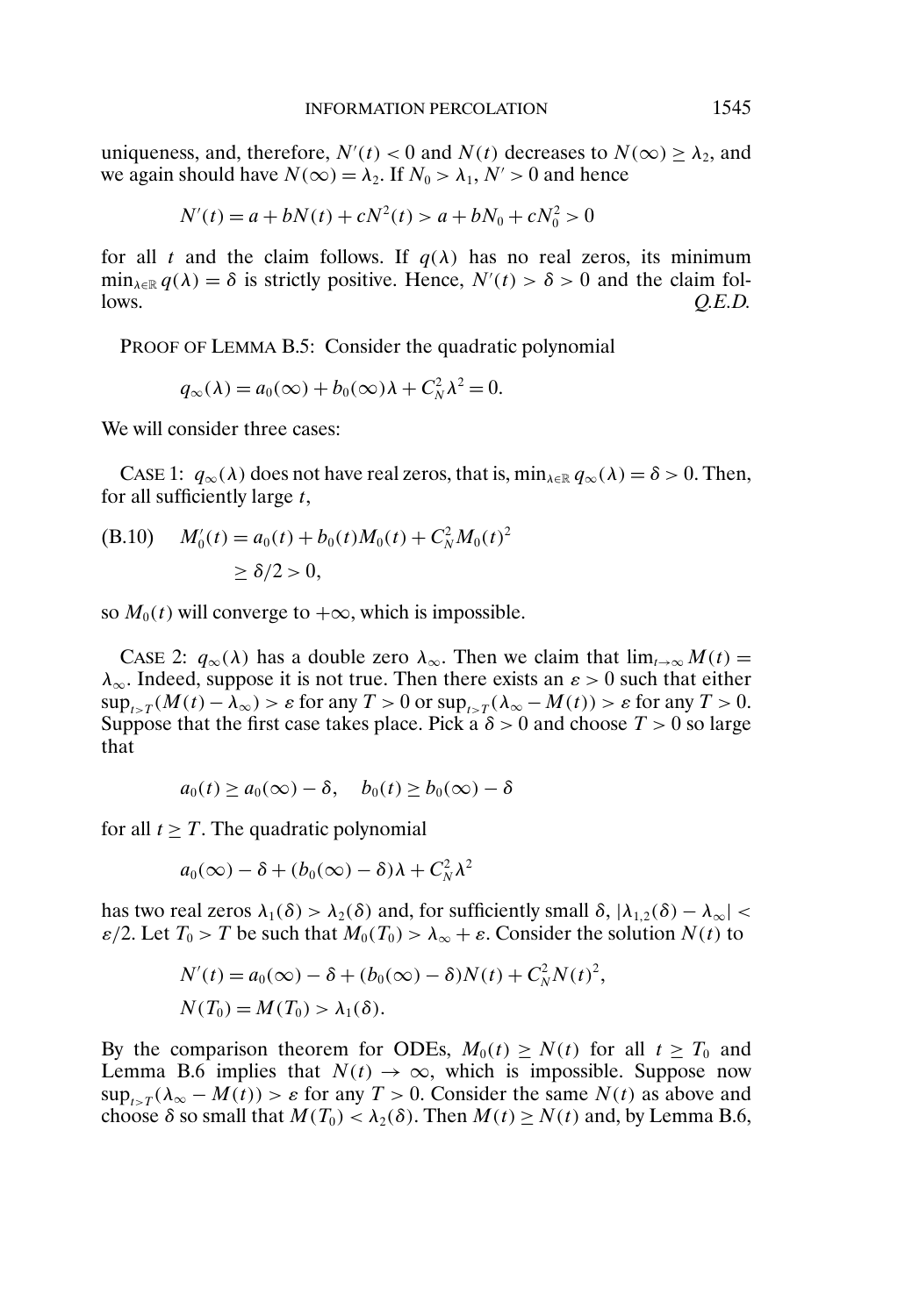$N(t) \rightarrow \lambda_2(\delta)$ . For sufficiently small  $\delta$ ,  $\lambda_2(\delta)$  can be made arbitrarily close to  $\delta_{\infty}$  and hence  $\sup_{t \in \mathcal{T}} (\lambda_{\infty} - M(t)) > \varepsilon$  cannot hold for sufficiently large T, which is a contradiction.

CASE 3:  $q(\lambda)$  has two distinct real zeros  $\lambda_1(\infty) > \lambda_2(\infty)$ . Then we claim that either  $\lim_{t\to\infty} M(t) = \lambda_1(\infty)$  or  $\lim_{t\to\infty} M(t) = \lambda_2(\infty)$ . Suppose the contrary. Then there exists an  $\varepsilon > 0$  such that  $\sup_{t \ge T} |M(t) - \lambda_1(\infty)| > \varepsilon$  and  $\sup_{t>T} |M(t) - \lambda_2(\infty)| > \varepsilon$ . Now, an argument completely analogous to that of Case 2 applies. *O.E.D.* of Case 2 applies.

With this result, we go directly to (B.6) and get the convergence of  $\mu_{i1}$  from Lemma B.2. Then adding equations (B.6), we get a linear equation for  $M_1(t)$ and again get convergence from Lemma B.2. Note that we are in an even simpler situation of linear equations. Proceeding inductively, we arrive at the following statement:

PROPOSITION B.7: *The limit*

$$
\lim_{t\to\infty}\mu_{kj}(t)\leq 1
$$

*exists for any* k j.

The next important observation is that if we subtract an  $\varepsilon$  from c in the first quadratic term, then the measure remains bounded. This is a nontrivial issue, since the derivative could become large.

LEMMA B.8: *If* ε *is sufficiently small*, *then there exists a constant* K > 0 *such that the system*

$$
\mu'_{k} = \eta \pi_{k} - \eta \mu_{k} - (C_{k} - \varepsilon) \mu_{k} \sum_{i=1}^{\infty} (C_{i} - \varepsilon) \mu_{i} + \sum_{l=1}^{k-1} C_{l} \mu_{l} C_{k-l} \mu_{k-l}
$$

*has a unique solution*  $\{\mu_k(t)\}\in l_1(\mathbb{N})$  *and this solution satisfies* 

$$
\sum_{k=1}^{\infty} \mu_k(t) \leq K
$$

*for all*  $t > 0$ .

PROOF: An argument completely analogous to that in the proof of Proposition B.3 implies that the solution exists on an interval  $[0, T_0)$ , and is unique and nonnegative. Letting

$$
M=\sum_{k=1}^{\infty}\mu_k(t)
$$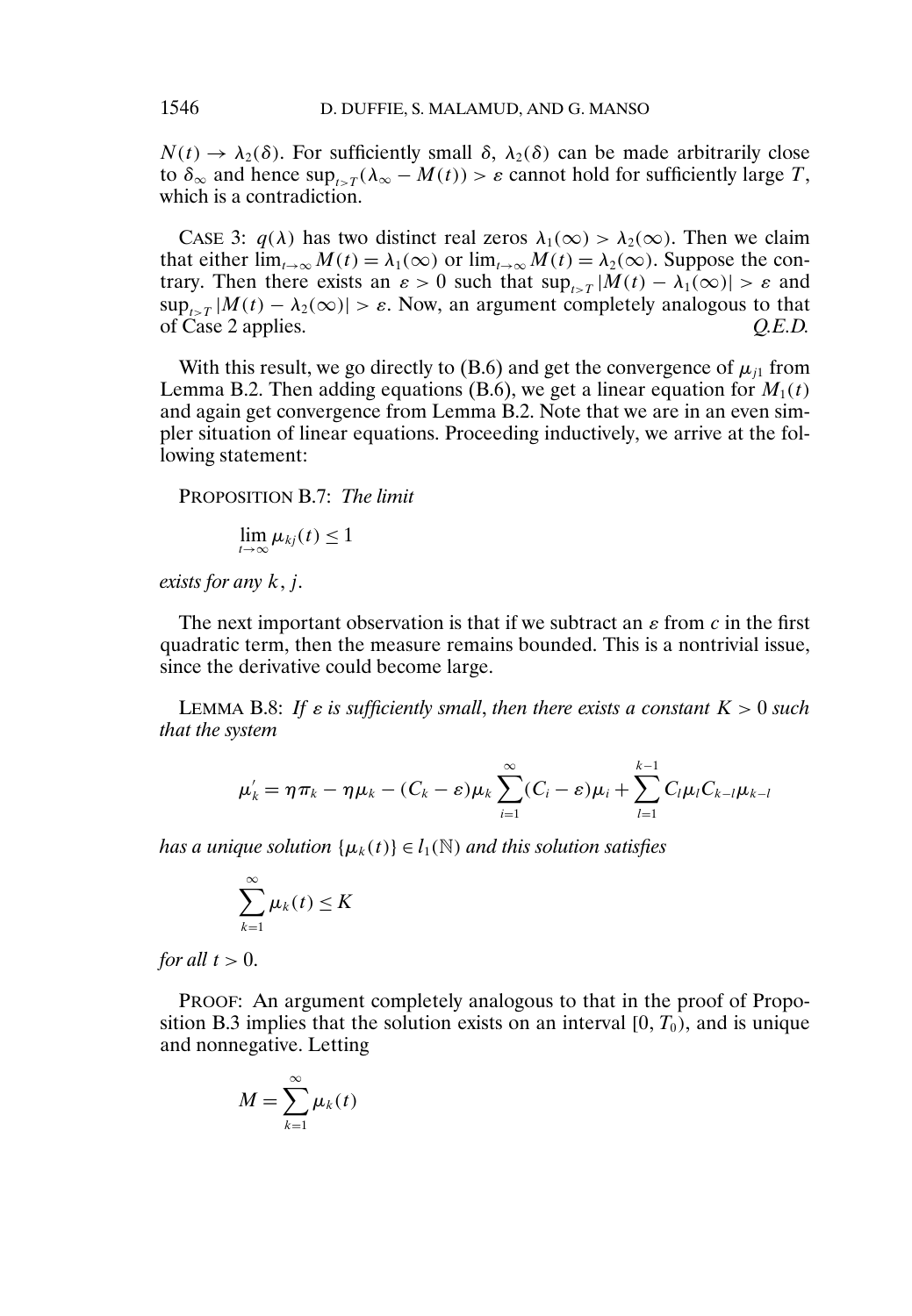and adding up the equations, we get

$$
M' \leq \eta - \eta M + 2\varepsilon c_H M^2.
$$

Consider now the solution  $N$  to the equation

(B.11) 
$$
N' = \eta - \eta N + 2\varepsilon c_H N^2.
$$

By a standard comparison theorem for ODEs (Hartman (1982, Theorem 4.1, p. 26)), if  $N(0) = M(0)$ , then  $M(t) \le N(t)$  for all t. Thus, we only need to show that  $N(t)$  stays bounded. The stationary points of (B.11) are

$$
d_{1,2} = \frac{\eta \pm \sqrt{\eta^2 - 8\epsilon c_H \eta}}{4\epsilon c_H},
$$

so, for sufficiently small  $\varepsilon$ , the larger stationary point  $d_1$  is arbitrarily large. Therefore, by uniqueness, if  $N(0) < d_1$ , then  $N(t) < d_1$  for all t and we are done. Now, the same argument as in the proof of Proposition B.3 implies that  $T_0 = +\infty$  and the proof is complete.  $Q.E.D.$ 

Since  $(f_i)$  is bounded, for any  $\varepsilon > 0$ , there exists a  $\delta > 0$  such that

$$
f_i + \varepsilon \ge (1 + \delta) f_i
$$

for all *i*. Consider now the solution  $(\mu_k^{(s)})$  to the equation of Lemma B.8. Then, using the same expansion

$$
\mu_k^{(s)} = \sum_{j=0}^{\infty} \mu_{kj}^{(s)},
$$

we immediately get (by direct calculation) that

$$
(1+\delta)^j\mu_{kj}\leq \mu_{kj}^{(\varepsilon)}.
$$

By Lemma B.8,

$$
\mu_{kj}^{(e)} \leq \sum_{k,j} \mu_{kj}^{(e)} = \sum_k \mu_k^{(e)} < K,
$$

and, therefore,

$$
\mu_{kj}(t) \leq \frac{K}{(1+\delta)^j},
$$

for some (possibly very large) constant  $K$ , independent of  $t$ . Now we are ready to prove the next theorem: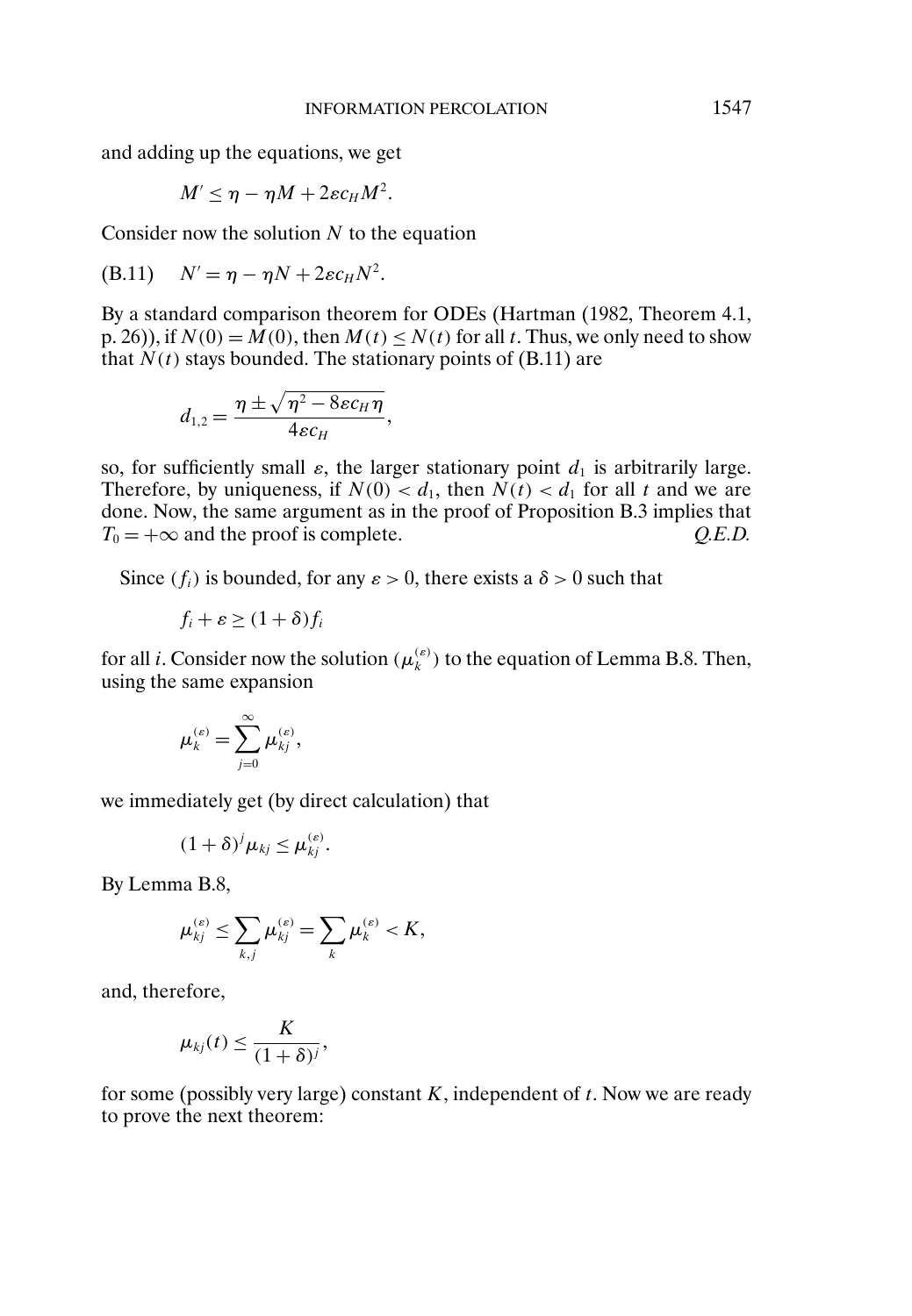THEOREM B.9: *We have*

$$
\lim_{t\to\infty}\mu_k(t)=\sum_{j=0}^\infty\mu_{kj}(\infty).
$$

PROOF: Take  $N$  so large that

$$
\sum_{j=N}^{\infty} \mu_{kj}(t) \le \sum_{j=N}^{\infty} \frac{K}{(1+\delta)^j} < \frac{\varepsilon}{2}
$$

for all  $t$ . Then choose  $T$  so large that

$$
\sum_{j=0}^{N-1} |\mu_{kj}(t) - \mu_{kj}(\infty)| < \varepsilon/2
$$

for all  $t > T$ . Then

$$
\left|\sum_{j=0}^{\infty}(\mu_{kj}(t)-\mu_{kj}(\infty))\right|<\varepsilon.
$$

Since  $\varepsilon$  is arbitrary, we are done.  $Q.E.D.$ 

LEMMA B.10: *Consider the limit*

$$
\bar{C}=\lim_{t\to\infty}\sum_n C_n\mu_n(t).
$$

*In general*,

$$
\bar{C} \geq \sum_{n} C_n \lim_{t \to \infty} \mu_n(t) = \tilde{C}
$$

*with equality if and only if*

$$
\sum_{n}\lim_{t\to\infty}\mu_n(t)=1.
$$

*Furthermore*,

$$
\bar{C}-\tilde{C}=C_N\bigg(1-\sum_n\lim_{t\to\infty}\mu_n(t)\bigg).
$$

Based on Lemma B.10, we have another lemma: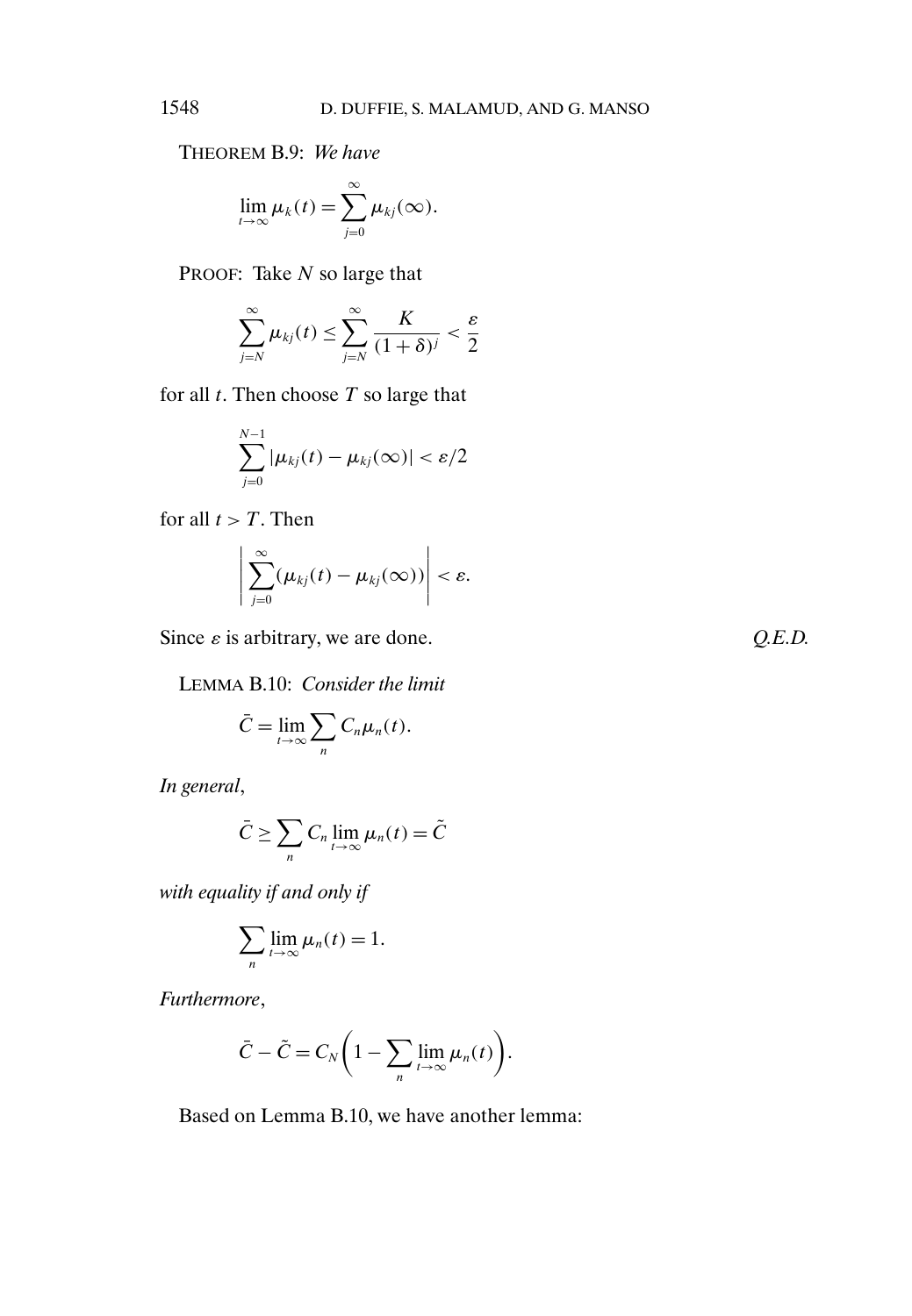LEMMA B.11: *The limit*  $\mu_{\infty}(n) = \lim_{t \to \infty} \mu_t(n)$  *satisfies the equation* 

$$
0 = \eta(\pi - \mu_{\infty}) + \mu_{\infty}^C * \mu_{\infty}^C - \mu_{\infty}^C \bar{C},
$$

*where*, *in general*,

$$
\bar{C} \geq \mu_{\infty}^{C}(\mathbb{N})
$$

*and*

$$
\mu_\infty(\mathbb{N}) = 1 - \eta^{-1} \mu_\infty^C (\bar{C} - \mu_\infty^C) \le 1.
$$

An immediate consequence is the next lemma.

LEMMA B.12: *The limit distribution*  $\mu_{\infty}$  *is a probability measure and coincides with the unique solution to* (4) *if and only if*  $\bar{C} = \tilde{C}$ .

PROPOSITION B.13: *Under the same tail condition*  $C_n = C_N$  *for*  $n \geq N$  *and the condition that*

$$
(B.12) \quad \eta \geq C_N c_H,
$$

*we have*

$$
\bar{C}=\tilde{C}
$$

*and, therefore,*  $\mu_{\infty}$  *is a probability measure that coincides with the unique solution to* (4).

PROOF: Recall that the equation for the limit measure is

(B.13) 
$$
-\eta \mu_{\infty}(k) + \eta \pi_k - \bar{C}C_k \mu_{\infty}(k) + \sum_l C_l \mu_{\infty}(l) C_{k-l} \mu_{\infty}(k-l) = 0,
$$

where

$$
\bar{C} = \lim_{t \to \infty} \sum_{n} C_n \mu_n(t) \ge \sum_{n} C_n \mu_{\infty}(n) = \tilde{C}.
$$

The difference

$$
\bar{C} - \tilde{C} = (1 - M)C_N
$$

with

$$
M = \sum_{k} \mu_{\infty}(k)
$$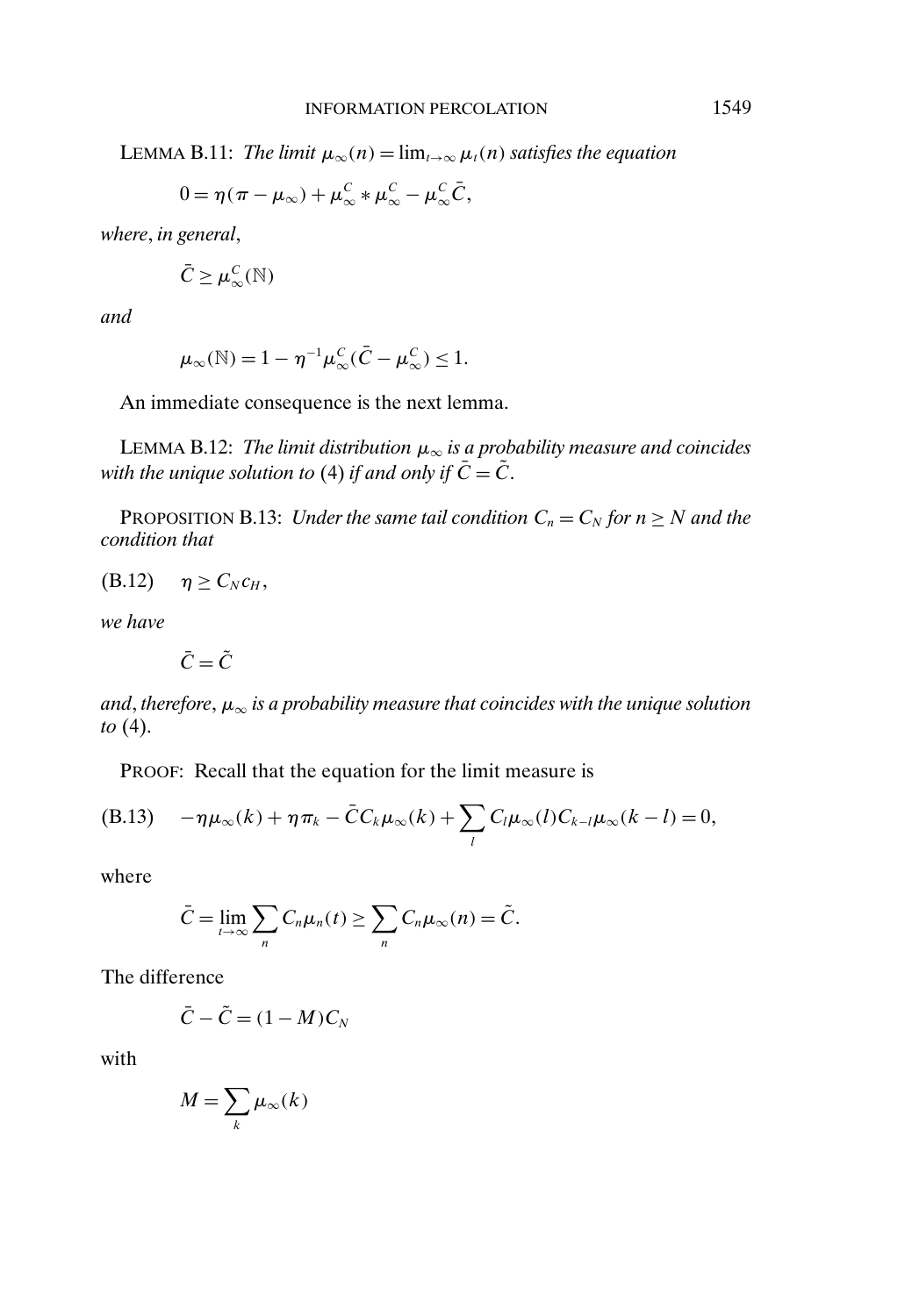is nonzero if and only if there is a loss of mass, that is,  $M < 1$ . Adding (B.13) up over  $k$ , we get

(B.14) 
$$
-\eta M + \eta - \bar{C}\tilde{C} + (\tilde{C})^2
$$
  
= 0  
= -\eta M + \eta - \bar{C}(\bar{C} - (1 - M)C\_N) + (\bar{C} - (1 - M)C\_N)^2.

If  $M \neq 1$ , we get, dividing this equation by  $(1 - M)$ , that

$$
M=1+\frac{\eta-C_N\bar{C}}{C_N^2}.
$$

Since  $M \leq 1$ , we immediately get that if

$$
\eta \geq C_N c_H,
$$

then there is no loss of mass, proving the result. *Q.E.D.*

## B.3. *Monotonicity Properties of the Stationary Measure*

We recall that the equation for the stationary measure  $\mu = (\mu_k, k \ge 1)$  is

$$
-\eta\mu_k + \eta\pi_k - C_k\mu_k\sum_{i=1}^{\infty}C_i\mu_i + \sum_{l=1}^{k-1}C_lC_{k-l}\mu_l\mu_{k-l} = 0.
$$

We write  $\{\bar{\mu}_k(\bar{C}, C_1, \ldots, C_k) : k \geq 1\}$  for the measure constructed recursively in the statement of Lemma 4.1 from a given  $\overline{C}$  and a given policy  $C$ .

LEMMA B.14: *For each* k, *the function that maps* C *to*

$$
C_k\bar{\mu}_k = C_k\bar{\mu}_k(\bar{C},C_1,\ldots,C_k)
$$

is monotone increasing in  $C_i$ ,  $i = 1, \ldots, k$ , and monotone decreasing in  $\overline{C}$ .

PROOF: The proof is by induction. For  $k = 1$ , there is nothing to prove. For  $k > 1$ ,

$$
C_{k}\bar{\mu}_{k} = \frac{C_{k}}{\eta + \bar{C}C_{k}} \left(\eta \pi_{k} + \sum_{l=1}^{k-1} (C_{l}\bar{\mu}_{l})(C_{k-l}\bar{\mu}_{k-l})\right)
$$

is monotone by the induction hypothesis. *Q.E.D.*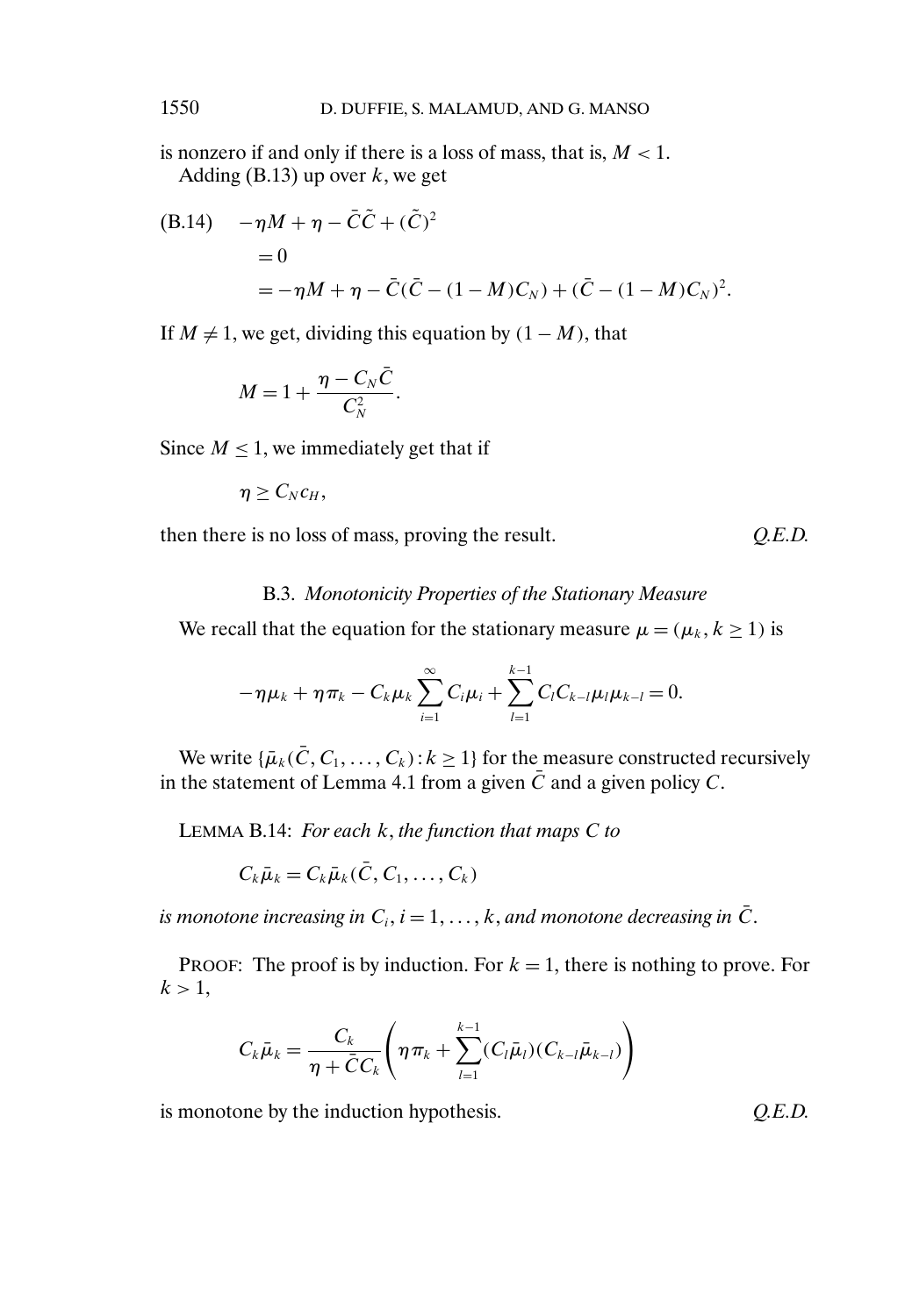## *Steps Toward a Proof of Proposition 4.3*

Our proof of Proposition 4.3 is based on the next series of results, Lemmas B.15–B.26, for which we use the notation

$$
\nu_k = \nu_k(C_1, \ldots, C_k, \bar{C}) = C_k \bar{\mu}_k(\bar{C}, C_1, \ldots, C_k)
$$

and

$$
Z_k = \frac{C_k}{\eta + C_k \bar{C}}.
$$

Note that multiplying  $\sqrt{\eta}$  and  $C_k$  by the same number  $\lambda$  does not change the equation and, hence, does not change the stationary measure. Thus, without loss of generality, we can normalize for simplicity to the case  $\eta = 1$ .

LEMMA B.15: *The sequence*  $\nu_k$  *satisfies* 

$$
\nu_1 = Z_1 \pi_1,
$$
  

$$
\nu_k = Z_k \left( \pi_k + \sum_{l=1}^{k-1} \nu_l \nu_{k-l} \right),
$$

*and*

(B.15) 
$$
\sum_{k=1}^{\infty} \nu_k(C_1, \ldots, C_k, \bar{C}) = \bar{C}.
$$

LEMMA B.16: *Differentiating* (B.15) with respect to  $C_k$ , we get

$$
\frac{\partial \bar{C}}{\partial C_k} = \frac{\sum_{i=k}^{\infty} \frac{\partial v_i}{\partial C_k}}{1 - \sum_{i=1}^{\infty} \frac{\partial v_i}{\partial \bar{C}}}.
$$

We now let  $\overline{C}(C)$  denote the unique solution of the equation (B.15), and for any policy C we define

$$
\xi_k(C) = \nu_k(C_1,\ldots,C_k,\overline{C}(C)).
$$

LEMMA B.17: *Let* N − 1 < k. *We have*

$$
\frac{\partial}{\partial C_{N-1}}\sum_{i=k}^{\infty}\xi_i\geq 0
$$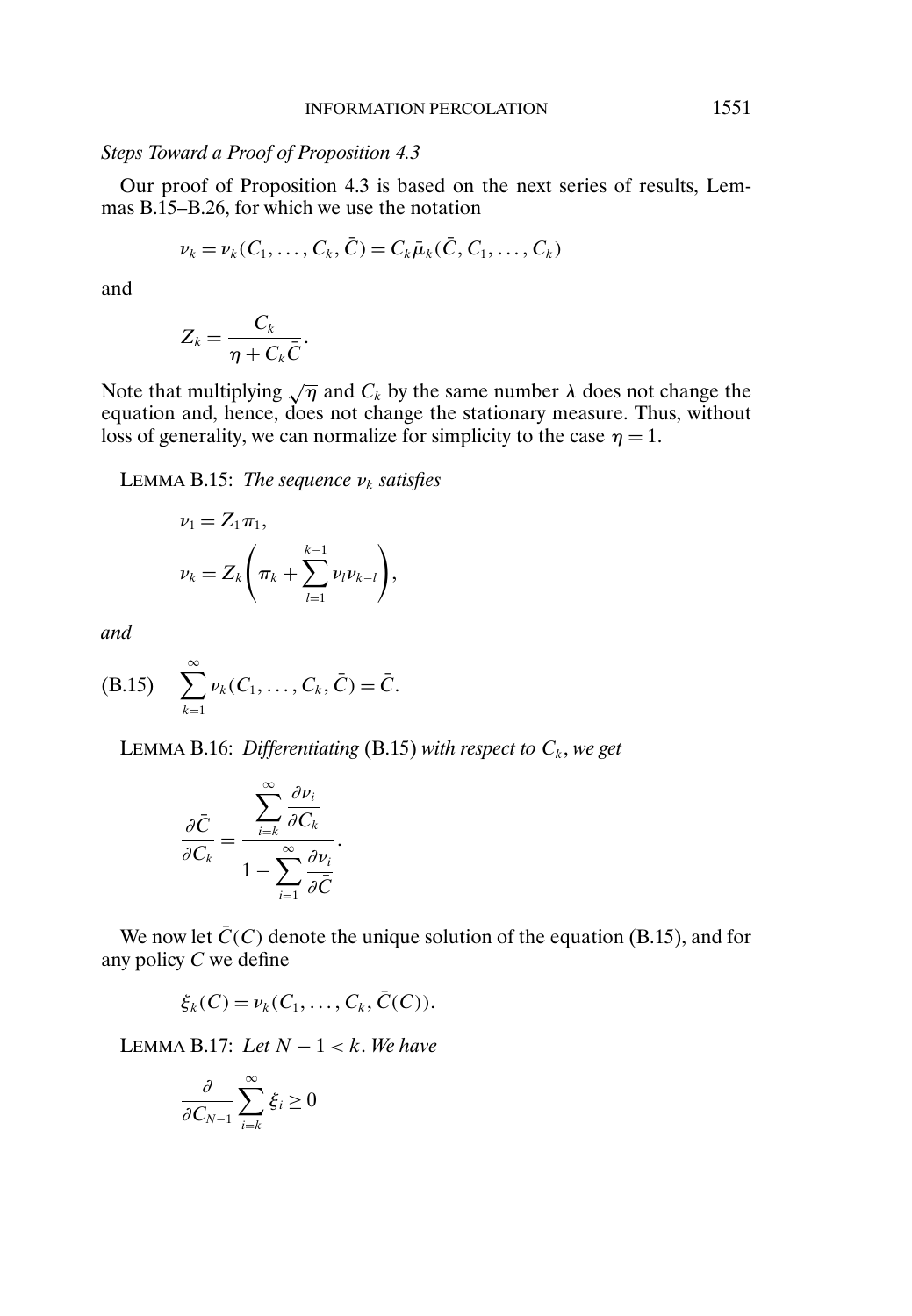*if and only if*

(B.16) 
$$
\left(1 - \sum_{i=1}^{k-1} \frac{\partial v_i}{\partial \bar{C}}\right) \sum_{i=k}^{\infty} C_{N-1}^2 \frac{\partial v_i}{\partial C_{N-1}} \ge \left(\sum_{i=1}^{k-1} C_{N-1}^2 \frac{\partial v_i}{\partial C_{N-1}}\right) \sum_{i=k}^{\infty} \left(-\frac{\partial v_i}{\partial \bar{C}}\right).
$$

PROOF: We have

$$
\frac{\partial}{\partial C_{N-1}} \sum_{i=k}^{\infty} \xi_i
$$
\n
$$
= \sum_{i=k}^{\infty} \left( \frac{\partial v_i}{\partial C_{N-1}} + \frac{\partial v_i}{\partial \bar{C}} \frac{\partial \bar{C}}{\partial C_{N-1}} \right)
$$
\n
$$
= \frac{\left( 1 - \sum_{i=1}^{\infty} \frac{\partial v_i}{\partial \bar{C}} \right) \sum_{i=k}^{\infty} \frac{\partial v_i}{\partial C_{N-1}} + \sum_{i=k}^{\infty} \frac{\partial v_i}{\partial \bar{C}} \left( \sum_{i=N-1}^{k-1} + \sum_{i=k}^{\infty} \right) \frac{\partial v_i}{\partial C_{N-1}}
$$
\n
$$
1 - \sum_{i=1}^{\infty} \frac{\partial v_i}{\partial \bar{C}}
$$
\n
$$
= \frac{\left( 1 - \sum_{i=1}^{k-1} \frac{\partial v_i}{\partial \bar{C}} \right) \sum_{i=k}^{\infty} \frac{\partial v_i}{\partial C_{N-1}} + \sum_{i=k}^{\infty} \frac{\partial v_i}{\partial \bar{C}} \sum_{i=N-1}^{k-1} \frac{\partial v_i}{\partial C_{N-1}}}{1 - \sum_{i=1}^{\infty} \frac{\partial v_i}{\partial \bar{C}}}
$$

and the claim follows. *Q.E.D.*

Suppose now that we have the "flat-tail" condition that for some  $N$ ,  $C_n = C_N$ for all  $n \ge N$ . We define the moment-generating function  $m(\cdot)$  of  $\nu$  by

(B.17) 
$$
m(x) = \sum_{i=1}^{\infty} v_i x^i
$$
.

By definition, the first  $N - 1$  coefficients  $\nu_i$  of the power-series expansion of  $m(x)$  satisfy

$$
\nu_1=\pi_1Z_1,
$$

and then

$$
\nu_i = \left(\pi_i + \sum_{l=1}^{i-1} \nu_l \nu_{i-l}\right) Z_i
$$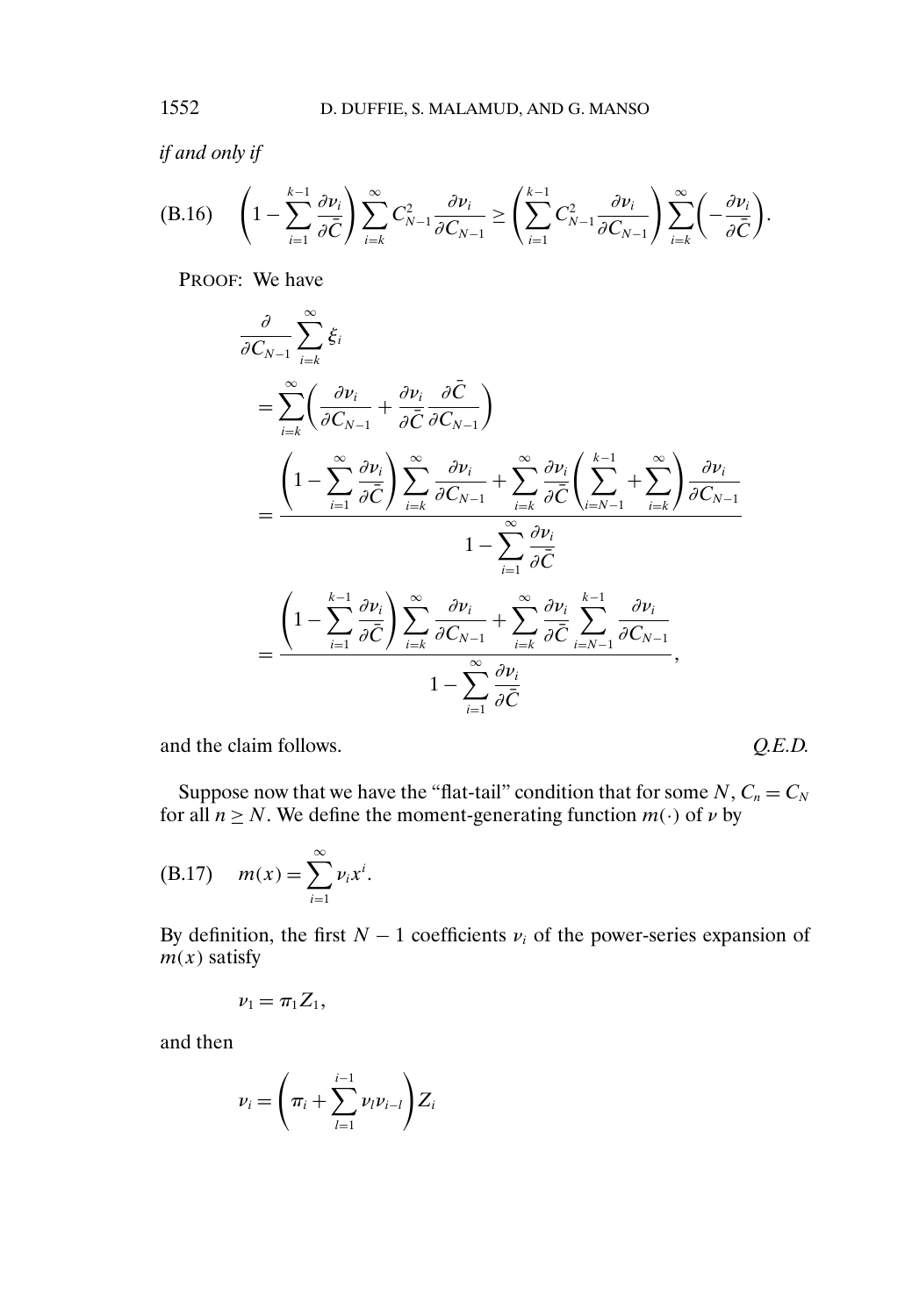for  $i \leq N - 1$  and

$$
\nu_i = Z_N \left( \pi_i + \sum_{l=1}^{i-1} \nu_l \nu_{i-l} \right)
$$

for  $i \geq N$ . For  $N \geq 2$ , let

$$
m^{b}(x, N) = \sum_{i=N}^{\infty} \pi_{i} x^{i}.
$$

Using Lemma B.15 and comparing the coefficients in the power-series expansions, we get the following statement:

LEMMA B.18: *If*  $C_n = C_N$  *for all*  $n \geq N$ *, then* 

$$
m(x) - \sum_{i=1}^{N-1} \nu_i x^i = Z_N \left( m^b(x, N) + m^2(x) - \sum_{i=2}^{N-1} x^i \sum_{l=1}^{i-1} \nu_l \nu_{i-l} \right).
$$

Thus,

$$
0 = Z_{N} \left( m^{b}(x, N) + m^{2}(x) - \sum_{i=2}^{N-1} x^{i} \sum_{l=1}^{i-1} v_{l}v_{i-l} \right) - m(x) + \sum_{i=1}^{N-1} v_{i}x^{i}
$$
  
\n
$$
= Z_{N} \left( m^{b}(x, N) + m^{2}(x) - \sum_{i=2}^{N-1} x^{i} \sum_{l=1}^{i-1} v_{l}v_{i-l} \right)
$$
  
\n
$$
- m(x) + \pi_{1} Z_{1}x + \sum_{i=2}^{N-1} Z_{i} \left( \pi_{i} + \sum_{l=1}^{i-1} v_{l}v_{i-l} \right) x^{i}
$$
  
\n
$$
= Z_{N} m^{2}(x) - m(x)
$$
  
\n
$$
+ Z_{N} \left( m^{b}(x, N) + \sum_{i=2}^{N-1} \pi_{i}x^{i} - \sum_{i=2}^{N-1} \left( \pi_{i} + \sum_{l=1}^{i-1} v_{l}v_{i-l} \right) x^{i} \right)
$$
  
\n
$$
+ \pi_{1} Z_{1}x + \sum_{i=2}^{N-1} Z_{i} \left( \pi_{i} + \sum_{l=1}^{i-1} v_{l}v_{i-l} \right) x^{i}
$$
  
\n
$$
= Z_{N} m^{2}(x) - m(x) + Z_{N} m^{b}(x, 2) + \pi_{1} Z_{1}x
$$
  
\n
$$
+ \sum_{i=2}^{N-1} x^{i} (Z_{i} - Z_{N}) \left( \pi_{i} + \sum_{l=1}^{i-1} v_{l}v_{i-l} \right).
$$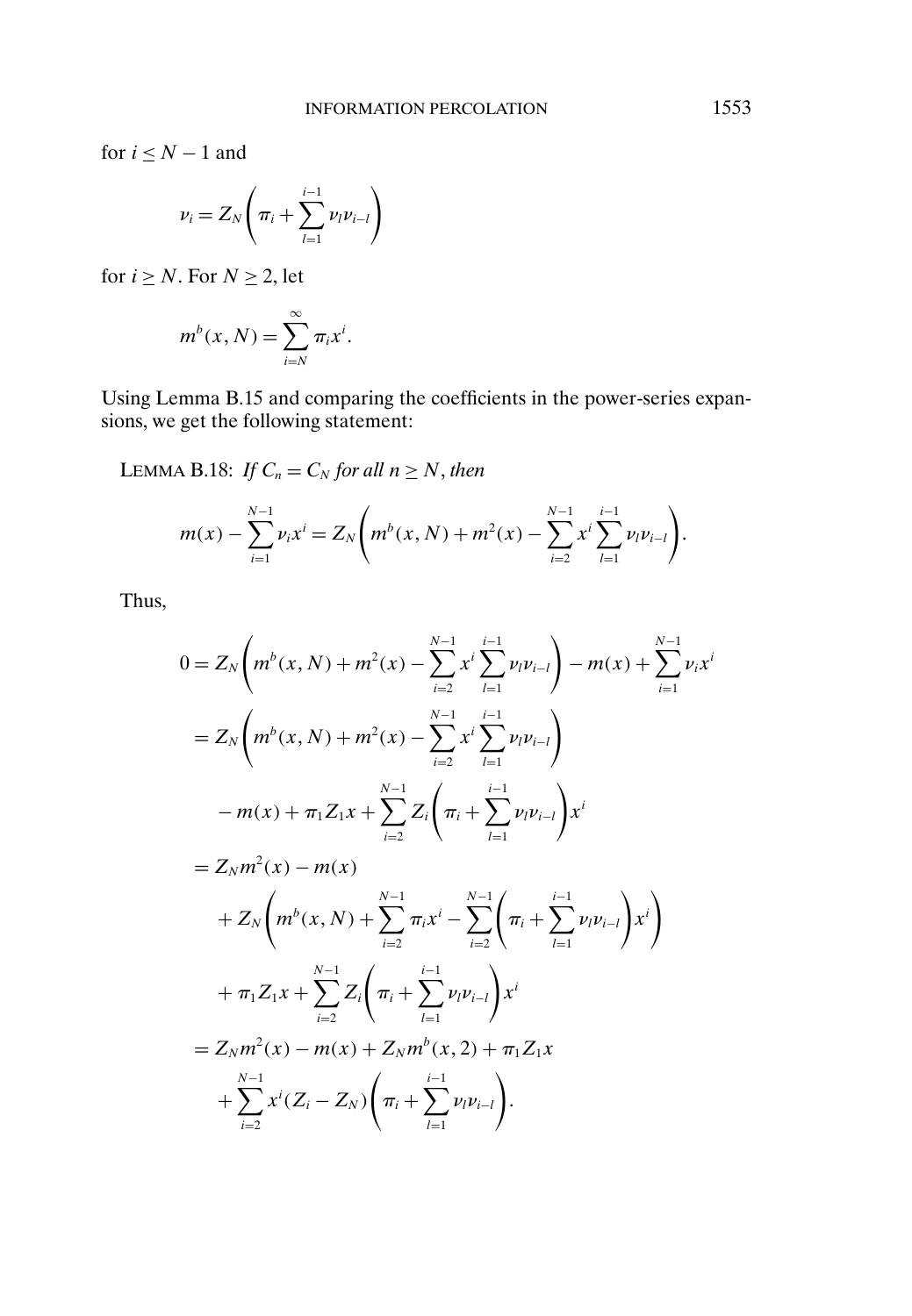Solving this quadratic equation for  $m(x)$  and picking the branch that satisfies  $m(0) = 0$ , we arrive at the next lemma.

LEMMA B.19: *The moment-generating function* m(·) *of* ν *is given by*

(B.18) 
$$
m(x) = \frac{1 - \sqrt{1 - 4Z_N M(x)}}{2Z_N},
$$

*where*

(B.19) 
$$
M(x) = Z_N m^b(x, 2) + \pi_1 Z_1 x + \sum_{i=2}^{N-1} x^i (Z_i - Z_N) \left( \pi_i + \sum_{l=1}^{i-1} \nu_l \nu_{i-l} \right).
$$

The derivatives of the functions  $Z_k$  satisfy interesting algebraic identities, summarized in the following lemma.

LEMMA B.20: We have  $Z_k < 1$  for all k. Moreover,

$$
C_k^2 \frac{\partial Z_k}{\partial C_k} = -\frac{\partial Z_k}{\partial \bar{C}} = Z_k^2.
$$

These identities allow us to calculate derivatives is an elegant form. Let

$$
\gamma(x) = (1 - 4Z_N M(x))^{-1/2}.
$$

Differentiating identity (B.18) with respect to  $\overline{C}$  and  $C_{N-1}$ , and using Lemma B.20, we arrive at the following statements:

LEMMA B.21: *We have*

(B.20) 
$$
-\frac{\partial m(x)}{\partial \bar{C}} = -\frac{1}{2} + \gamma(x) \left( \frac{1}{2} + \sum_{i=1}^{N-1} x^i Z_i (Z_i - Z_N) \left( \pi_i + \sum_{l=1}^{i-1} \nu_l \nu_{i-l} \right) + \sum_{i=2}^{N-1} x^i (Z_i - Z_N) \frac{-\partial}{\partial \bar{C}} \sum_{l=1}^{i-1} \nu_l \nu_{i-l} \right)
$$

*and*

(B.21) 
$$
C_{N-1}^{2} \frac{\partial m(x)}{\partial C_{N-1}} = \gamma(x) x^{N-1} Z_{N-1}^{2} \left( \pi_{N-1} + \sum_{l=1}^{N-2} \nu_{l} \nu_{N-1-l} \right).
$$

Let now

$$
(B.22) \quad \gamma(x) = \sum_{j=0}^{\infty} \gamma_j x^j
$$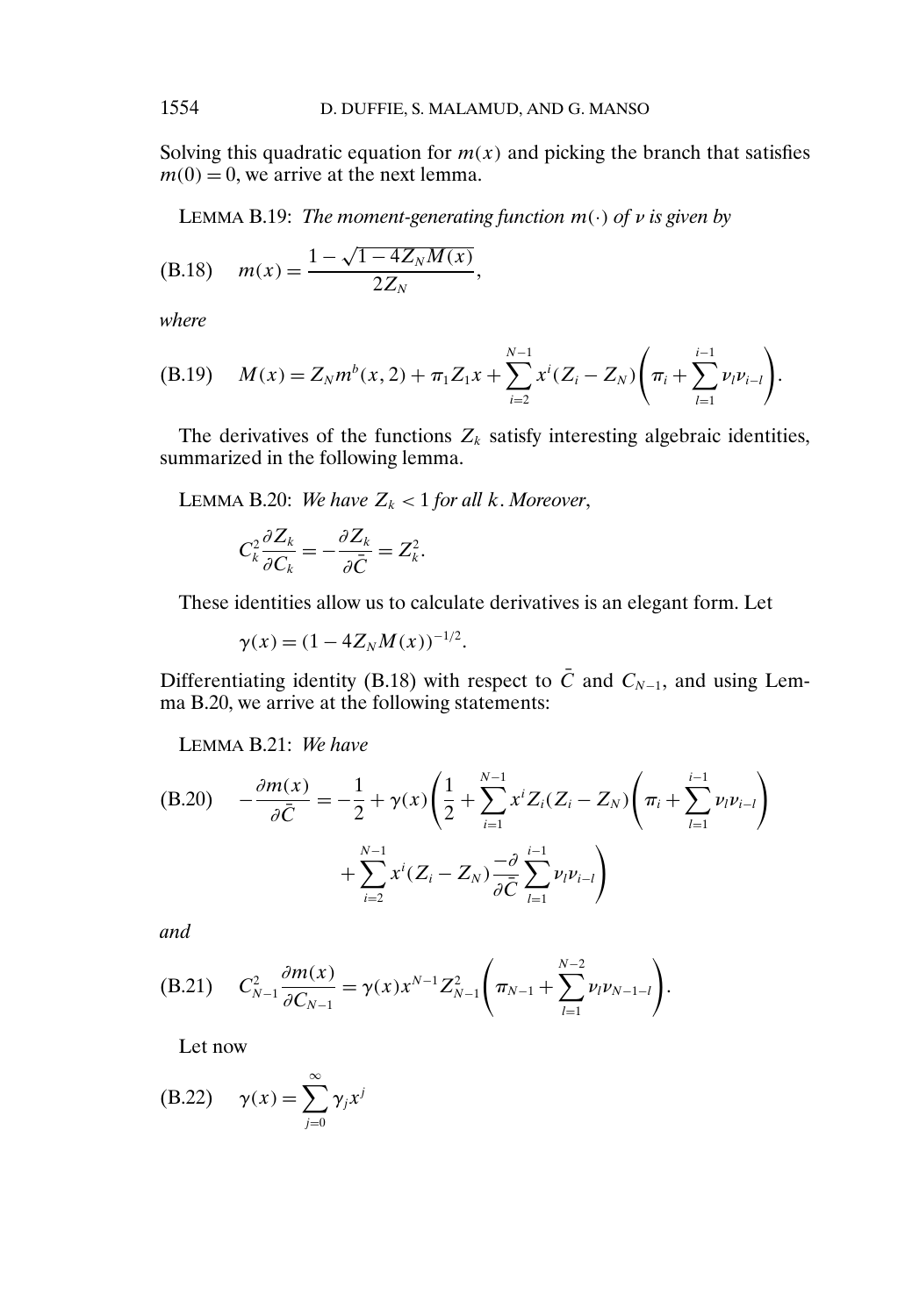and let  $\gamma_j = 0$  for  $j < 0$ .

LEMMA B.22: *We have*  $\gamma_j \geq 0$  for all j.

PROOF: By (B.19), the function  $M(\cdot)$  has nonnegative Taylor coefficients. Thus, it suffices to show that the function that maps x to  $(1 - x)^{-1/2}$  has nonnegative Taylor coefficients. We have

$$
(1-x)^{-1/2} = 1 + \sum_{k=1}^{\infty} x^k \beta_k,
$$

with

$$
\beta_k = (-1)^k \frac{(-0.5)(-0.5 - 1)(-0.5 - 2) \cdots (-0.5 - k + 1)}{k!}
$$
  
= 
$$
\frac{(0.5)(0.5 + 1)(0.5 + 2) \cdots (0.5 + k - 1)}{k!} > 0.
$$

Therefore,

$$
\gamma(x) = 1 + \sum_{k=1}^{\infty} \beta_k (4Z_N M(x))^k
$$

also has nonnegative Taylor coefficients. *Q.E.D.*

Let

$$
Q_{N-1} = \sum_{l=1}^{N-2} \nu_l \nu_{N-1-l} + \pi_{N-1}.
$$

Define also

$$
R_0 = \frac{1}{2}, \quad R_1 = Z_1(Z_1 - Z_N)\pi_1,
$$

and

$$
R_i = (Z_i - Z_N) \left( \nu_i + \frac{-\partial}{\partial \bar{C}} \sum_{l=1}^{i-1} \nu_l \nu_{i-l} \right).
$$

Recall that  $Z_i > Z_N$  if and only if  $C_i > C_N$  and, therefore,  $R_i \ge 0$  for all i as soon as  $C_i \geq C_N$  for all  $i \leq N-1$ .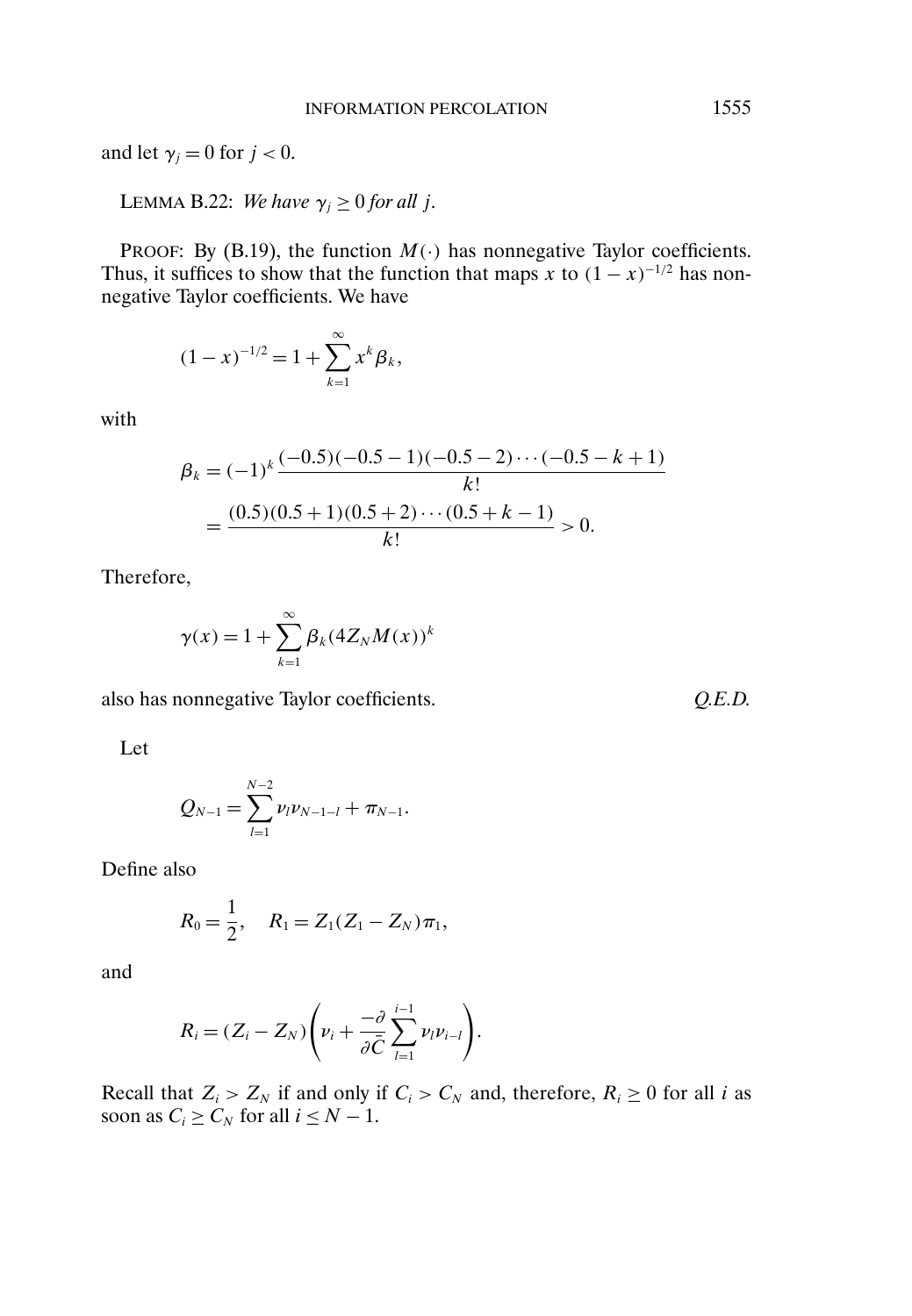LEMMA B.23: *We have*

$$
C_{N-1}^{2}\frac{\partial v_{j}}{\partial C_{N-1}}=Z_{N-1}^{2}Q_{N-1}\gamma_{j-N+1}
$$

*and*

$$
-\frac{\partial \nu_j}{\partial \bar{C}} = \sum_{i=0}^{N-1} R_i \gamma_{j-i} = Z_{N-1}^{-2} Q_{N-1}^{-1} \sum_{i=0}^{N-1} R_i \frac{\partial \nu_{j-i+N-1}}{\partial C_{N-1}}.
$$

PROOF: Identity (B.20) implies that

$$
\frac{-\partial m(x)}{\partial \bar{C}} = \sum_{j=1}^{\infty} x^j \sum_{i=0}^{N-1} R_i \gamma_{j-i}.
$$

On the other hand, by (B.17),

$$
\frac{-\partial m(x)}{\partial \bar{C}} = \sum_{j=1}^{\infty} x^j \frac{-\partial \nu_j}{\partial \bar{C}}.
$$

Comparing Taylor coefficients in the above identities, we get the required result. The case of the derivative  $\partial/\partial C_{N-1}$  is analogous. Q.E.D. sult. The case of the derivative  $\partial/\partial C_{N-1}$  is analogous.

LEMMA B.24: *We have*

$$
(R_0 + \dots + R_{N-1})Z_{N-1}^{-2}Q_{N-1}^{-1}\sum_{j=k}^{\infty} \frac{\partial v_j}{\partial C_{N-1}} \ge \sum_{j=k}^{\infty} \frac{-\partial v_j}{\partial \bar{C}}
$$

*and*

$$
R_0\gamma_0+\sum_{j=1}^{k-1}\frac{-\partial\nu_j}{\partial\bar{C}}\geq (R_0+\cdots+R_{N-1})Z_{N-1}^{-2}Q_{N-1}^{-1}\sum_{j=N-1}^{k-1}\frac{\partial\nu_j}{\partial C_{N-1}}.
$$

PROOF: By Lemma B.23,

$$
\sum_{j=k}^{\infty} \frac{-\partial \nu_j}{\partial \bar{C}} = \sum_{j=k}^{\infty} \sum_{i=0}^{N-1} R_i \gamma_{j-i} = \sum_{i=0}^{N-1} R_i \sum_{j=k-i}^{\infty} \gamma_j \le \sum_{i=0}^{N-1} R_i \sum_{j=k-N+1}^{\infty} \gamma_j
$$

$$
= (R_0 + \dots + R_{N-1}) Z_{N-1}^{-2} Q_{N-1}^{-1} \sum_{j=k}^{\infty} \frac{\partial \nu_j}{\partial C_{N-1}}
$$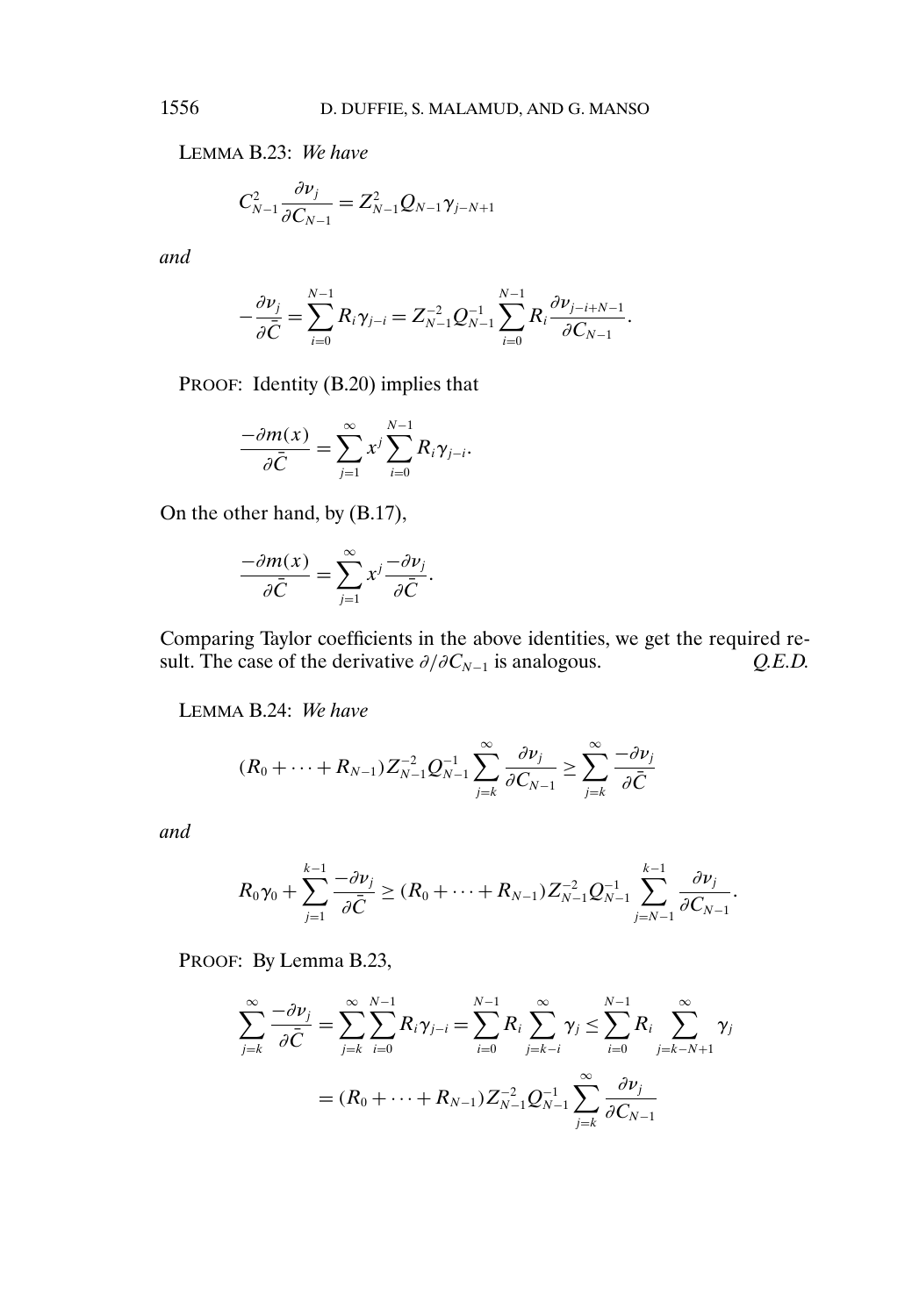$$
R_0 \gamma_0 + \sum_{j=1}^{k-1} \frac{-\partial \nu_j}{\partial \bar{C}} = R_0 \gamma_0 + \sum_{j=1}^{k-1} \sum_{i=0}^{N-1} R_i \gamma_{j-i}
$$
  
=  $R_0 \sum_{i=0}^{k-1} \gamma_j + \sum_{i=1}^{N-1} R_i \sum_{j=0}^{k-1-i} \gamma_i$   

$$
\ge (R_0 + \dots + R_{N-1}) \sum_{j=0}^{k-N+1} \gamma_j
$$
  
=  $(R_0 + \dots + R_{N-1}) Z_{N-1}^{-2} Q_{N-1}^{-1} \sum_{j=N-1}^{k-1} \frac{\partial \nu_j}{\partial C_{N-1}}.$   
Q.E.D.

By definition,  $R_0 = 1/2$  and  $\gamma_0 = 1$ . Hence, we get the following lemma:

LEMMA B.25: *Suppose that*  $C_i \geq C_N$  *for all*  $i \leq N$  *and*  $C_i = C_N$  *for all*  $i \geq N$ . *Then, for all*  $k \geq N$ ,

$$
\left(1-\sum_{j=1}^{k-1}\frac{\partial v_j}{\partial \bar{C}}\right)\sum_{j=k}^{\infty}\frac{\partial v_j}{\partial C_{N-1}}\geq \sum_{j=N-1}^{k-1}\frac{\partial v_j}{\partial C_{N-1}}\sum_{j=k}^{\infty}\frac{-\partial v_j}{\partial \bar{C}}.
$$

LEMMA B.26: *The function*  $\lambda_k$  *defined by* 

$$
\lambda_k((C_i)) = \sum_{i=k}^{\infty} \xi_i((C_i))
$$

*is monotone increasing in*  $C_{N-1}$  *for all*  $k \leq N-1$ *.* 

PROOF: By Proposition 4.4,

$$
\lambda_1 = \bar{C} = \sum_{j=1}^{\infty} \xi_j
$$

is monotone increasing in  $C_{N-1}$  for each  $N-1$ . By Lemma 4.1 and Proposition 4.4,  $\xi_j = \bar{\mu}_j(C_1, \ldots, C_{j-1}, \bar{C})$  is monotone decreasing in  $C_{N-1}$  for all  $N - 1 \ge j$ . Thus,

$$
\lambda_k = \bar{C} - \sum_{j=1}^{k-1} \xi_j
$$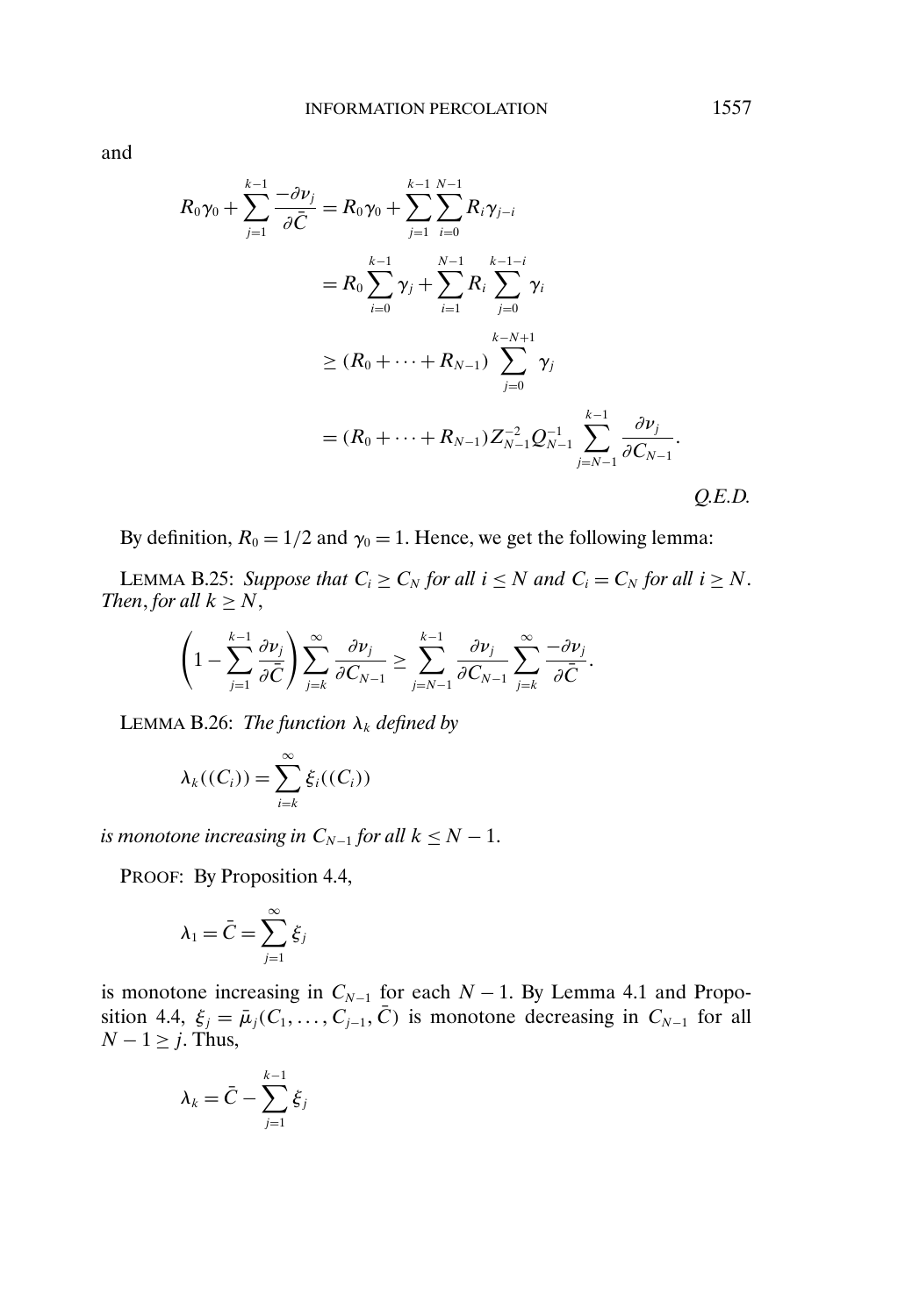is monotone increasing in  $C_{N-1}$ .  $Q.E.D.$ 

We are now ready to prove Proposition 4.3.

PROOF OF PROPOSITION 4.3: It suffices to prove the claim for the case  $N = M + 1$ . It is known that  $\mu^{C,N}$  dominates  $\mu^{C,M}$  is the sense of first-order stochastic dominance if and only if

$$
(B.23) \quad \sum_{j=k}^{\infty} \mu_j^{C,N} \ge \sum_{j=k}^{\infty} \mu_j^{C,M}
$$

for any  $k > 1$ . The only difference between policies  $C^M$  and  $C^{M+1}$  is that

$$
C_M^{M+1} = c_H > c_L = C_M^M.
$$

By Lemma B.26, (B.23) holds for any  $k \le M$ . By Lemmas B.17 and B.25, this is also true for  $k > M$ . The proof of Proposition 4.3 is complete.  $Q.E.D.$ 

PROOF OF PROPOSITION 4.4: By Lemma B.14, the function  $f$  that maps  $(\bar{C}, C)$  to

$$
f(\bar{C}, (C_i, i \geq 1)) = \sum_{k=1}^{\infty} C_k \bar{\mu}_k(\bar{C}, C_1, \ldots, C_k)
$$

is monotone increasing in  $C_i$  and decreasing in  $\overline{C}$ . Therefore, given C, the unique solution  $\overline{C}$  to the equation

(B.24)  $\bar{C} - f(\bar{C}, (C_i, i > 1)) = 0$ 

is monotone increasing in  $C_i$  for all i.  $Q.E.D.$ 

PROOF OF EXAMPLE 4.5 OF NONMONOTONICITY: Let  $C_n = 0$  for  $n \ge 3$ , as stipulated. We will check the condition

$$
\frac{\partial \nu_2}{\partial C_1} > 0.
$$

By the above, we need to check that

$$
\left(1 - \frac{\partial \nu_1}{\partial \bar{C}}\right) \frac{\partial \nu_2}{\partial C_1} > \frac{\partial \nu_1}{\partial C_1} \frac{-\partial \nu_j}{\partial \bar{C}}.
$$

We have

$$
\nu_1=\pi_1Z_1
$$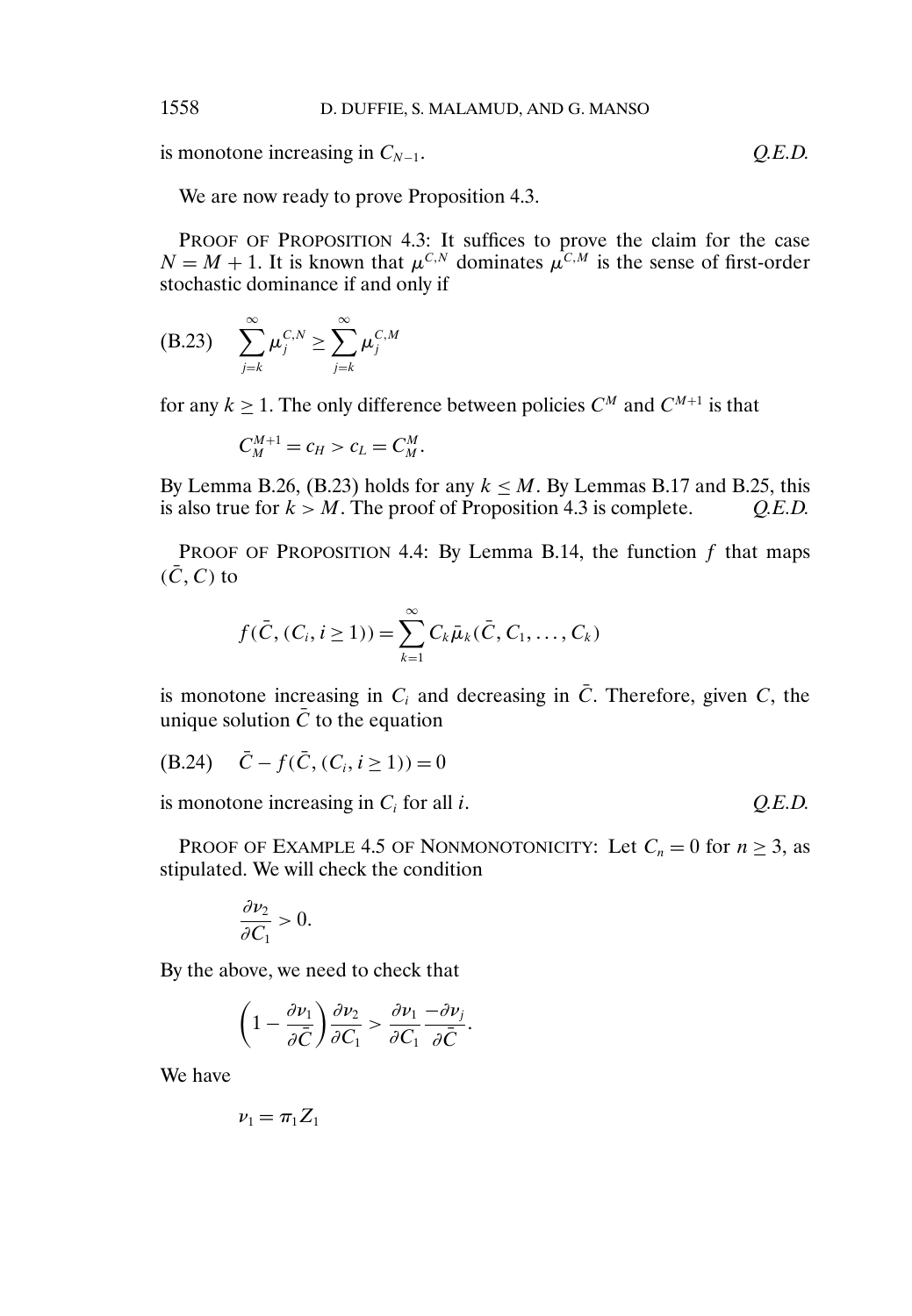and

$$
\nu_2 = (\pi_2 + (\pi_1 Z_1)^2) Z_2.
$$

Since  $v_i = 0$  for  $i \ge 2$ , using the properties of the function  $Z_k$ , the inequality takes the form

$$
(1 + \pi_1 Z_1^2) C_1^{-2} \pi_1 \pi_1 2 Z_1^3 Z_2
$$
  
> 
$$
C_1^{-2} \pi_1 Z_1^2 (\pi_2 Z_2^2 + \pi_1 \pi_1 2 Z_1^3 Z_2 + (\pi_1 Z_1)^2 Z_2^2).
$$

Opening the brackets,

$$
\pi_1\pi_1 2Z_1^3 Z_2 > \pi_1 Z_1^2(\pi_2 Z_2^2 + (\pi_1 Z_1)^2 Z_2^2).
$$

Consider the case  $C_1 = C_2$  in which  $Z_1 = Z_2$ . Then, the inequality takes the form

$$
2\pi_1 > \pi_2 + (\pi_1 Z_1)^2.
$$

If  $\pi_2 > 2\pi_1$ , this cannot hold.  $Q.E.D.$ 

# APPENDIX C: PROOFS FOR SECTION 5: OPTIMALITY

PROOF OF LEMMA 5.1: Let  $\phi$  be any search-effort process, and let

$$
\begin{aligned}\n\theta_t^{\phi} &= -\int_0^t e^{-rs} K(\phi_s) \, ds + e^{-rt} V(N_t^{\phi}) & (t < \tau) \\
&= -\int_0^{\tau} e^{-rs} K(\phi_s) \, ds + e^{-r\tau} u(N_\tau^{\phi}) & (t \geq \tau).\n\end{aligned}
$$

By Itô's formula and the fact that V solves the HJB equation (6),  $\theta^{\phi}$  is a supermartingale, so

(C.1) 
$$
V(N_{i0}) = \theta_0^{\phi} \ge U(\phi)
$$
.

For the special case of  $\phi_t^* = \Gamma(N_t)$ , where N satisfies the stochastic differential equation associated with the specified search-effort policy function  $\Gamma$ , the HJB equation implies that  $\theta^* = \theta^{\phi^*}$  is actually a martingale. Thus,

$$
V(N_{i0}) = \theta_0^* = E(\theta_\tau^*) = U(\phi^*).
$$

It follows from  $(C.1)$  that  $U(\phi^*) \ge U(\phi)$  for any control  $\phi$ .  $Q.E.D.$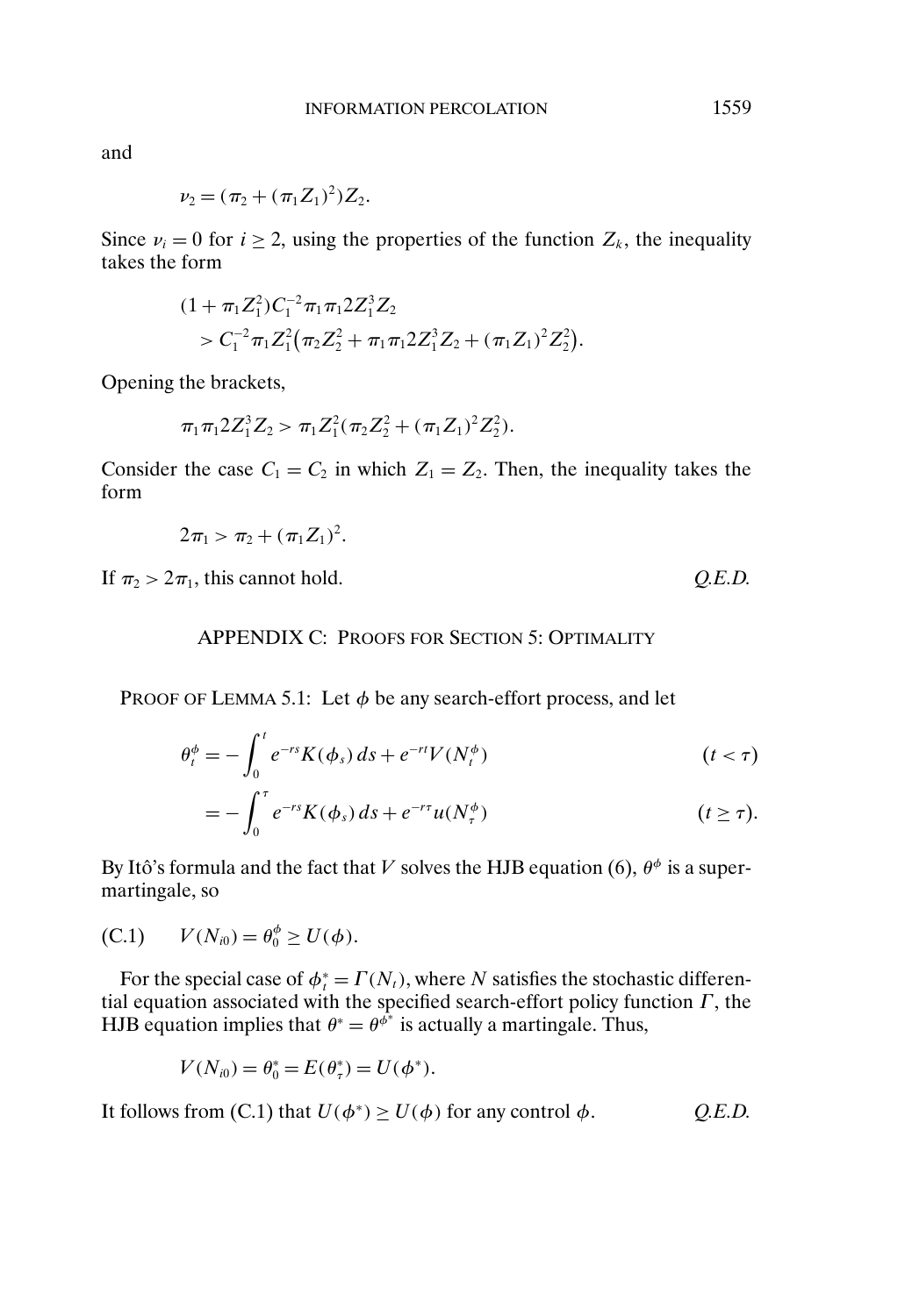LEMMA C.1: *The operator*  $M: \ell_{\infty} \to \ell_{\infty}$ , *defined by* 

(C.2) 
$$
(MV)_n = \max_c \left( \frac{\eta' u(n) - K(c)}{c\bar{C} + r + \eta'} + \frac{c}{c\bar{C} + r + \eta'} \sum_{m=1}^{\infty} V_{n+m} \mu_m^C \right),
$$

*is a contraction, satisfying, for candidate value functions*  $V_1$  *and*  $V_2$ *,* 

(C.3) 
$$
||MV_1 - MV_2||_{\infty} \leq \frac{c_H \bar{C}}{c_H \bar{C} + r + \eta'} ||V_1 - V_2||_{\infty}.
$$

*In addition*, M *is monotonicity preserving*.

PROOF: The fact that M preserves monotonicity follows because the pointwise maximum of two monotone increasing functions is also monotone. To prove that  $M$  is a contraction that satisfies (C.3), we verify Blackwell's sufficient conditions (see Stockey and Lucas (1989, Theorem 3.3, p. 54)).<sup>7</sup> Clearly,  $V_1 \le V_2$  implies  $MV_1 \le MV_2$ , so M is monotone. Furthermore, for any  $a \ge 0$ ,

(C.4) 
$$
M(V+a) = \max_{c} \left( \frac{\eta' u(n) - K(c)}{c\bar{C} + r + \eta'} + \frac{c}{c\bar{C} + r + \eta'} \sum_{m=1}^{\infty} (V_{n+m} + a) \mu_m^C \right)
$$

$$
\leq MV + a \frac{c_H \bar{C}}{c_H \bar{C} + r + \eta'}
$$

and so the discounting condition also holds. *Q.E.D.*

The contraction mapping theorem implies the following corollary.

COROLLARY C.2: *The value function* V *is the unique fixed point of* M *and is a monotone increasing function*.

LEMMA C.3: *Let*

 $\mathcal{L} = \{ V \in \ell_\infty : V_n - (r + \eta')^{-1} \eta' u_n \text{ is monotone decreasing} \}.$ 

*If*  $u(\cdot)$  *is concave, then the operator* M *maps*  $\mathcal L$  *into itself. Consequently, the unique fixed point of* M *also belongs to* L.

PROOF: Suppose that  $V \in \mathcal{L}$ . Using the identity

$$
\frac{u(n)}{c\bar{C}+r+\eta'}-\frac{u(n)}{r+\eta'}=-\frac{u(n)}{r+\eta'}\frac{c\bar{C}}{c\bar{C}+r+\eta'},
$$

<sup>7</sup>We thank a referee for suggesting a simplification of the proof by invoking Blackwell's theorem.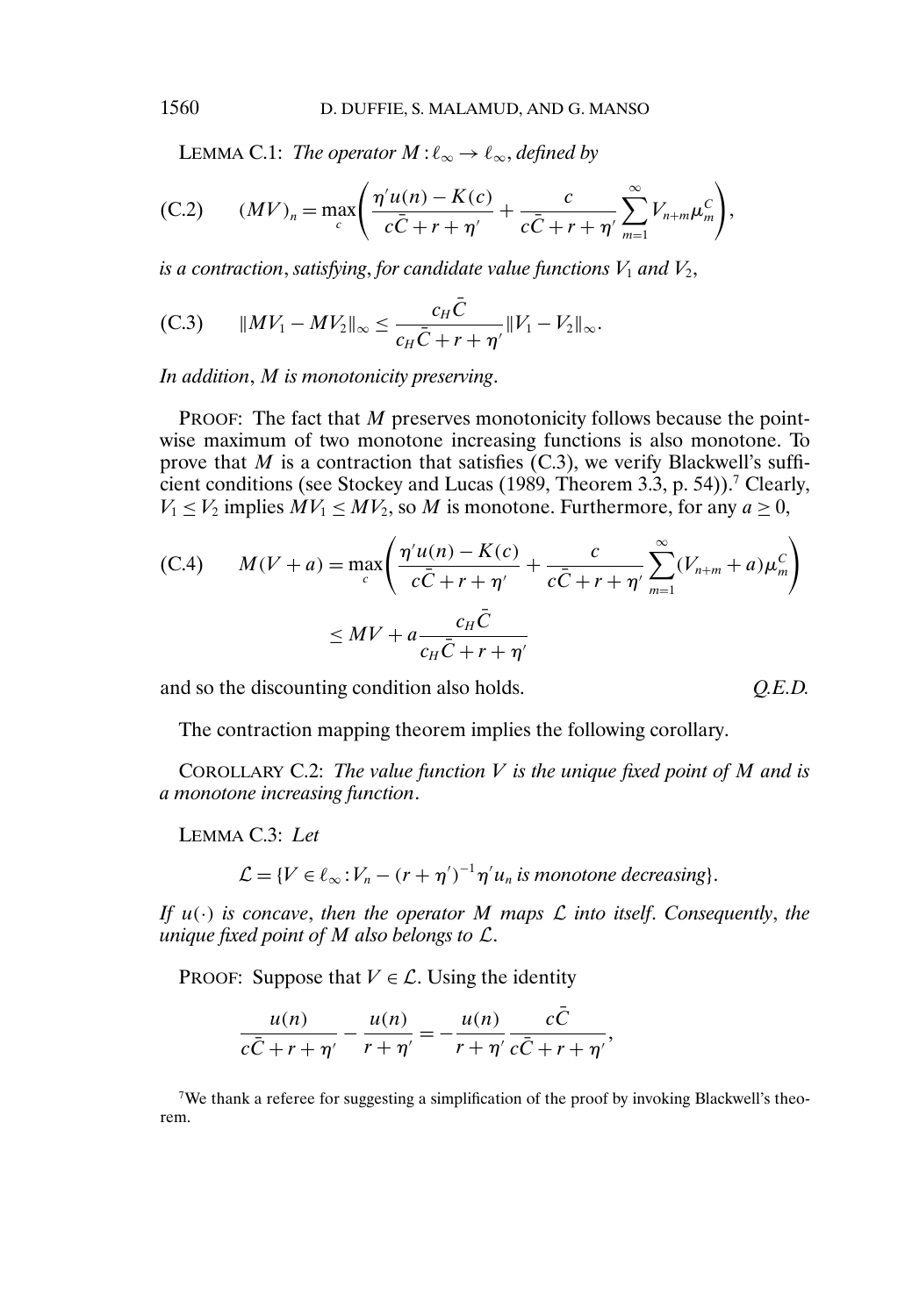we get

$$
M_c V_n - \frac{\eta' u_n}{r + \eta'}
$$
  
= 
$$
\frac{\eta' u_n - K(c)}{c\bar{C} + r + \eta'} - \frac{\eta' u_n}{r + \eta'} + \frac{c}{c\bar{C} + r + \eta'} \sum_{m=1}^{\infty} V_{n+m} \mu_m^C
$$
  
= 
$$
\frac{-K(c)}{c\bar{C} + r + \eta'} + \frac{c}{c\bar{C} + r + \eta'}
$$
  

$$
\times \sum_{m=1}^{\infty} \left( V_{n+m} - \frac{\eta' u_{n+m}}{r + \eta'} + \frac{\eta' u_{n+m} - \eta' u_n}{r + \eta'} \right) \mu_m^C.
$$

Since  $V \in \mathcal{L}$  and u is concave, the sequence

(C.5) 
$$
B_n = \sum_{m=1}^{\infty} \left( V_{n+m} - \frac{\eta' u_{n+m}}{r + \eta'} + \frac{\eta' u_{n+m} - \eta' u_n}{r + \eta'} \right) \mu_m^C
$$

(C.6) 
$$
= \sum_{m=1}^{\infty} V_{n+m} \mu_m^C - \frac{\bar{C} \eta' u_n}{r + \eta'}
$$

is monotone decreasing. Since the maximum of decreasing sequences is again decreasing, the sequence

$$
(MV)_n - \frac{\eta' u_n}{r + \eta'} = \max_c (M_c V)_n - \frac{\eta' u_n}{r + \eta'}
$$

is decreasing, proving the result. *Q.E.D.*

We will need the following auxiliary lemma.

LEMMA C.4: *If*  $K(c)$  *is a convex differentiable function, then*  $c \mapsto K(c)$  –  $K'(c)c$  *is monotone decreasing for*  $c > 0$ .

PROOF: For any c and b in  $[c_L, c_H]$  with  $c \ge b$ , using first the convexity property that  $K(c) - K(b) \leq K'(c)(c - b)$  and then the fact that the derivative of a convex function is an increasing function, we have

$$
(K(c) - K'(c)c) - (K(b) - K'(b)b)
$$
  
\n
$$
\leq K'(c)(c - b) - K'(c)c + K'(b)b
$$
  
\n
$$
= b(K'(b) - K'(c)) \leq 0,
$$

the desired result.  $Q.E.D.$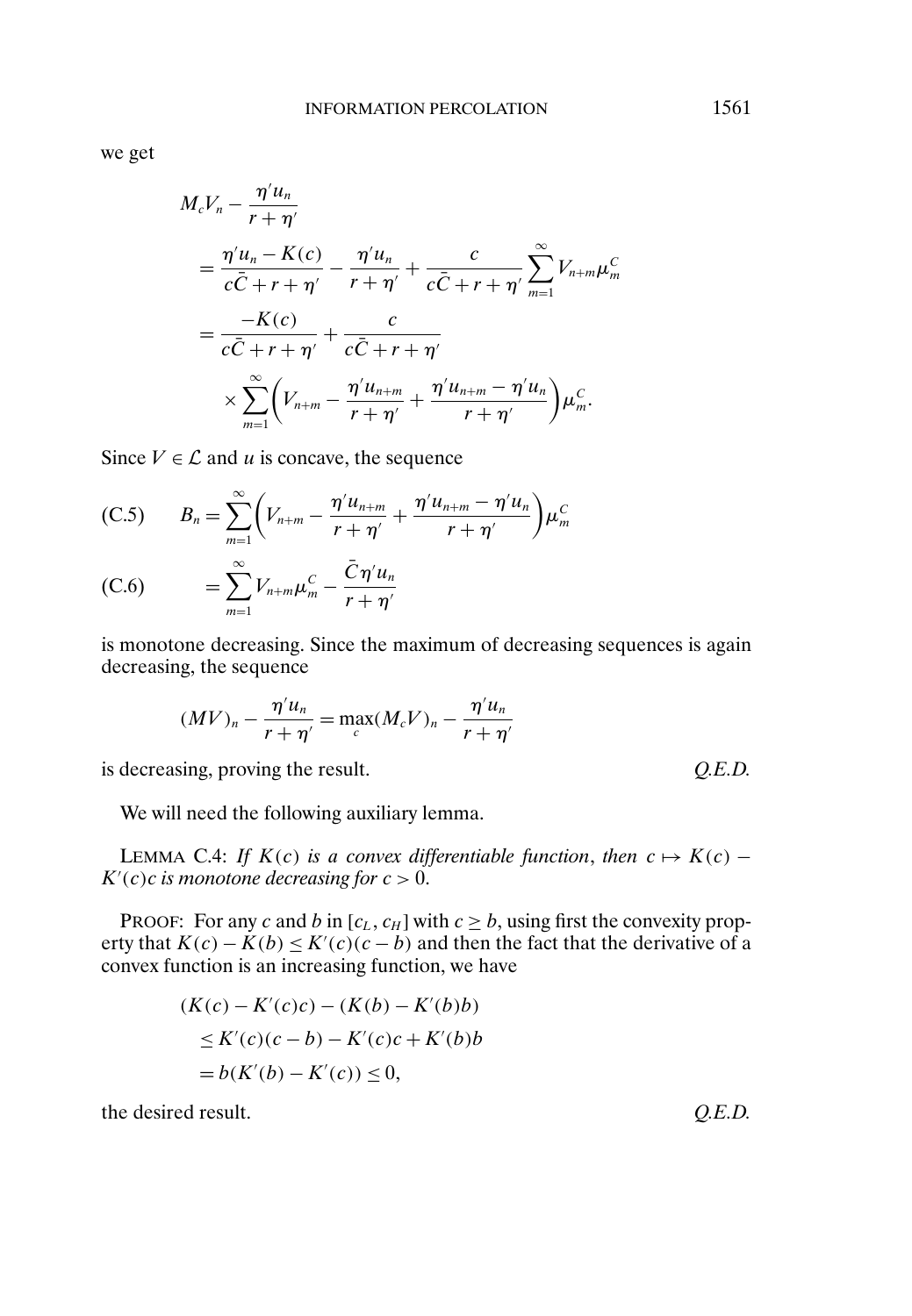PROPOSITION C.5: *Suppose that the search-cost function* K *is convex*, *differentiable, and increasing. Given*  $(\mu, C)$ *, any optimal search-effort policy function*  $Γ(·)$  *is monotone decreasing.* If  $K(c) = \kappa c$  for some  $\kappa > 0$ , then there is an opti*mal policy of the trigger form*.

PROOF: The optimal  $V$  solves the alternative Bellman equation

(C.7) 
$$
V_n = \max_c \left( \frac{\eta' u_n - K(c)}{c\bar{C} + r + \eta'} + \frac{c}{c\bar{C} + r + \eta'} \sum_{m=1}^{\infty} V_{n+m} \mu_m^C \right).
$$

We want to solve

$$
\max_{c} f(c) = \max_{c} \frac{\eta' u(n) + cY_n - K(c)}{c\bar{C} + r + \eta'}
$$

with

$$
Y_n = \sum_{m=1}^{\infty} V_{n+m} \mu_m^C.
$$

Then

$$
f'(c) = [(Y_n(r + \eta') - \eta'u(n)\bar{C})
$$
  
+  $\bar{C}(K(c) - K'(c)c) - (r + \eta')K'(c)]/(c\bar{C} + r + \eta')^2$ .

By Lemma C.4, the function  $K(c) - K'(c)c$  is monotone decreasing and the function  $-(r + \eta')K'(c)$  is decreasing because  $K(\cdot)$  is convex. Therefore, the function

$$
\bar{C}(K(c) - K'(c)c) - (r + \eta')K'(c)
$$

is also monotone decreasing. There are three possibilities. If the unique solution  $z_n$  to

$$
\bar{C}(K(z_n) - K'(z_n)z_n) - (r + \eta')K'(z_n) + (Y_n(r + \eta') - \eta'u(n)\bar{C}) = 0
$$

belongs to the interval  $[c_L, c_H]$ , then  $f'(c)$  is positive for  $c < z_n$  and is negative for  $c > z_n$ . Therefore,  $f(c)$  attains its global maximum at  $z_n$  and the optimum is  $c_n = z_n$ . If

$$
\bar{C}(K(c) - K'(c)c) - (r + \eta')K'(c) + (Y_n(r + \eta') - \eta'u(n)\bar{C}) > 0
$$

for all  $c \in [c_L, c_H]$ , then  $f'(c) > 0$ , so f is increasing and the optimum is  $c = c_H$ . Finally, if

$$
\bar{C}(K(c) - K'(c)c) - (r + \eta')K'(c) + (Y_n(r + \eta') - \eta'u(n)\bar{C}) < 0
$$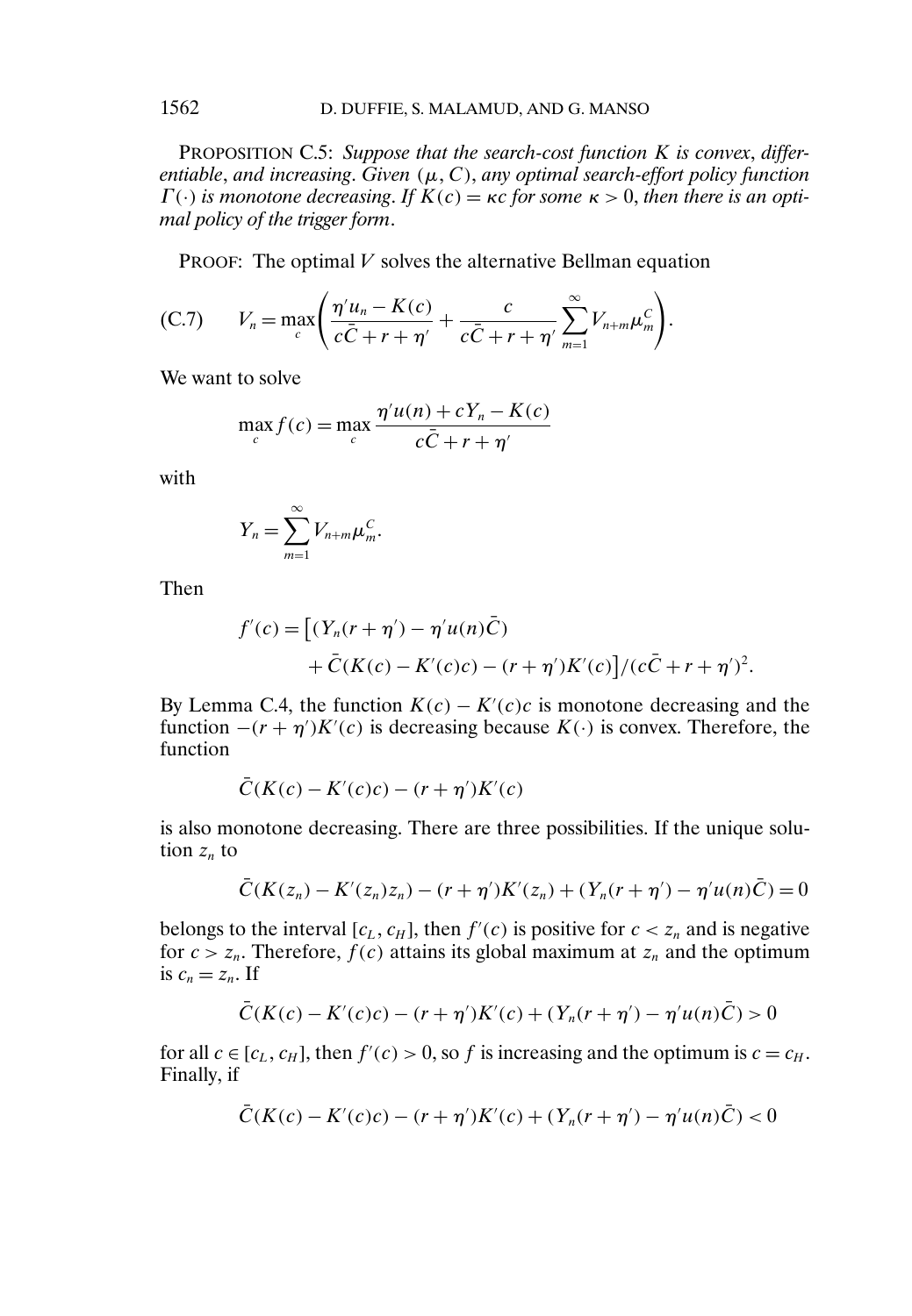for all  $c \in [c_L, c_H]$ , then  $f'(c) < 0$ , so f is decreasing and the optimum is  $c = c_L$ . By (C.5), the sequence

$$
Y_n(r+\eta')-\bar{C}\eta' u(n)=(r+\eta')B_n
$$

is monotone decreasing. The above analysis directly implies that the optimal policy is then also decreasing.

If K is linear, it follows from the above discussion that the optimum is  $c_H$  if  $Y_n(r + \eta') - \overline{C} \eta' u(n) > 0$  and  $c_L$  if  $Y_n(r + \eta') - \overline{C} \eta' u(n) < 0$ . Thus, we have a trigger policy.  $Q.E.D.$ 

PROOF OF PROPOSITION 5.3: Using the fact that

$$
(r + \eta')V_n = \sup_{c \in [c_L, c_H]} \eta' u_n - K(c) + c \sum_{m=1}^{\infty} (V_{n+m} - V_n) C_m \mu_m,
$$

which is a concave maximization problem over a convex set, the supremum is achieved at  $c<sub>L</sub>$  if and only if some element of the supergradient of the objective function at  $c_L$  includes zero or a negative number. (See Rockafellar (1970).) This is the case provided that

$$
\sum_{m=1}^{\infty} (V_{n+m} - V_n) C_m \mu_m \leq K'(c_L),
$$

where  $K'(c_L)$ . By Lemma C.3,

$$
\sum_{m=1}^{\infty} (V_{n+m} - V_n) C_m \mu_m \le \eta'(r + \eta') \sum_{m=1}^{\infty} (u_{n+m} - u_n) C_m \mu_m
$$
  

$$
\le \eta'(r + \eta') \sum_{m=1}^{\infty} (\bar{u} - u_n) C_m \mu_m
$$
  

$$
< K'(c_L) \quad \text{for} \quad n > \bar{N},
$$

completing the proof.  $Q.E.D.$ 

# APPENDIX D: PROOFS FOR SECTION 6: EQUILIBRIUM

This appendix contains proofs of the results in Section 6.

## D.1. *Monotonicity of the Value Function in Other Agents' Trigger Level*

From the results of Section 5, we can restrict attention to equilibria in the form of a trigger policy  $C^N$ , with trigger precision level N. For any constant c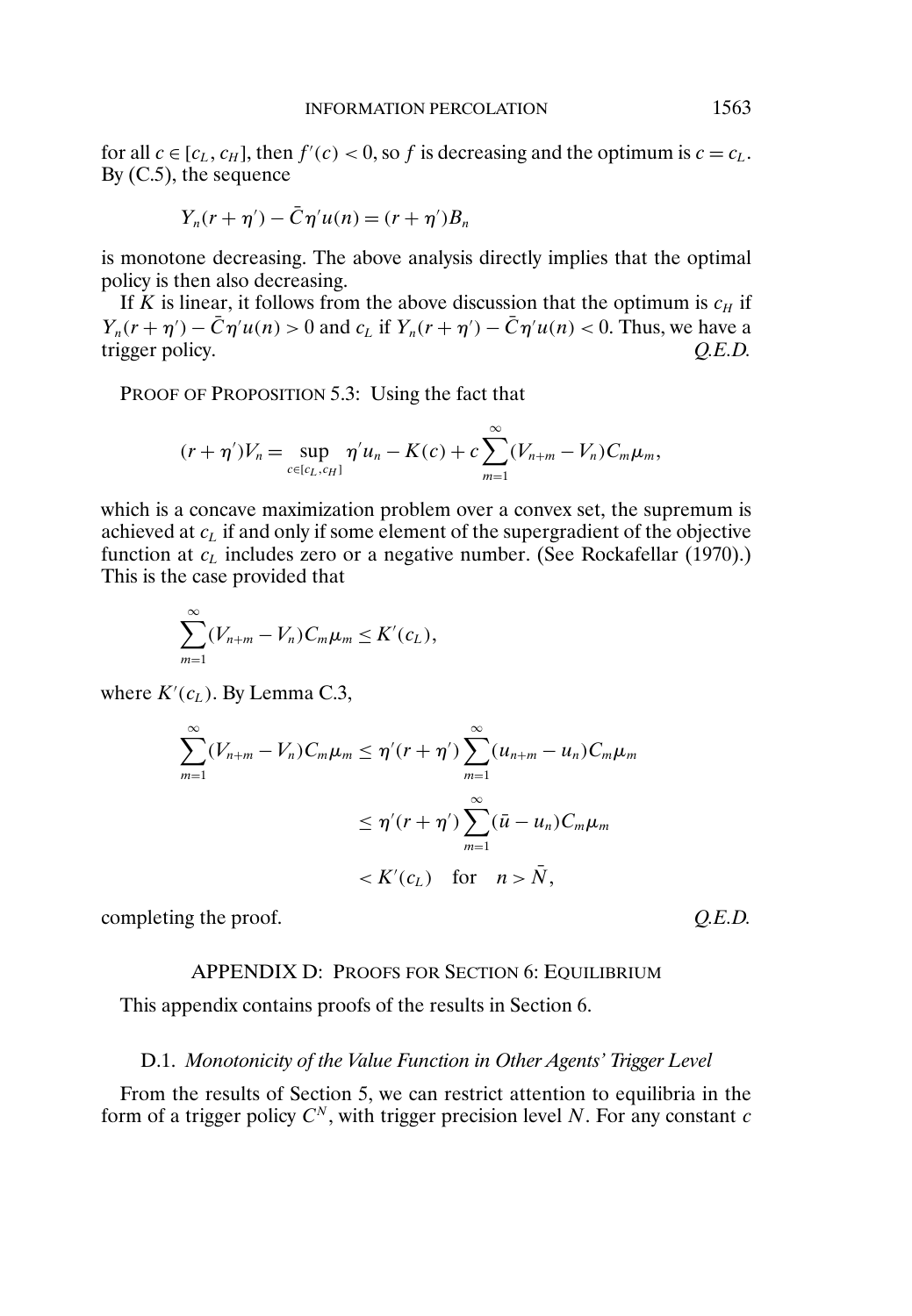in  $[c_L, c_H]$ , we define the operator  $L_c^N$ , at any bounded increasing sequence g, by

$$
(L_c^N g)_n = \frac{1}{c_H^2 + \eta' + r}
$$
  
 
$$
\times \left\{ \eta' u_n - K(c) + (c_H^2 - c\bar{C}^N)g_n + c \sum_{m=1}^{\infty} g_{n+m} C_m^N \mu_m^N \right\},
$$

where

$$
\bar{C}^N = \sum_{i=1}^{\infty} C_i^N \mu_i^N.
$$

LEMMA D.1: *Given*  $(\mu^N, C^N)$ , *the value function*  $V^N$  *of any given agent solves* 

$$
V_n^N = \max_{c \in [c_L, c_H]} \{L_c^N V_n^N\}.
$$

PROOF: By Corollary C.2,

(D.1) 
$$
V_n^N \ge \frac{\eta' u_n - K(c)}{c \bar{C}^N + r + \eta'} + \frac{c}{c \bar{C}^N + r + \eta'} \sum_{m=1}^{\infty} V_{n+m}^N \mu_m^{C^N}
$$

for all  $c \in [c_L, c_H]$  and the equality is attained for some  $c \in [c_L, c_H]$ . Multiplying (D.1) by  $(c\bar{C}^N + r + \eta')$ , adding  $(c_H^2 - c\bar{C}^N)V_n^N$  to both sides of (D.1), and then dividing (D.1) by  $c_H^2 + \eta' + r$ , we get

$$
V_n^N \ge \frac{1}{c_H^2 + \eta' + r}
$$
  
 
$$
\times \left\{ \eta' u_n - K(c) + (c_H^2 - c\bar{C}^N) V_n + c \sum_{m=1}^{\infty} V_{n+m} C_m^N \mu_m^N \right\}
$$

for all  $c \in [c_L, c_H]$  and the equality is attained for some  $c \in \{c_L, c_H\}$ . The proof is complete. *Q.E.D.*

LEMMA D.2: The operator  $L_c^N$  is monotone increasing in N. That is, for any *increasing sequence* g,

$$
L_c^{N+1}g \ge L_c^N g.
$$

PROOF: It is enough to show that if  $f(n)$  and  $g(n)$  are increasing, bounded functions with  $f(n) \ge g(n) \ge 0$ , then  $L_c^{N+1} f(n) \ge L_c^N g(n)$ . For that it suffices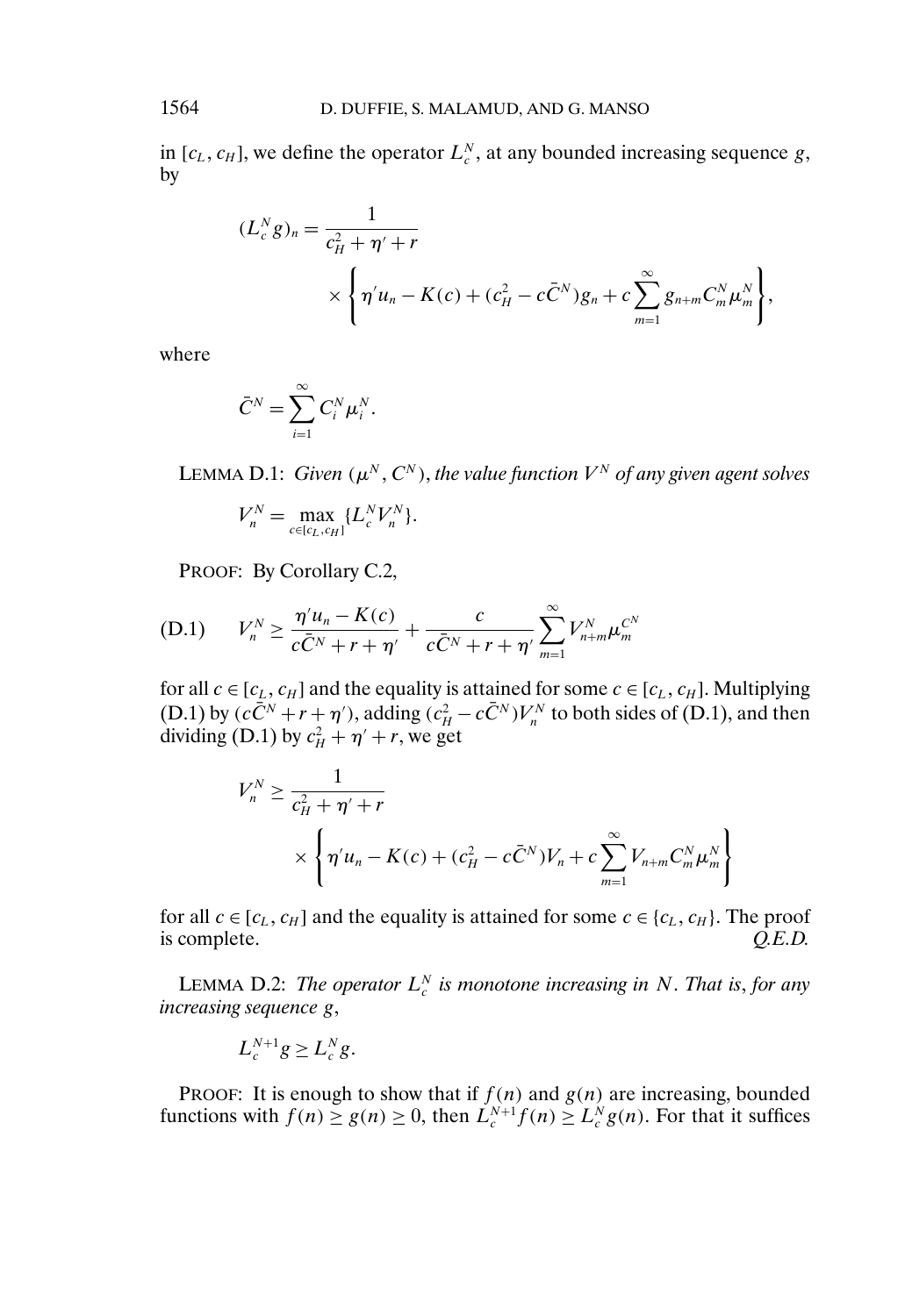to show that

(D.2) 
$$
(c_H^2 - c\bar{C}^{N+1})f(n) + c \sum_{m=1}^{\infty} f(n+m)C_m^{N+1} \mu_m^{N+1}
$$

$$
\geq (c_H^2 - c\bar{C}^N)g(n) + c \sum_{m=1}^{\infty} g(n+m)C_m^N \mu_m^N.
$$

Because f and g are increasing and  $f \ge g$ , inequality (D.2) holds because

$$
\sum_{m=k}^{\infty} C_m^{N+1} \mu_m^{N+1} \ge \sum_{m=k}^{\infty} C_m^N \mu_m^N
$$

for all  $k \ge 1$ , based on Proposition 4.3.  $Q.E.D.$ 

PROPOSITION D.3: *If*  $N' \ge N$ , *then*  $V^{N'}(n) \ge V^N(n)$  *for all n*.

PROOF: Let

$$
L^N V = \sup_{c \in [c_L, c_H]} L^N_c V.
$$

By Lemmas D.1 and D.2,

$$
V^{N'} = L^{N'}V^{N'} \geq L^N V^{N'}.
$$

Thus, for any  $c \in [c_L, c_H]$ ,

$$
V^{N'}(n) \ge L_c^N V^{N'}(n)
$$
  
=  $\frac{1}{c_H^2 + \eta' + r} \left[ \eta' u(n) - K(c) + (c_H^2 - c\bar{C}^N) V^{N'}(n) + c \sum_{m=1}^{\infty} V^{N'}(n+m) c_m^N \mu_m^N \right].$ 

Multiplying this inequality by  $c_H^2 + \eta + r$ , adding  $(\bar{C}^N c - c_H^2) V^{N'}(n)$ , dividing by  $c\bar{C}^N + r + \eta$ , and maximizing over c, we get

$$
V^{N'}\geq MV^{N'},
$$

where the M operator is defined in Lemma C.1, corresponding to  $c^N$ . Since M is monotone, we get

$$
V^{N'}\geq M^k V^{N'}
$$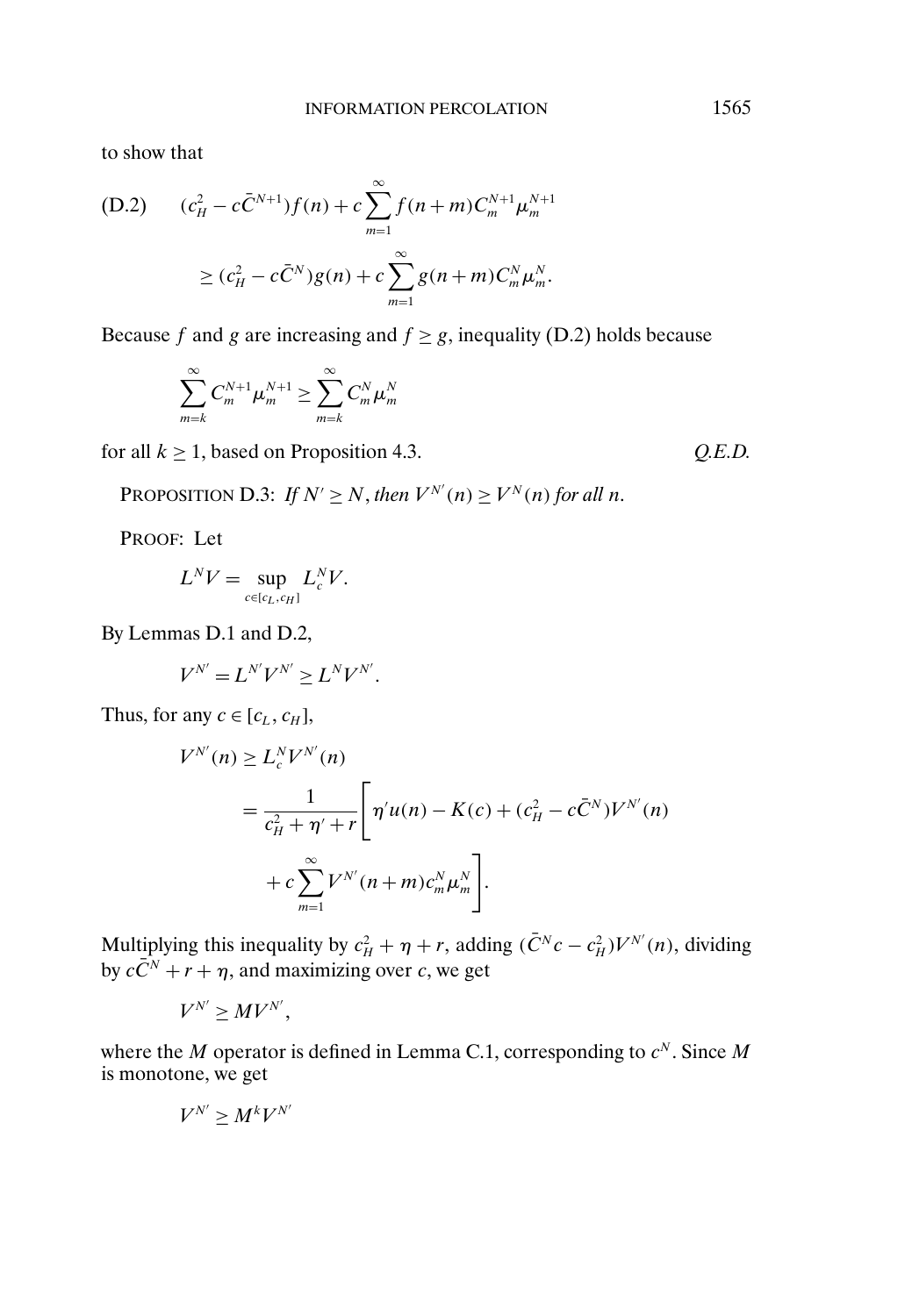for any  $k \in \mathbb{N}$ . By Lemma C.1 and Corollary C.2,

$$
\lim_{k\to\infty}M^kV^{N'}=V^N
$$

and the proof is complete.  $Q.E.D.$ 

D.2. *Nash Equilibria*

We define the operator  $\mathcal{Q}: \ell_{\infty} \to \ell_{\infty}$  by

$$
\begin{aligned} (Q\tilde{C})(n) &= \arg \max_{c} \left( \frac{\eta'u(n) - K(c)}{\bar{C}c + r + \eta'} \right. \\ &\quad + \frac{c}{\bar{C}c + r + \eta'} \sum_{m=1}^{\infty} V^{\tilde{C}}(n+m) \mu^{\tilde{C}}(m) \right), \end{aligned}
$$

where

$$
V^{\tilde{C}}(n) = \max_{c} \left( \frac{\eta' u(n) - K(c)}{\bar{C}c + r + \eta'} + \frac{c}{\bar{C}c + r + \eta'} \sum_{m=1}^{\infty} V^{\tilde{C}}(n+m) \mu^{\tilde{C}}(m) \right).
$$

We then define the  $\mathcal{N}(N) \subset \mathbb{N}$  as

$$
\mathcal{N}(N) = \{ n \in \mathbb{N}; C^n \in \mathcal{Q}(C^N) \}.
$$

The following proposition is a direct consequence of Proposition 5.4 and the definition of the correspondence  $N$ .

PROPOSITION D.4: *Symmetric pure strategy Nash equilibria of the game are given by trigger policies with trigger precision levels that are the fixed points of the correspondence* N .

LEMMA D.5: *The correspondence*  $N(N)$  *is monotone increasing in* N.

PROOF: From the Hamilton–Jacobi–Bellman equation (6),

$$
(r + \eta')V_n^N = \max_{c \in [c_L, c_H]} \eta' u_n + c \left( -\kappa + \sum_{m=1}^{\infty} (V_{n+m}^N - V_n^N) C_m^N \mu_m^N \right).
$$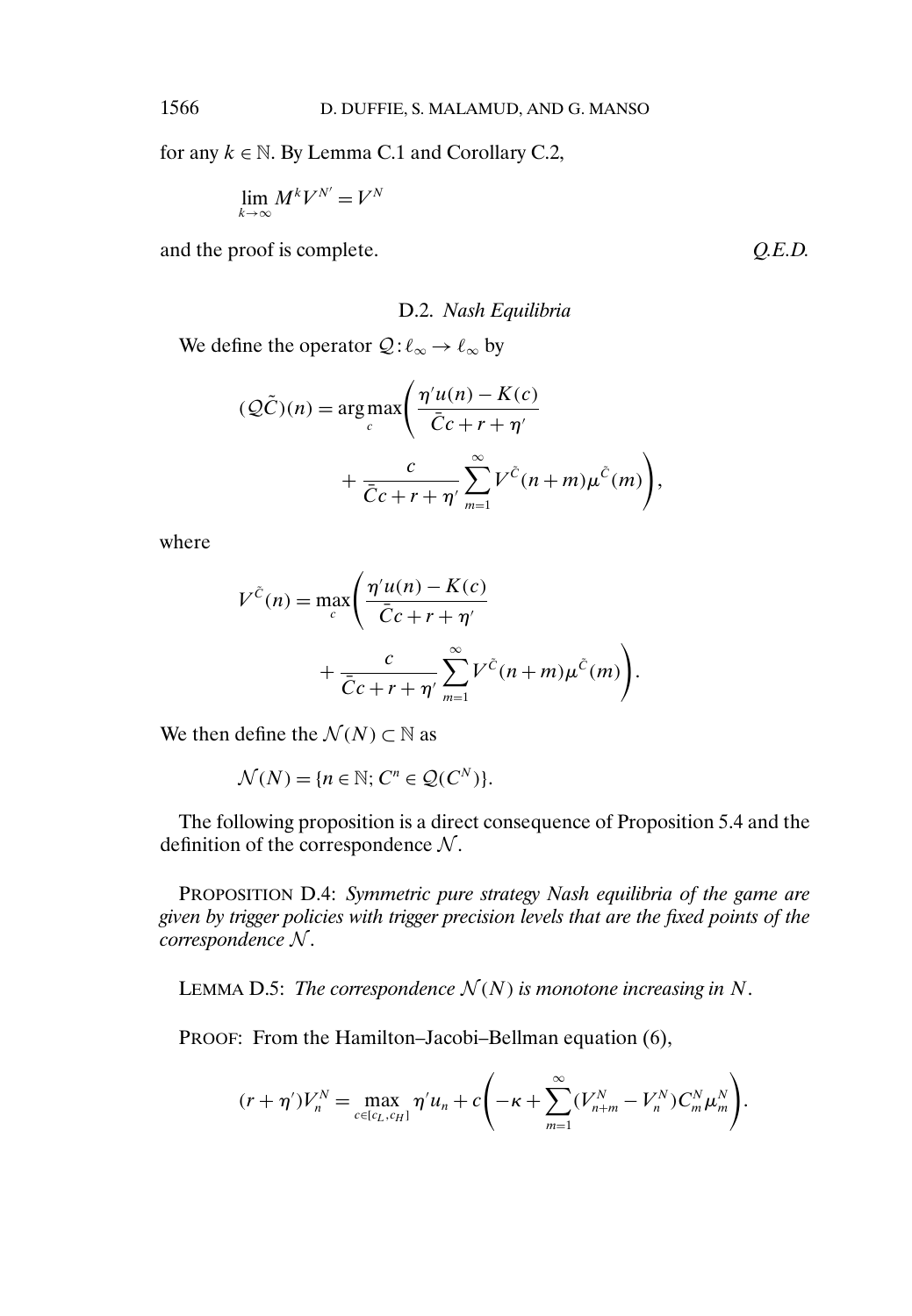Let first  $c_L > 0$ . Then it is optimal for an agent to choose  $c = c_H$  if

(D.3) 
$$
-\kappa + \sum_{m=1}^{\infty} (V_{n+m}^N - V_n^N) C_m^N \mu_m^N > 0 \quad \Leftrightarrow \quad (r + \eta')V_n^N - \eta' u_n > 0,
$$

the agent is indifferent between choosing  $c_H$  or  $c_L$  if

$$
(D.4) \qquad -\kappa + \sum_{m=1}^{\infty} (V_{n+m}^N - V_n^N) C_m^N \mu_m^N = 0 \quad \Leftrightarrow \quad (r + \eta') V_n^N - \eta' u_n = 0,
$$

and the agent will choose  $c<sub>L</sub>$  if the less than inequality holds in (D.3). By Lemma C.3, the set of *n* for which  $(r + \eta')V_n^N - \eta' u_n = 0$  is either empty or is an interval  $N_1 \le n \le N_2$ . Proposition D.3 implies the required monotonicity.

Let now  $c_L = 0$ . Then, by the same reasoning, it is optimal for an agent to choose  $c = c_H$  if and only if  $(r + \eta')V_n^N - \eta' u_n > 0$ . Alternatively,  $(r + \eta')V_n^N \eta' u_n = 0$ . By Lemma C.3, the set of *n* for which  $(r + \eta')V_n^N - \eta' u_n > 0$  is an interval  $n < N_1$  and, hence,  $(r + \eta')V_n^N - \eta' u_n = 0$  for all  $n \ge N_1$ . Consequently, since  $u_n$  is monotone increasing and concave, the sequence

$$
Z_n := -\kappa + \sum_{m=1}^{\infty} (V_{n+m}^N - V_n^N) C_m^N \mu_m^N
$$
  
= -\kappa + \frac{\eta'}{r + \eta'} \sum\_{m=1}^{\infty} (u\_{n+m} - u\_n) C\_m^N \mu\_m^N

is decreasing for  $n \geq N_1$ . Therefore, the set of *n* for which  $Z_n = 0$  is either empty or is an interval  $N_1 \le n \le N_2$ . Proposition 4.3 implies the required monotonicity.  $Q.E.D.$ 

PROPOSITION D.6: *The correspondence* N *has at least one fixed point*. *Any fixed point is less than or equal to* N.

PROOF: If  $0 \in \mathcal{N}(0)$ , we are done; otherwise, inf{ $\mathcal{N}(0)$ }  $\geq 1$ . By monotonicity, inf{ $\mathcal{N}(1)$ } > 1. Again, if  $1 \in \mathcal{N}(1)$ , we are done; otherwise, continue inductively. Since there is only a finite number  $\overline{N}$  of possible outcomes, we must arrive at some *n* in  $\mathcal{N}(n)$ .  $Q.E.D.$ 

PROOF OF PROPOSITION 6.4: The result follows directly from Proposition D.3 and the definition of equilibrium. *Q.E.D.*

### D.3. *Equilibria With Minimal Search Intensity*

Lemma 6.5 is an immediate consequence of the following.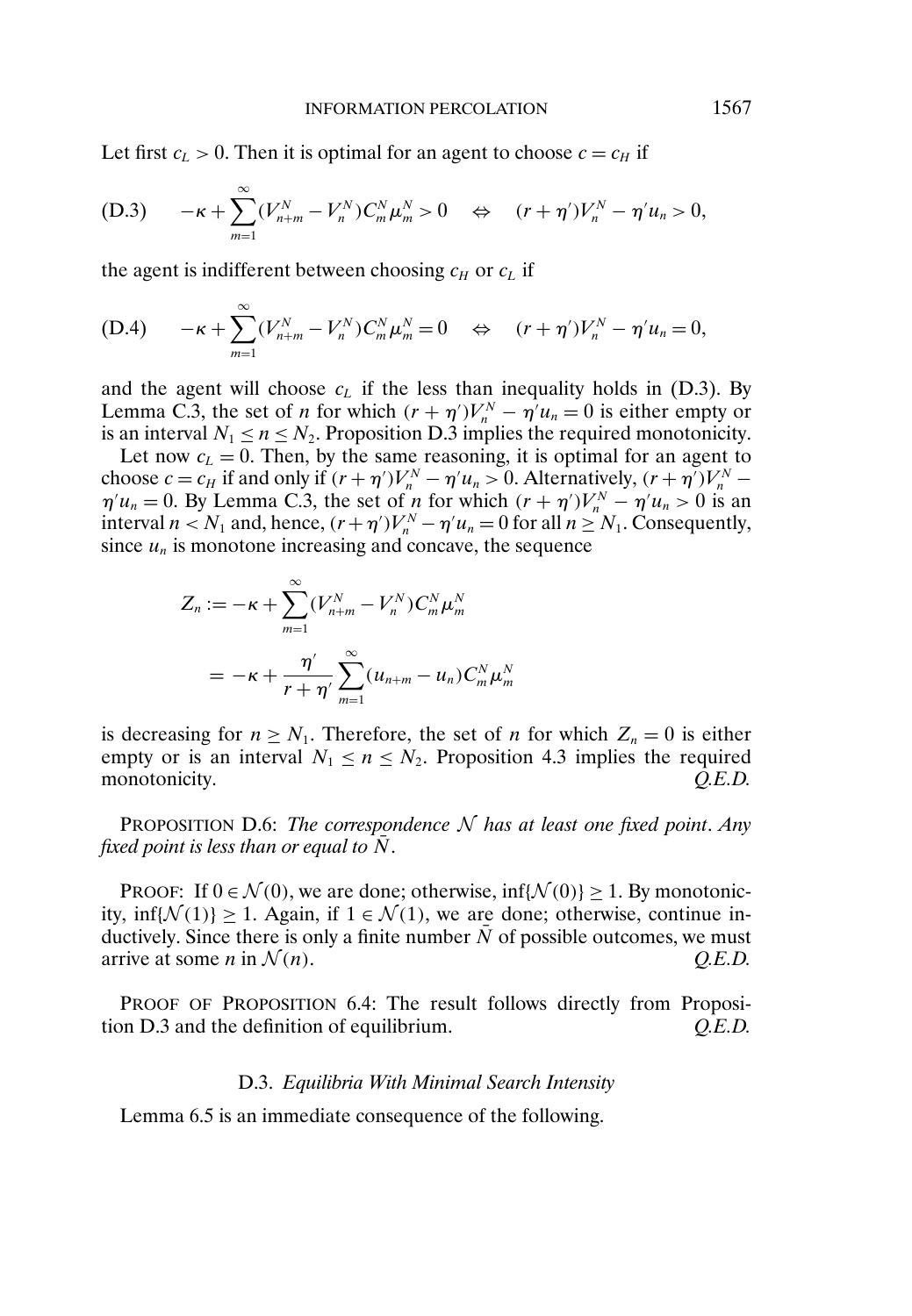LEMMA D.7: The operator A is a contraction on  $\ell_{\infty}$  with

$$
||A||_{\ell_{\infty}\to\ell_{\infty}}\leq\frac{c_L^2}{r+\eta'+c_L^2}<1.
$$

*Furthermore*, A *preserves positivity*, *monotonicity*, *and concavity*.

PROOF: We have, for any bounded sequence g,

(D.5) 
$$
|A(g)_n| \le \frac{c_L^2}{r + \eta' + c_L^2} \sum_{m=1}^{\infty} |g_{n+m}| \mu_m \le \frac{c_L^2}{r + \eta' + c_L^2} \sup_n g_n
$$

which establishes the first claim. Furthermore, if  $g$  is increasing, we have  $g_{n_1+m} \ge g_{n_2+m}$  for  $n_1 \ge n_2$  and for any m. Summing up these inequalities, we get the required monotonicity. Preservation of concavity is proved similarly. *Q.E.D.*

PROOF OF THEOREM 6.6: It suffices to show that, taking the minimal-search  $(\mu^0, C^0)$  behavior as given, the minimal-effort search effort  $c_L$  achieves the supremum defined by the Hamilton–Jacobi–Bellman equation at each precision *n* if and only if  $K'(c_L) \geq B$ , where *B* is defined by (8).

By the previous lemma,  $V(n)$  is concave in *n*. Thus, the sequence

$$
\sum_{m=1}^{\infty} (V_{n+m} - V_n) \mu_m^0
$$

is monotone decreasing with  $n$ . Therefore,

$$
\sum_{m=1}^{\infty} (V_{1+m} - V_1) \mu_m^0 = \max_{n} \sum_{m=1}^{\infty} (V_{n+m} - V_n) \mu_m^0.
$$

We need to show that the objective function, mapping  $c$  to

$$
-K(c) + ccL \sum_{m=1}^{\infty} (V_{n+m} - V_n) \mu_m^0,
$$

achieves its maximum at  $c = c_L$ . Because K is convex, this objective function is decreasing on  $[c_L, c_H]$  and the claim follows.  $Q.E.D.$ 

The following lemma follows directly from the proof of Proposition D.6.

LEMMA D.8: *If*  $C^N \in Q(C^1)$  for some  $N \geq 1$ , then the correspondence N has *a* fixed point  $n \geq 1$ .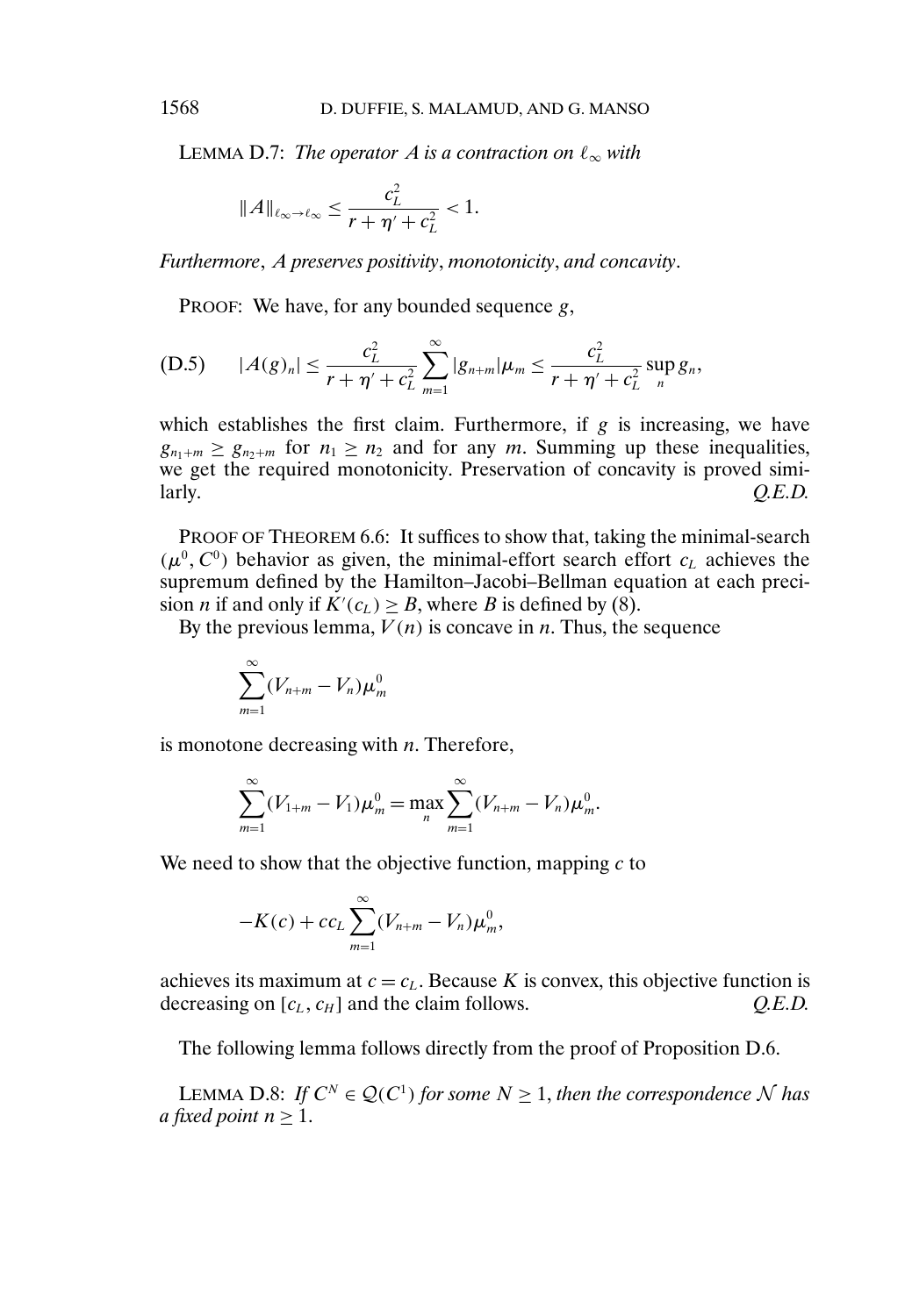PROOF OF PROPOSITION 6.7: By Lemma D.8, it suffices to show that  $Q(C^1) \neq C^0$ . Suppose on the contrary that  $Q(C^1) = C^0$ . Then the value function is simply

$$
V_n^1 = \frac{\eta' u(n)}{r + \eta'}.
$$

It follows from (D.3) that  $C_1 = 0$  is optimal if and only if

$$
\frac{\eta'(u(2)-u(1))c_H\mu_1^1}{r+\eta'}=\sum_{m=1}^{\infty}(V_{n+m}^1-V_n^1)C_m^1\mu_m^1<\kappa.
$$

By (D.3), we will have the inequality  $V_n^1 \ge V_n^0$  for all  $n \ge 2$  and a strict inequality  $V_1^1 > V_1^0$ , which is a contradiction. The proof is complete.  $Q.E.D.$ 

# APPENDIX E: PROOFS OF RESULTS IN SECTION 7: POLICY INTERVENTIONS

PROOF OF LEMMA 7.1: By construction, the value function  $V^{\delta}$  associated with proportional search subsidy rate  $\delta$  is monotone increasing in  $\delta$ . By (D.3), the optimal trigger  $N$  is that  $n$  at which the sequence

$$
(r+\eta')V_n^{\delta}-\eta' u(n)
$$

crosses zero. Hence, the optimal trigger is also monotone increasing in  $\delta$ . *Q.E.D.*

PROOF OF LEMMA 7.3: Letting  $V_{n,M}$  denote the value associated with *n* private signals and  $M$  public signals, we define

$$
Z_{n,M}=V_{n,M}-\frac{\eta' u_{n+M}}{r+\eta'}.
$$

We can rewrite the HJB equation for the agent, educated with  $M$  signals at birth, in the form

$$
(r + \eta')Z_{n,M} = \sup_{c \in [c_L, c_H]} c \left( -\kappa + \sum_{m=1}^{\infty} (V_{n+m,M} - V_{n,M}) \mu_m^C \right)
$$
  
= 
$$
\sup_{c \in [c_L, c_H]} c \left( W_{n,M} - \kappa + \sum_{m=1}^{\infty} (Z_{n+m,M} - Z_{n,M}) \mu_m^C \right),
$$

where

$$
W_{n,M} = \frac{\eta'}{r + \eta'} \sum_{m=1}^{\infty} (u_{n+M+m} - u_{n+M}) \mu_m^C.
$$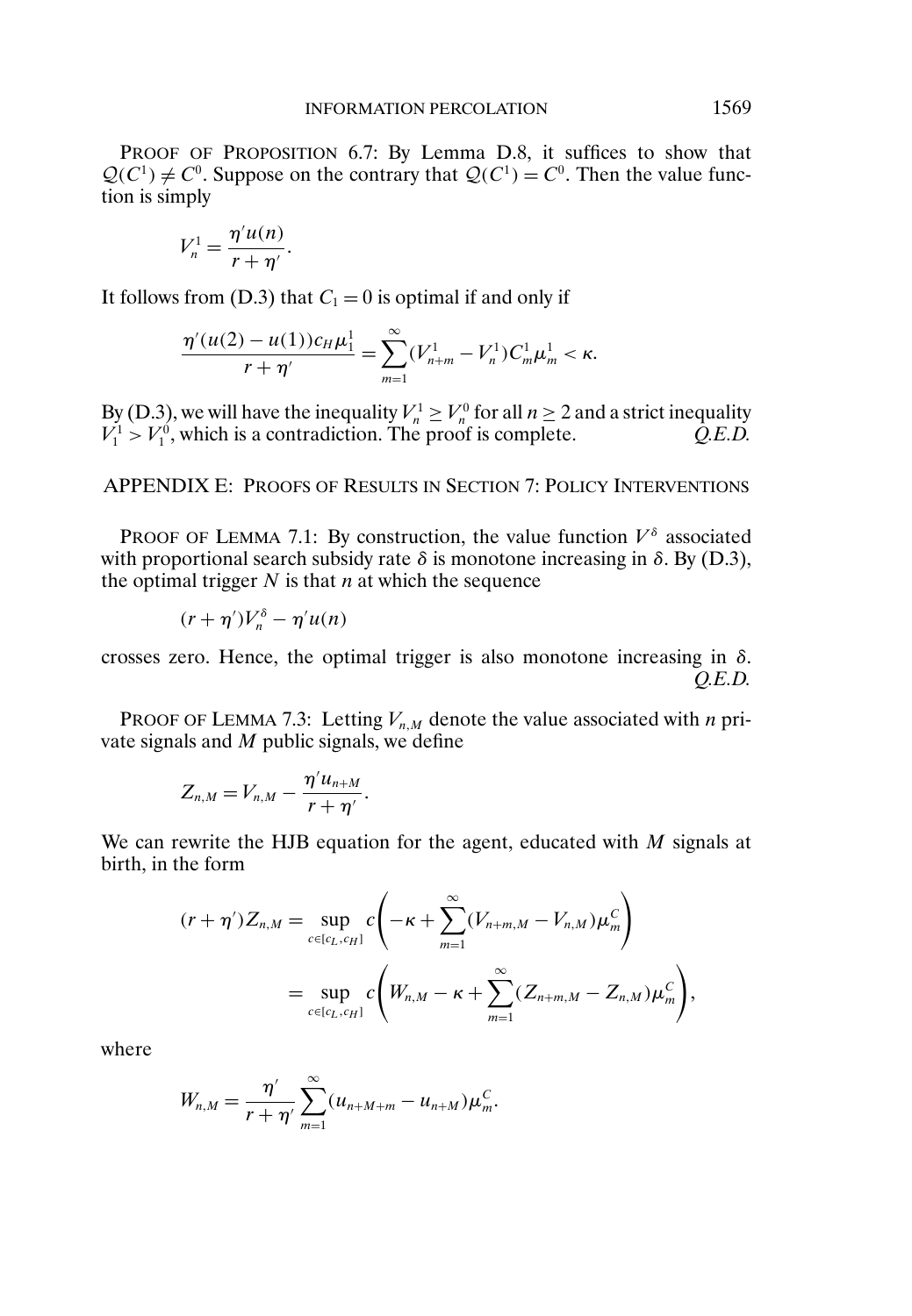The quantity  $W_{n,M}$  is monotone decreasing with M and n by the concavity of  $u(\cdot)$ . Equivalently,

(E.1) 
$$
Z_{n,M} = \sup_{c \in [c_L, c_H]} \frac{c}{\bar{C}c + r + \eta'} \left( W_{n,M} - \kappa + \sum_{m=1}^{\infty} Z_{n+m,M} \mu_m^C \right).
$$

Treating the right-hand side as the image of an operator at Z, this operator is a contraction and, by Lemma C.2,  $Z_{n,M}$  is its unique fixed point. Since  $W_{n,M}$ decreases with  $M$ , so does  $Z_{n,M}$ .

By Lemma C.3,  $Z_{n,M}$  is also monotone decreasing with n. Hence, an optimal trigger policy, attaining the supremum in  $(E.1)$ , is an *n* at which the sequence

$$
W_{n,M}-\kappa+\sum_{m=1}^\infty Z_{n+m,M}\mu_m^C
$$

crosses zero. Because both  $W_{n,M}$  and  $Z_{n,M}$  are decreasing with M, the trigger is also decreasing with M. *Q.E.D.*

PROOF OF PROPOSITION 7.4: Suppose that  $C<sup>N</sup>$  is an equilibrium with M public signals, which we express as

$$
C^N\in \mathcal{Q}_M(C^N).
$$

By Lemma 7.3, we have

$$
C^{N_1}\in \mathcal{Q}_{M-1}(C^N)
$$

for some  $N_1 \geq N$ . It follows from the algorithm at the end of Section 6 that there exists some  $N' \ge N$  with  $N' \in \mathcal{Q}_{M-1}(C^{N'})$ . The proof is completed by induction in M.  $O.E.D.$ 

# APPENDIX F: PROOFS OF COMPARATIVE STATICS

This appendix provides proofs of the comparative statics of Proposition 8.1.

PROOF OF PROPOSITION 8.1: We first study the effect of a shift in the exit intensity  $\eta'$ . Given the market conditions  $(C, \mu)$ , let  $V(\eta')$  be the value function corresponding to intensity  $\eta'$  and define

$$
\tilde{Z}_n(\eta') = (r + \eta')\bigg(V_n(\eta') - \frac{\eta'u_n}{r + \eta'}\bigg).
$$

Then the argument used in the proof of Lemma 7.3 implies that

$$
(F.1) \qquad \tilde{Z}_n(\eta') = \sup_{c \in [c_L, c_H]} c \left( W_n(\eta') - \kappa + \frac{1}{r + \eta'} \sum_{m=1}^{\infty} (\tilde{Z}_{n+m} - \tilde{Z}_n) \mu_m^C \right),
$$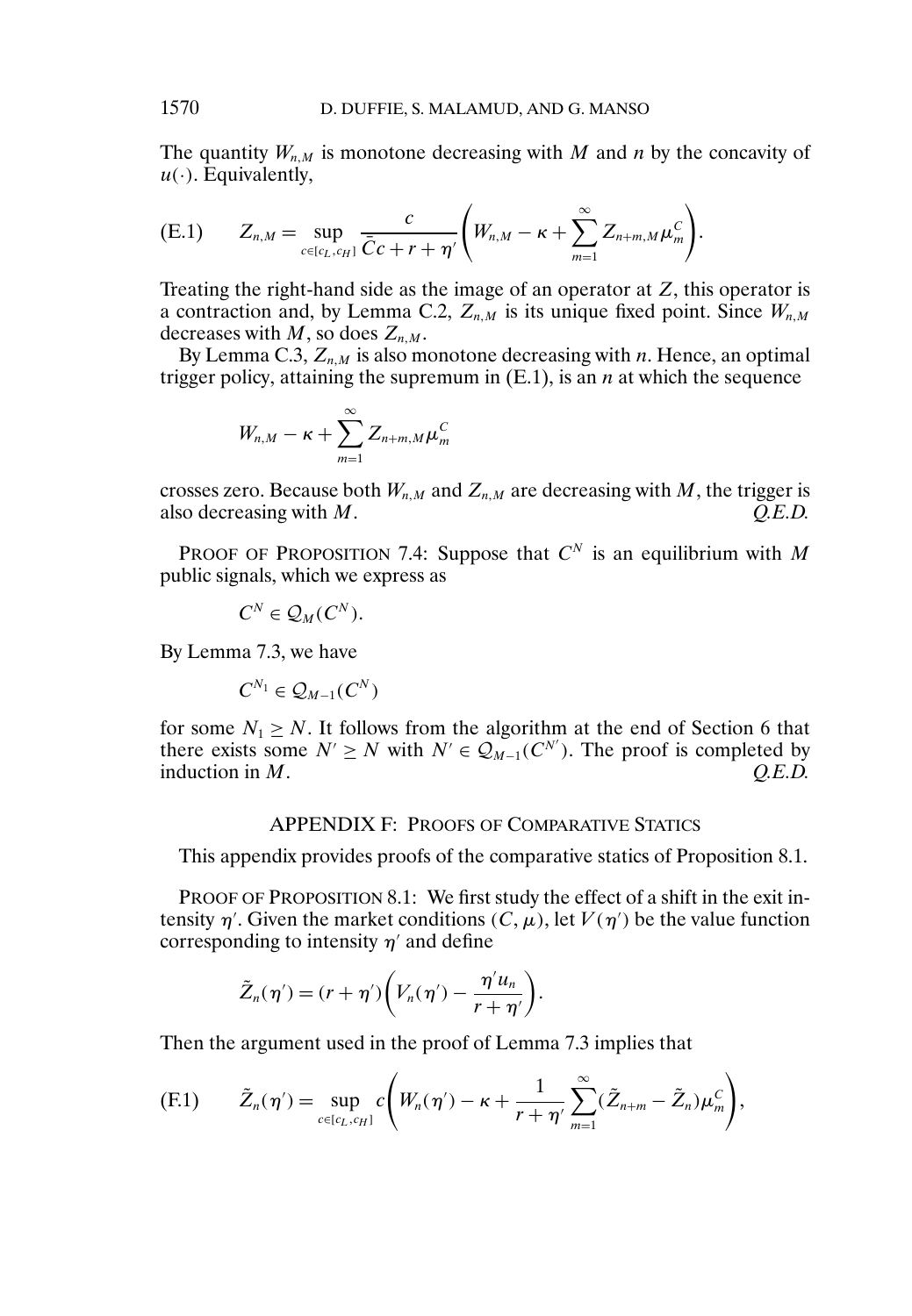where

$$
W_n(\eta')=\frac{\eta'}{r+\eta'}\sum_{m=1}^\infty(u_{n+m}-u_n)\mu_m^C.
$$

Since  $u_n$  is monotone increasing,  $W_n$  is increasing in  $\eta'$ . By Lemma C.3,  $\tilde{Z}_n$  is monotone decreasing in *n*, so  $\tilde{Z}_{n+m} - \tilde{Z}_n$  is negative. Let  $\eta'_1 < \eta'$ . Then, for any  $c \in [c_L, c_H],$ 

$$
\text{(F.2)} \qquad \tilde{Z}_n(\eta') = \sup_{c \in [c_L, c_H]} c \left( W_n(\eta') - \kappa + \frac{1}{r + \eta'} \sum_{m=1}^{\infty} (\tilde{Z}_{n+m}(\eta') - \tilde{Z}_n(\eta')) \mu_m^C \right) \\
\ge c \left( W_n(\eta'_1) - \kappa + \frac{1}{r + \eta'_1} \sum_{m=1}^{\infty} (\tilde{Z}_{n+m}(\eta') - \tilde{Z}_n(\eta')) \mu_m^C \right).
$$

Define the operator  $\tilde{M}_{\eta_1'}$  by

$$
[\tilde{M}_{\eta'_1}g](n)=\sup_c\frac{c}{r+\eta'_1+c\bar{C}}\Bigg((W_n(\eta'_1)-\kappa)(r+\eta'_1)+\sum_{m=1}^{\infty}g_{n+m}\mu_m^C\Bigg).
$$

Then, multiplying (F.2) by  $r + \eta'_1$ , adding  $c\bar{C}\tilde{Z}_n$  to both sides, dividing by  $r +$  $\eta_1' + c\bar{C}$ , and taking the supremum over c, we get that

$$
\tilde{Z}(\eta') \geq \tilde{M}_{\eta_1'}(Z(\eta')).
$$

Since  $M_{\eta'_1}$  is clearly monotone increasing, by iterating we get, for any  $k \ge 0$ ,

$$
\tilde{Z}(\eta') \geq (\tilde{M}_{\eta'_1})^k(Z(\eta')).
$$

By the argument used in the proof of Lemma C.1,  $\tilde{M}_{\eta'_1}$  is a contraction and  $Z(\eta_1')$  is its unique fixed point. Therefore,  $Z(\eta') \ge \lim_{k \to \infty} (M_{\eta_1'})^k (Z(\eta')) =$  $Z(\eta_1')$ . That is, Z is monotone increasing in  $\eta'$ .

Let  $\mathcal{N}^{\eta'}$  be the optimal-trigger correspondence associated with exit rate  $\eta'$ . Let also  $C = C^N$  and  $\mu = \mu^N$ . It follows from the proof of Lemma D.5 that  $\mathcal{N}^{\eta'}(N)$  is an interval  $[n_1, n_2]$  with the property that  $\mathcal{Z}_n(\eta')$  is positive for  $n < n_1$ and is negative for  $n > n_2$ . Since  $Z(\eta')$  is monotone increasing in  $\eta'$ , so are both  $n_1$  and  $n_2$ . Monotonicity of the correspondence N combined with the same argument as in the proof of Proposition D.6 imply the required comparative static in  $\eta'$ .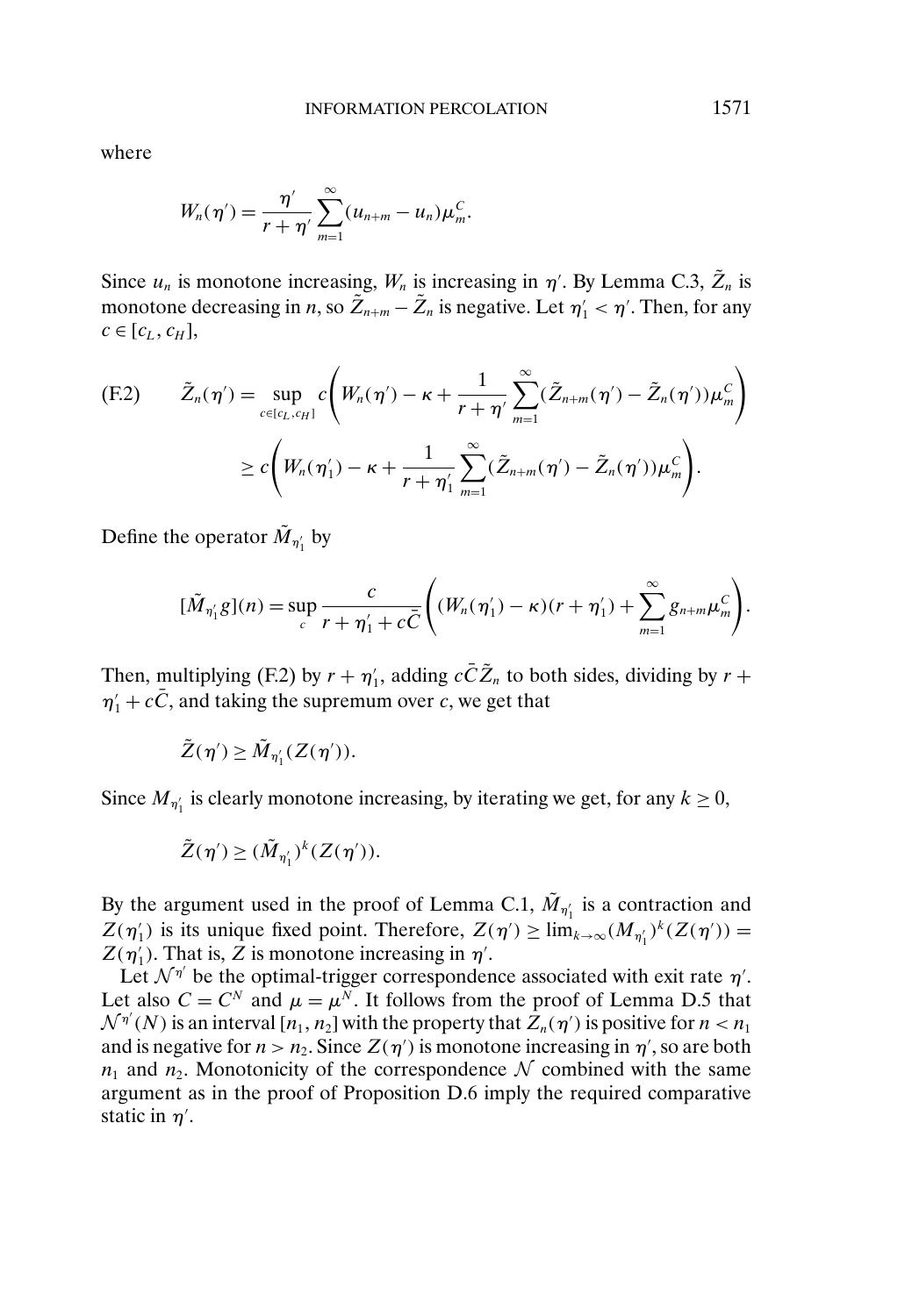As for the effect of shifting the discount rate  $r$ , we rewrite the Bellman equation (6) in the form

$$
\tilde{V}_n(r) = \max_{c \in [c_L, c_H]} \eta' u_n + c \left( -\kappa + \frac{1}{r + \eta'} \sum_{m=1}^{\infty} (\tilde{V}_{n+m}(r) - \tilde{V}_n(r)) C_m \mu_m \right),
$$

where  $\tilde{V}_n(r) = (r + \eta')V_n(r)$ . Let  $r_1 > r$ . Then, since  $\tilde{V}_n$  is increasing in *n*, we get

$$
\begin{aligned} \text{(F.3)} \qquad \tilde{V}_n(r) &= \max_{c \in [c_L, c_H]} \eta' u_n + c \bigg( -\kappa + \frac{1}{r + \eta'} \sum_{m=1}^{\infty} (\tilde{V}_{n+m}(r) - \tilde{V}_n(r)) C_m \mu_m \bigg) \\ &\geq \max_{c \in [c_L, c_H]} \eta' u_n + c \bigg( -\kappa + \frac{1}{r_1 + \eta'} \sum_{m=1}^{\infty} (\tilde{V}_{n+m}(r) - \tilde{V}_n(r)) C_m \mu_m \bigg). \end{aligned}
$$

An argument analogous to that used in the proof of the comparative static for  $\eta'$  implies that  $\bar{\tilde{V}}(r) \ge \tilde{V}(r_1)$ . That is,  $\tilde{V}(r)$  is decreasing in r. Therefore,  $\tilde{Z}_n = \tilde{V}_n - \eta' u_n$  also decreases in r and the claim follows in just the same way as it did for  $\eta'$ .

Finally, to study the impact of shifting the information-quality parameter  $\rho^2$ , we note the impact of  $\rho^2$  on the exit utility

$$
u_n = -\frac{1-\rho^2}{1+\rho^2(n-1)}.
$$

Using (F.1) and following the same argument as for the parameter  $\eta'$ , we see that it suffices to show that  $W_n(\rho)$  is monotone increasing in  $\rho^2$ . To this end, it suffices to show that  $u_{n+1}(\rho) - u_n(\rho)$  is increasing in  $\rho^2$ . A direct calculation shows that the function

$$
k_n(x) = -\frac{1-x}{1+xn} + \frac{1-x}{1+x(n-1)}
$$

is monotone decreasing for

$$
x > b_n = \frac{1 - \sqrt{n/(n+1)}}{n\sqrt{n/(n+1)} - n + 1}.
$$

It is not difficult to see that  $b_n < b_1 = \sqrt{2} - 1$ , and the claim follows. *Q.E.D.* 

#### REFERENCES

AMADOR, M., AND P.-O. WEILL (2008): "Learning From Private and Public Observations of Others' Actions," Working Paper, Stanford University. [1515]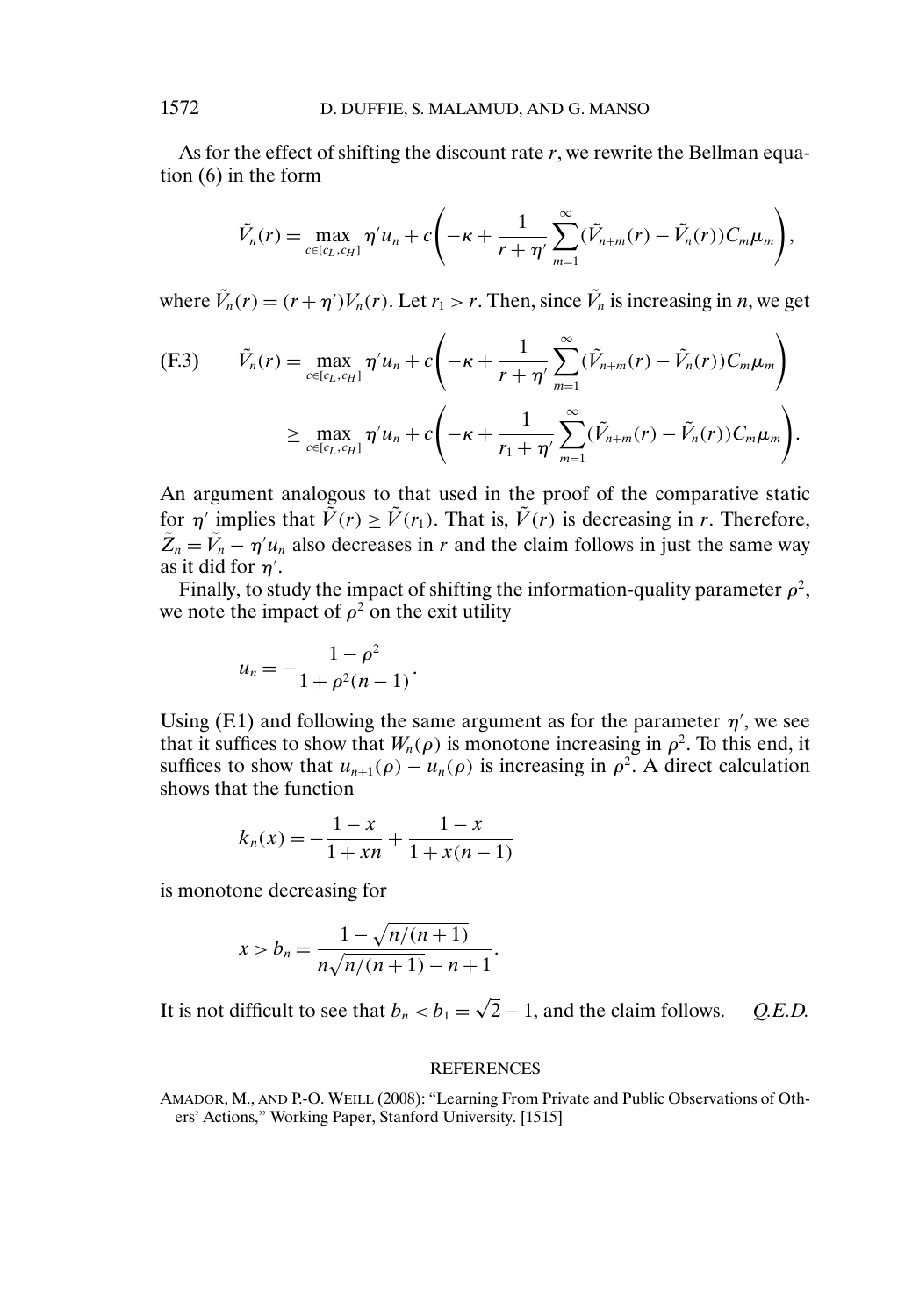- BANERJEE, A. (1992): "A Simple Model of Herd Behavior," *Quarterly Journal of Economics*, 107, 797–817. [1515]
- BANERJEE, A., AND D. FUDENBERG (2004): "Word-of-Mouth Learning," *Games and Economic Behavior*, 46, 1–22. [1515]
- BIKHCHANDANI, S., D. HIRSHLEIFER, AND I. WELCH (1992): "A Theory of Fads, Fashion, Custom, and Cultural Change as Informational Cascades," *Journal of Political Economy*, 100, 992–1026. [1515]
- BLOUIN, M., AND R. SERRANO (2001): "A Decentralized Market With Common Value Uncertainty: Non-Steady States," *Review of Economic Studies*, 68, 323–346. [1515]
- BURGUET, R., AND X. VIVES (2000): "Social Learning and Costly Information Acquisition," *Economic Theory*, 15, 185–205. [1515]
- DIEUDONNÉ, J. (1960): *Foundations of Modern Analysis*. Pure Applied Mathematics, Vol. X. New York: Academic Press. [1539,1540]
- DUFFIE, D., AND G. MANSO (2007): "Information Percolation in Large Markets," *American Economic Review, Papers and Proceedings*, 97, 203–209. [1516]
- DUFFIE, D., AND Y. SUN (2007): "Existence of Independent Random Matching," *Annals of Applied Probability*, 17, 386–419. [1517,1518]
- DUFFIE, D., N. GÂRLEANU, AND L. PEDERSEN (2005): "Over-the-Counter Markets," *Econometrica*, 73, 1815–1847. [1516]
- DUFFIE, D., G. GIROUX, AND G. MANSO (2009): "Information Percolation," *American Economic Journal: Microeconomics* (forthcoming). [1516]
- GALE, D. (1987): "Limit Theorems for Markets With Sequential Bargaining," *Journal of Economic Theory*, 43, 20–54. [1516]
- GROSSMAN, S. (1981): "An Introduction to the Theory of Rational Expectations Under Asymmetric Information," *Review of Economic Studies*, 4, 541–559. [1515]
- HARTMAN, P. (1982): *Ordinary Differential Equations* (Second Ed.). Boston: Birkhaüser. [1542, 1547]
- KIYOTAKI, N., AND R. WRIGHT (1993): "A Search-Theoretic Approach to Monetary Economics," *American Economic Review*, 83, 63–77. [1516]
- LAGOS, R., AND G. ROCHETEAU (2009): "Liquidity in Asset Markets With Search Frictions," *Econometrica*, 77, 403–426. [1516]
- MILGROM, P. (1981): "Rational Expectations, Information Acquisition, and Competitive Bidding," *Econometrica*, 50, 1089–1122. [1515]
- MORTENSEN, D. (1986): "Job Search and Labor Market Analysis," in *Handbook of Labor Economics*, ed. by O. Ashenfelter and R. Layard. Amsterdam: Elsevier. [1516]
- PESENDORFER, W., AND J. SWINKELS (1997): "The Loser's Curse and Information Aggregation in Common Value Auctions," *Econometrica*, 65, 1247–1281. [1515]
- PISSARIDES, C. (1985): "Short-Run Equilibrium Dynamics of Unemployment Vacancies, and Real Wages," *American Economic Review*, 75, 676–690. [1516]
- PROTTER, P. (2005): *Stochastic Integration and Differential Equations*. Stochastic Modelling and Applied Probabiblity, Vol. 21. Berlin: Springer-Verlag. [1525]
- RENY, P., AND M. PERRY (2006): "Toward a Strategic Foundation for Rational Expectations Equilibrium," *Econometrica*, 74, 1231–1269. [1515]
- ROCKAFELLAR, R. T. (1970): *Convex Analysis*. Princeton Mathematical Series, Vol. 28. Princeton, NJ: Princeton University Press. [1563]
- RUBINSTEIN, A., AND A. WOLINSKY (1985): "Equilibrium in a Market With Sequential Bargaining," *Econometrica*, 53, 1133–1150. [1516]
- STOCKEY, N. L., AND R. E. LUCAS (1989): *Recursive Methods in Economic Dynamics*. Cambridge: Harvard University Press. [1560]
- SUN, Y. (2006): "The Exact Law of Large Numbers via Fubini Extension and Characterization of Insurable Risks," *Journal of Economic Theory*, 126, 31–69. [1516]
- TREJOS, A., AND R. WRIGHT (1995): "Search, Bargaining, Money, and Prices," *Journal of Political Economy*, 103, 118–141. [1516]